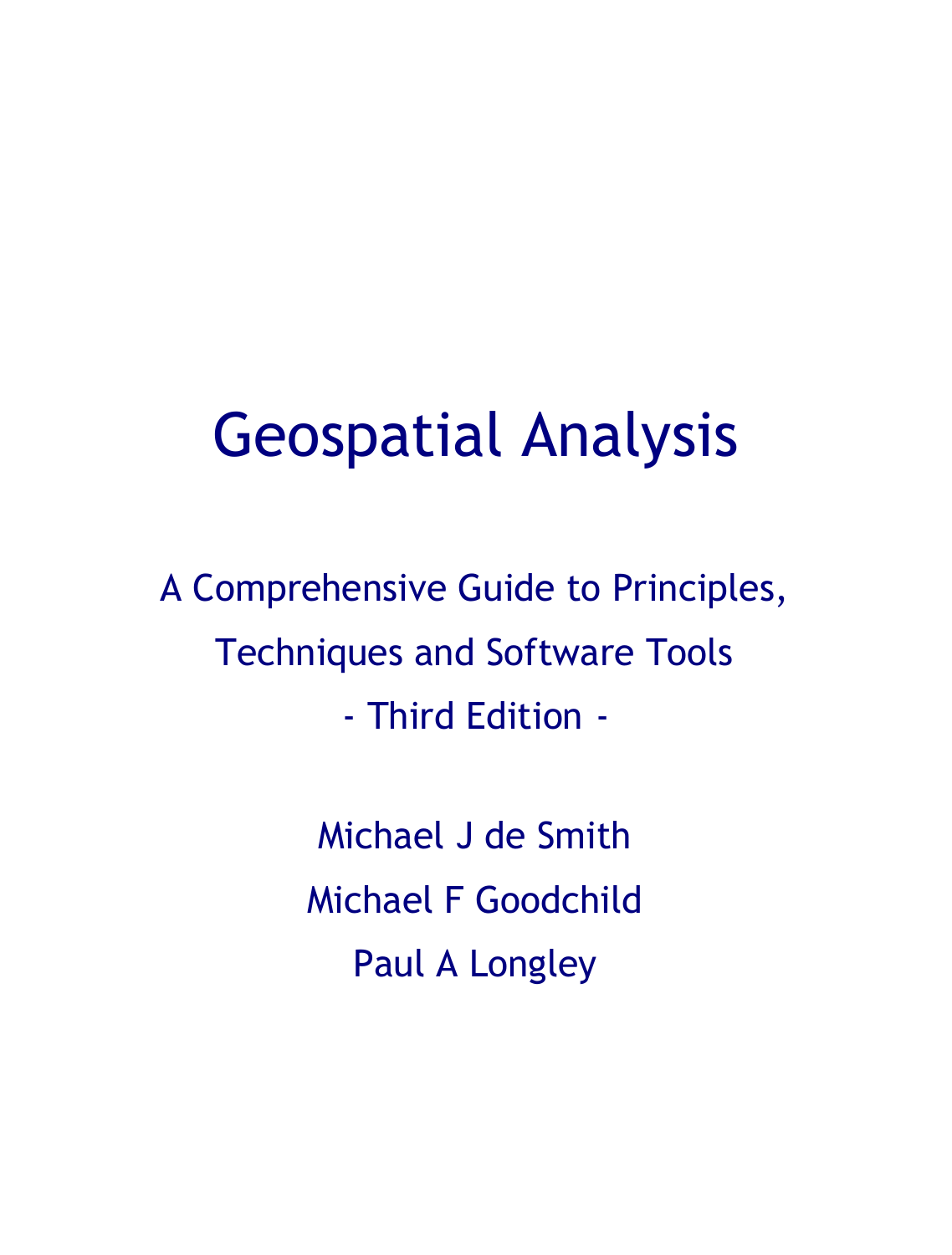# **Copyright and licensing information**

#### **Copyright © 2007, 2008, 2009 All Rights reserved. Th ird Edition. Issue version: 3.12**

No part of this publication may be reproduced, stored in a retrieval system or transmitted in any form or by any means, electronic, mechanical, photocopying, recording, scanning or otherwise, except under the terms of the UK Copyright Designs and Patents Act 1998 or with the written permission of the authors. The moral right of the authors has been asserted. Copies of this document are available in printed, electronic book, and web-accessible formats.

#### **Disclaimer**

This publication is designed to offer accurate and authoritative information in regard to the subject matter. It is provided on the understanding that it is not supplied as a form of professional or advisory service. References to software products, datasets or publications are purely made for information purposes and the inclusion or exclusion of any such item does not imply recommendation or otherwise of the product or material in question.

#### **Licensing and ordering**

For ordering (printed and special PDF versions), licensing and contact details please refer to the Guide's website[: www.spatialanalysisonline.com](http://www.spatialanalysisonline.com/)

Published by Matador (an imprint of Troubador Publishing Ltd) on behalf of The Winchelsea Press

Postal address: Matador, 9 De Montfort Mews, Leicester, LE1 7FW, UK. Tel: +44 (0)116 255 9311

Matador email address: [books@troubador.co.uk](mailto:books@troubador.co.uk); Web: [www.troubador.co.uk](http://www.troubador.co.uk/)

Chinese edition: Publishing House of Electronics Industry, Beijing, PRC, [www.phei.com.cn](http://www.phei.com.cn/)

#### **British Library Cataloguing in Publishing Data**

| ISBN 13: 9781848761582 | (soft cover version) |
|------------------------|----------------------|
| ISBN 13: 9781848761575 | (hard cover version) |

Production of this edition has been generously supported by a Fellowship award to Dr de Smith from the UK HEFCE SPLINT initiative:

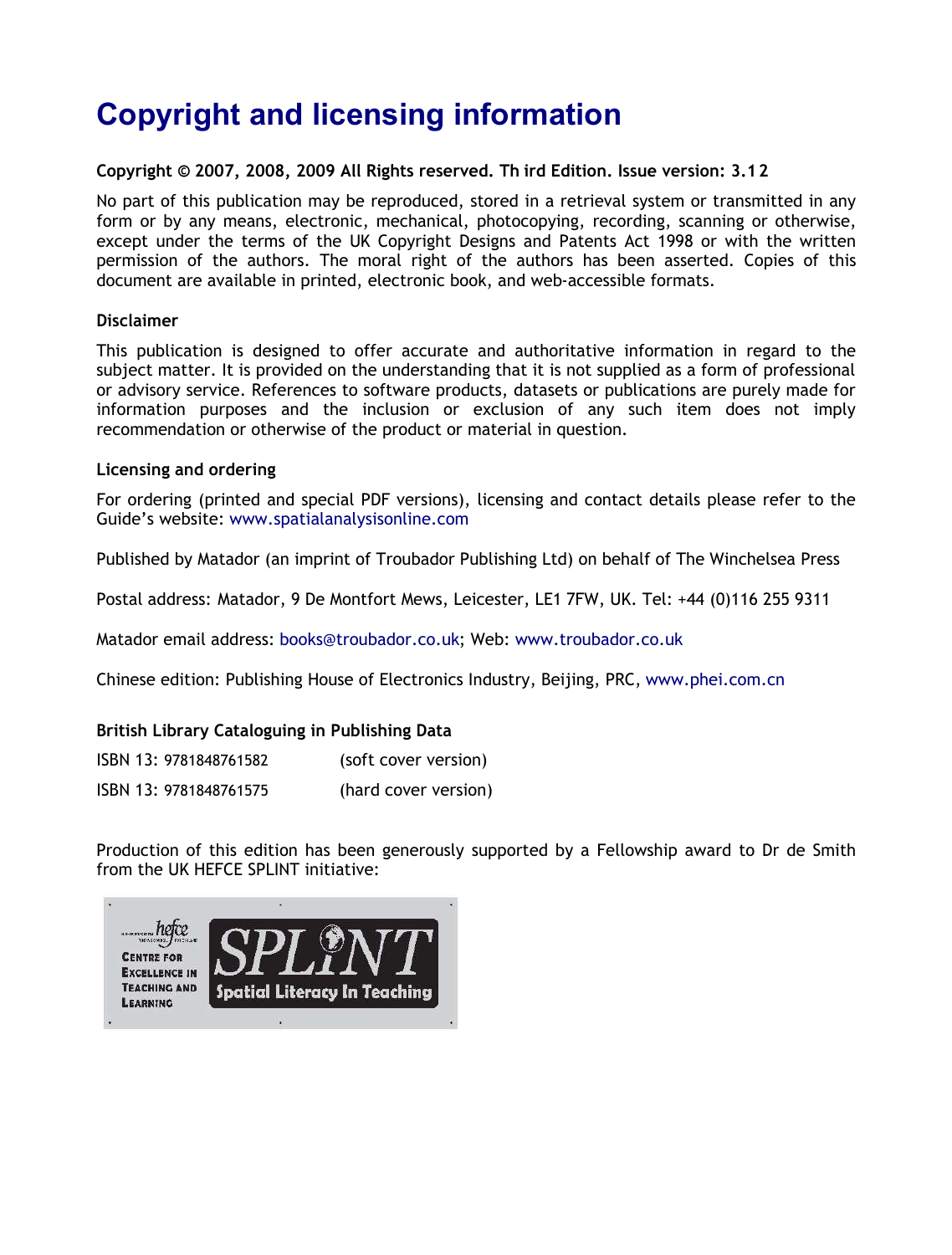### 3D visualization of modeled road-related noise levels

in an urbanized area



*Visualization using CadnaA software, courtesy o[f Accon GmbH](http://www.accon.de/html_e/accon.html) & [DataKustik GmbH.](http://www.datakustik.com/en/products/cadnaa) See Section 3.3 for more details*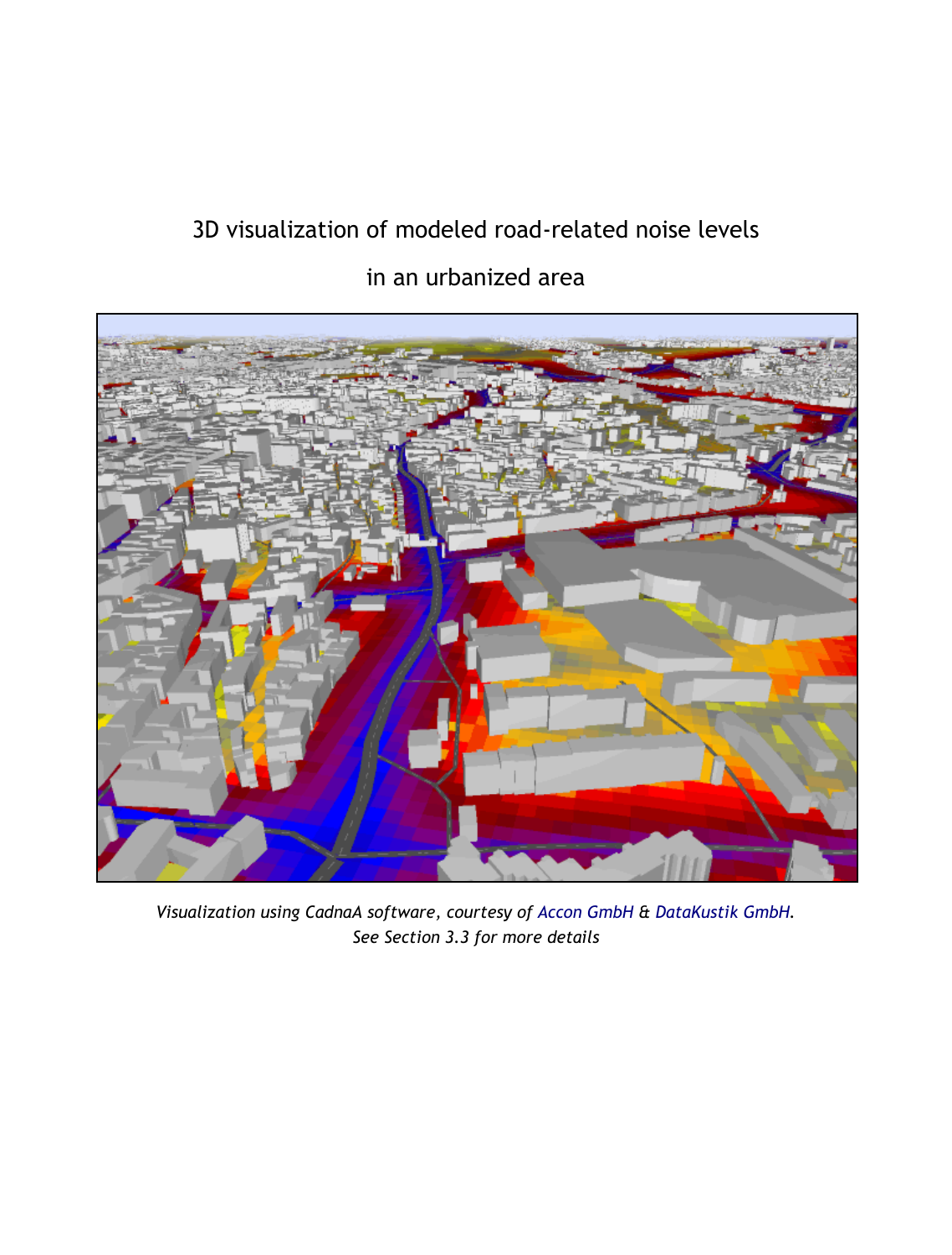### Optimized service center location and allocated demand

[Tripolis,](http://maps.google.co.uk/maps?f=q&source=s_q&hl=en&geocode=&q=tripolis+greece&sll=53.800651,-4.064941&sspn=18.441137,39.550781&ie=UTF8&z=12) in Arcadia, Greece



*Coverage or p-center location optimization problem. See Section* 7.4.2 *for more details. Map produced usin[g S-Distance](http://www.prd.uth.gr/res_labs/spatial_analysis/software/SdHome_en.asp) software, courtesy of S A Sirigos, Greece*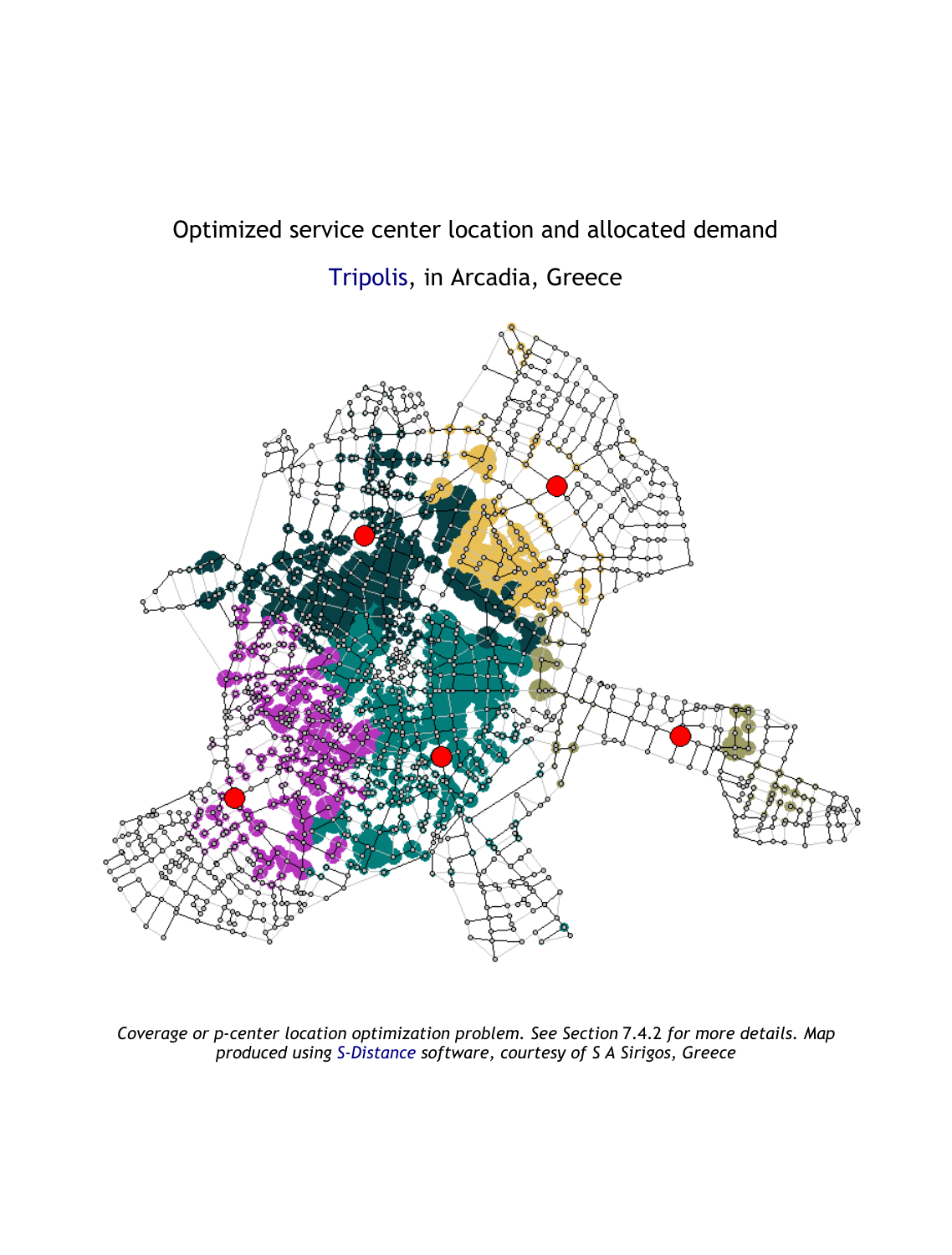# **Contents, figures and tables**

| $\mathbf 1$     |                                                |  |
|-----------------|------------------------------------------------|--|
| 1.1             |                                                |  |
| 1.1.1           |                                                |  |
| 1.1.2           |                                                |  |
| 1.1.3           |                                                |  |
| 1.2             |                                                |  |
| 1.2.1           |                                                |  |
| 1.2.1.1         |                                                |  |
| 1, 2, 1, 2      |                                                |  |
| 1.2.2           |                                                |  |
| 1.3             |                                                |  |
| 1.3.1           |                                                |  |
| 1.4             |                                                |  |
| 1.4.1           |                                                |  |
| 1.4.2           |                                                |  |
| 1, 4, 2, 1      |                                                |  |
| 1.4.2.2         |                                                |  |
| 1.4.2.3         |                                                |  |
| 1.4.2.4         |                                                |  |
| 1.4.2.5         |                                                |  |
| 1.4.2.6         |                                                |  |
| 1.4.2.7         |                                                |  |
| 1.4.2.8         |                                                |  |
| 1.4.2.9         |                                                |  |
| $2\overline{ }$ | Conceptual Frameworks for Spatial Analysis  57 |  |
| 2.1             |                                                |  |
| 2.2             |                                                |  |
| 2.2.1           |                                                |  |
| 2.2.2           |                                                |  |
|                 | 2.2.3 Objects                                  |  |
| 2.2.4           |                                                |  |
| 2.2.5           |                                                |  |
| 2.2.6           |                                                |  |
| 2.2.7           |                                                |  |
| 2.2.8           |                                                |  |
| 2.2.9           |                                                |  |
| 2.2.10          |                                                |  |
| 2.3<br>2.3.1    |                                                |  |
| 2.3.2           |                                                |  |
|                 |                                                |  |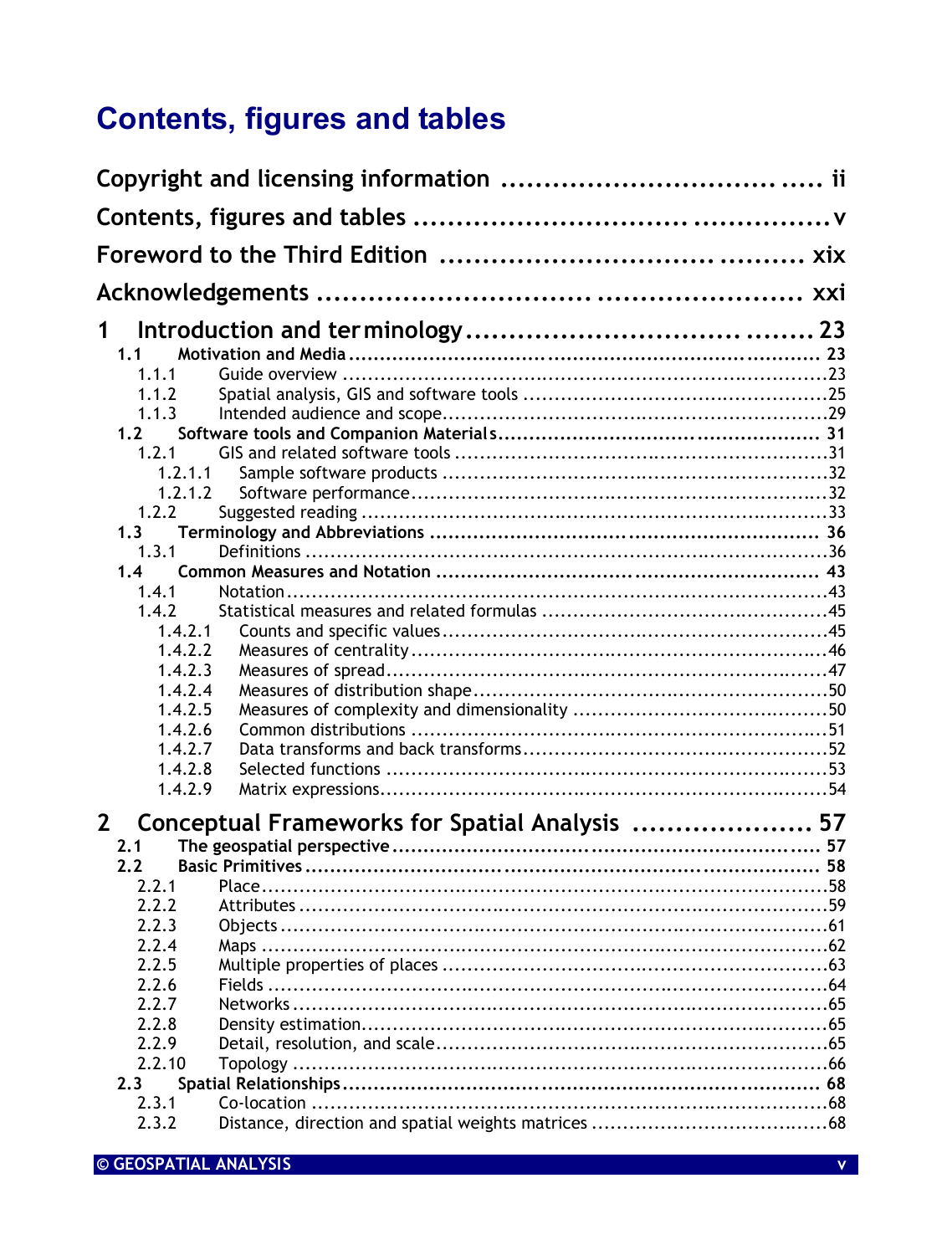| 2.3.3              |  |
|--------------------|--|
| 2.3.4              |  |
| 2.3.5              |  |
| 2.3.6              |  |
| 2.3.7              |  |
| 2.3.8              |  |
| 2.3.9              |  |
| 2.3.10             |  |
| 2.3.11             |  |
| 2.4                |  |
| 2.4.1              |  |
| 2.4.2              |  |
| 2.4.3              |  |
| 2.4.4              |  |
| 2.5                |  |
| 2.5.1              |  |
| 2.5.2              |  |
| 2.5.3              |  |
| 2.5.4              |  |
|                    |  |
| $\mathbf{3}$       |  |
| 3.1                |  |
| 3.2                |  |
| 3.3                |  |
| 3.3.1              |  |
| 3.3.2              |  |
|                    |  |
| 3.3.3              |  |
| 3.3.4              |  |
| 3.3.5              |  |
| 3.4                |  |
| 3.5                |  |
|                    |  |
| 4                  |  |
| 4.1                |  |
| 4.2                |  |
| 4.2.1              |  |
| 4.2.2              |  |
| 4.2.3              |  |
| 4.2.3.1            |  |
| 4.2.3.2            |  |
| 4.2.4              |  |
| 4.2.5              |  |
| 4.2.5.1            |  |
| 4.2.5.2            |  |
| 4.2.5.3            |  |
| 4.2.6              |  |
| 4.2.7              |  |
| 4.2.8              |  |
| 4.2.9              |  |
| 4.2.10             |  |
| 4.2.11             |  |
| 4.2.12<br>4.2.12.1 |  |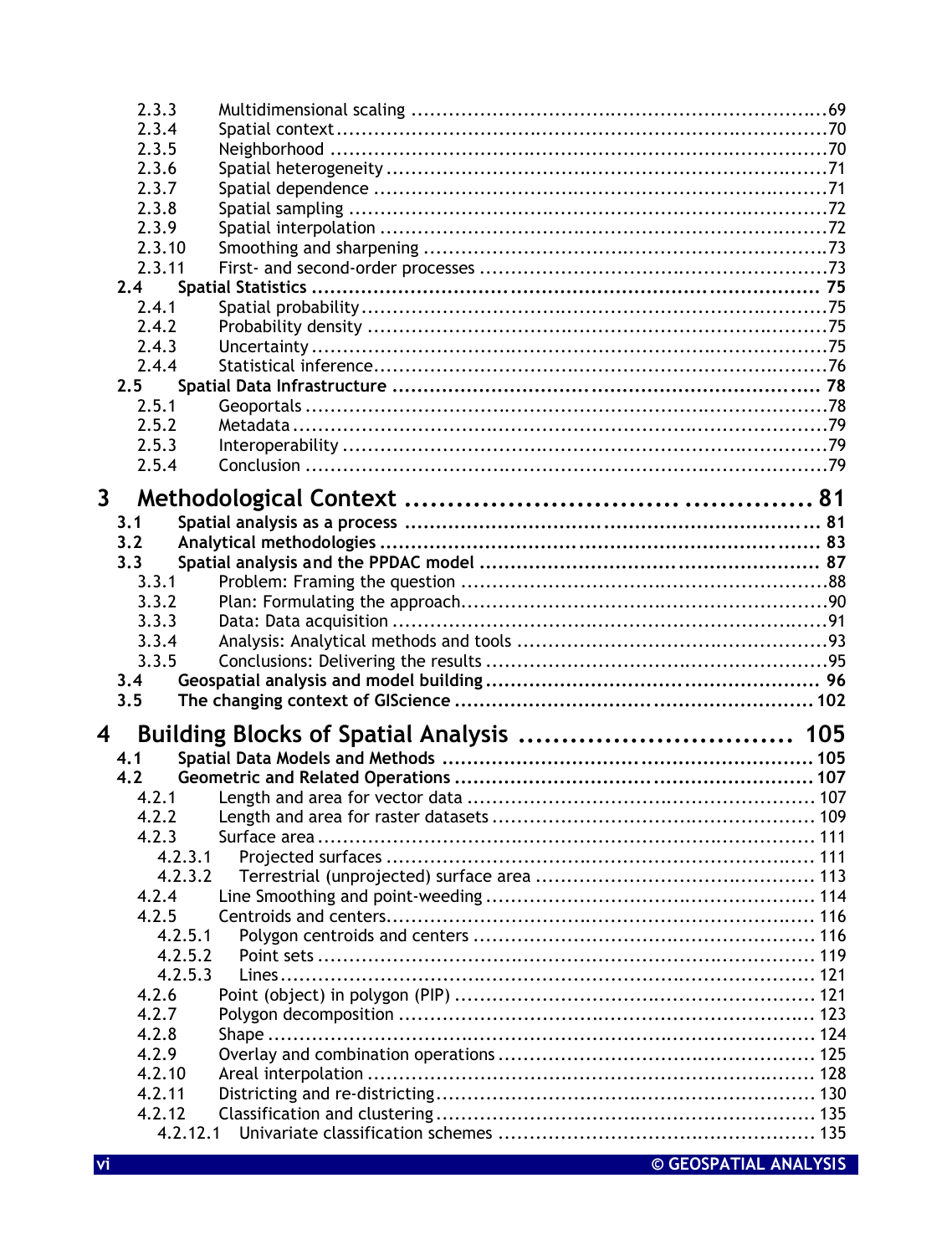| 4.2.12.2   |                                                                        |  |
|------------|------------------------------------------------------------------------|--|
| 4.2.12.3   |                                                                        |  |
| 4.2.12.4   |                                                                        |  |
| 4.2.12.5   |                                                                        |  |
| 4.2.13     |                                                                        |  |
|            |                                                                        |  |
| 4.2.13.2   |                                                                        |  |
| 4.2.13.3   |                                                                        |  |
| 4.2.13.4   |                                                                        |  |
| 4.2.13.5   |                                                                        |  |
| 4.2.14     |                                                                        |  |
| 4.2.14.1   |                                                                        |  |
| 4.2.14.2   |                                                                        |  |
|            |                                                                        |  |
| 4.3        |                                                                        |  |
| 4.3.1      |                                                                        |  |
| 4.3.2      |                                                                        |  |
| 4.3.3      | Ratios, indices, normalization, standardization and rate smoothing 166 |  |
| 4.3.4      |                                                                        |  |
| 4.3.4.1    |                                                                        |  |
| 4.3.4.2    |                                                                        |  |
| 4.3.4.3    |                                                                        |  |
| 4.3.4.4    |                                                                        |  |
| 4.4        |                                                                        |  |
| 4.4.1      |                                                                        |  |
| 4, 4, 1, 1 |                                                                        |  |
| 4.4.1.2    |                                                                        |  |
| 4.4.1.3    |                                                                        |  |
| 4.4.2      |                                                                        |  |
| 4.4.2.1    |                                                                        |  |
|            |                                                                        |  |
| 4.4.2.2    |                                                                        |  |
| 4.4.3      |                                                                        |  |
| 4.4.4      |                                                                        |  |
| 4.4.4.1    |                                                                        |  |
| 4.4.4.2    |                                                                        |  |
| 4.4.4.3    |                                                                        |  |
| 4.4.4.4    |                                                                        |  |
| 4.4.5      |                                                                        |  |
|            |                                                                        |  |
| 4.5.1      |                                                                        |  |
| 4.5.2      |                                                                        |  |
| 4.5.3      |                                                                        |  |
| 4.5.4      |                                                                        |  |
| 4.6        |                                                                        |  |
| 4.6.1      |                                                                        |  |
| 4.6.2      |                                                                        |  |
| 4.6.3      |                                                                        |  |
| 4.6.4      |                                                                        |  |
|            |                                                                        |  |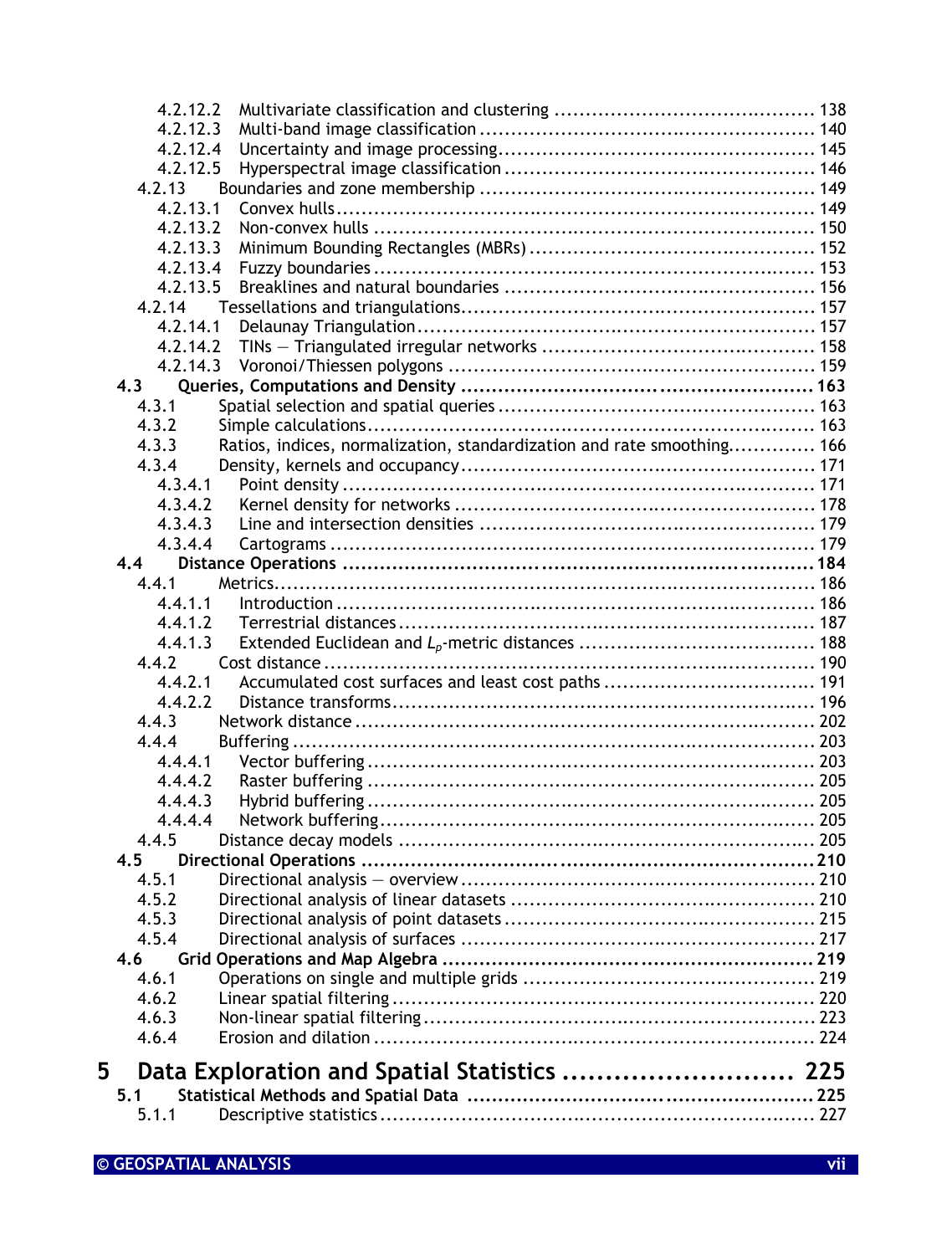| 5.1.2   |                                                                         |  |
|---------|-------------------------------------------------------------------------|--|
| 5.1.2.1 |                                                                         |  |
| 5.1.2.2 |                                                                         |  |
| 5.2     |                                                                         |  |
| 5.2.1   |                                                                         |  |
| 5.2.2   |                                                                         |  |
| 5.2.2.1 |                                                                         |  |
| 5.2.2.2 |                                                                         |  |
| 5.2.3   |                                                                         |  |
| 5.2.4   |                                                                         |  |
| 5.2.5   |                                                                         |  |
| 5.2.6   |                                                                         |  |
| 5.3     |                                                                         |  |
| 5.3.1   |                                                                         |  |
| 5.3.2   | Crosstabulated grid data, the Kappa Index and Cramer's V statistic  248 |  |
| 5.3.3   |                                                                         |  |
| 5.3.4   |                                                                         |  |
| 5.3.4.1 |                                                                         |  |
| 5.3.4.2 |                                                                         |  |
| 5.4     |                                                                         |  |
| 5.4.1   |                                                                         |  |
| 5.4.2   |                                                                         |  |
|         |                                                                         |  |
| 5.4.3   |                                                                         |  |
| 5.4.4   |                                                                         |  |
| 5.4.4.1 |                                                                         |  |
| 5.4.4.2 |                                                                         |  |
| 5.4.4.3 |                                                                         |  |
| 5.4.4.4 |                                                                         |  |
| 5.4.5   |                                                                         |  |
| 5.5     |                                                                         |  |
| 5.5.1   |                                                                         |  |
| 5.5.2   |                                                                         |  |
| 5.5.2.1 | Join counts and the analysis of nominal-valued spatial data  276        |  |
| 5.5.2.2 |                                                                         |  |
| 5.5.2.3 |                                                                         |  |
| 5.5.3   |                                                                         |  |
| 5.5.4   |                                                                         |  |
| 5.6     |                                                                         |  |
|         |                                                                         |  |
| 5.6.2   |                                                                         |  |
| 5.6.3   |                                                                         |  |
| 5.6.4   |                                                                         |  |
| 5.6.4.1 |                                                                         |  |
| 5.6.4.2 |                                                                         |  |
| 5.6.5   |                                                                         |  |
|         |                                                                         |  |
| 6       |                                                                         |  |
| 6.1     |                                                                         |  |
| 6.1.1   |                                                                         |  |
| 6.1.2   |                                                                         |  |
| 6.1.3   |                                                                         |  |
| 6.1.4   |                                                                         |  |
|         |                                                                         |  |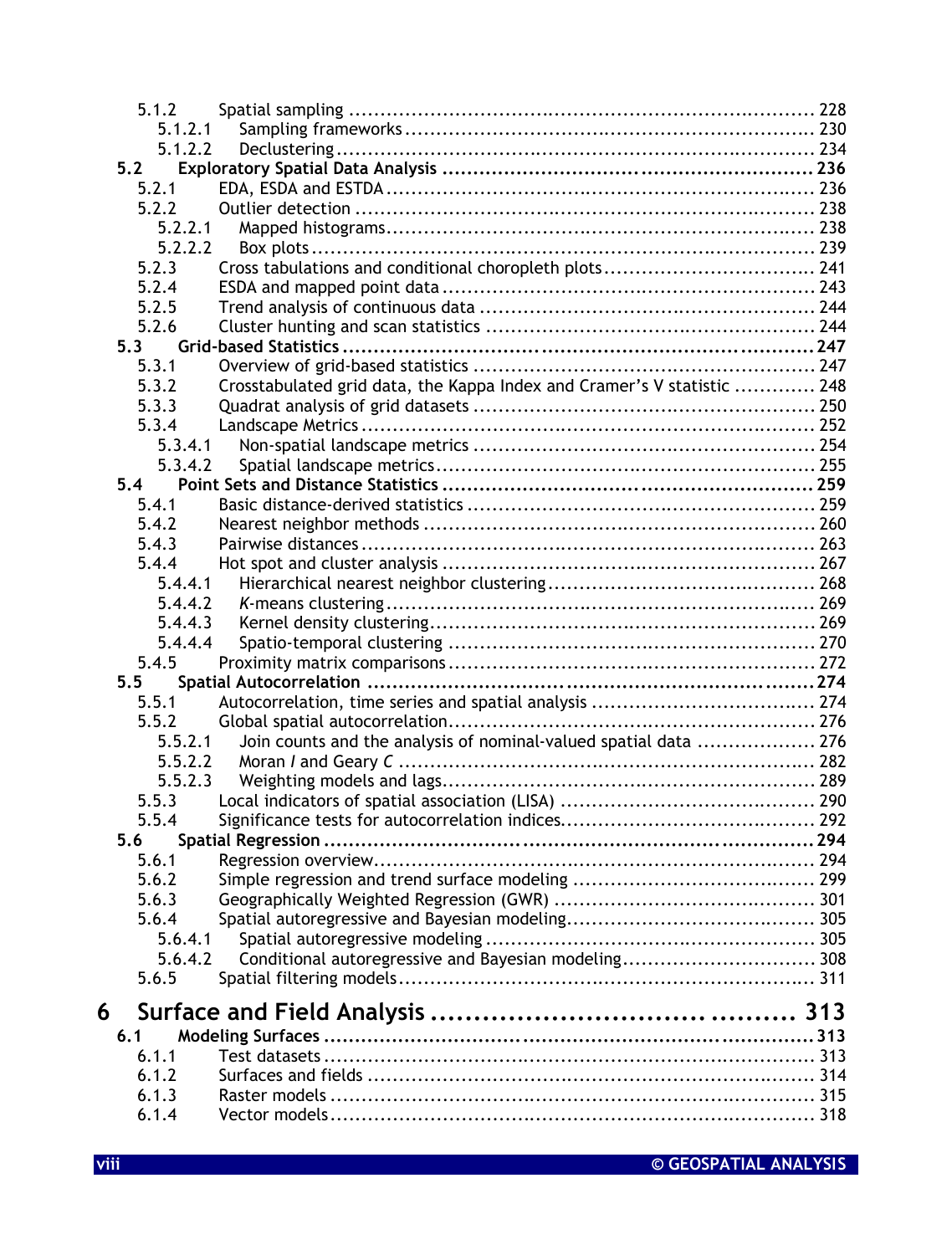| 6.1.5      |  |
|------------|--|
| 6.1.6      |  |
| 6.2        |  |
| 6.2.1      |  |
| 6.2.1.1    |  |
| 6.2.1.2    |  |
| 6.2.2      |  |
| 6.2.2.1    |  |
| 6.2.2.2    |  |
| 6.2.2.3    |  |
| 6.2.2.4    |  |
| 6.2.2.5    |  |
| 6.2.2.6    |  |
| 6.2.2.7    |  |
| 6.2.3      |  |
| 6.2.4      |  |
| 6.2.5      |  |
| 6.2.6      |  |
| 6.2.7      |  |
| 6.3        |  |
| 6.3.1      |  |
| 6.3.2      |  |
| 6.3.3      |  |
| 6, 3, 3, 1 |  |
| 6.3.3.2    |  |
| 6.4        |  |
| 6.4.1      |  |
| 6.4.2      |  |
| 6.4.3      |  |
| 6.4.4      |  |
| 6.4.4.1    |  |
| 6, 4, 4, 2 |  |
| 6.4.4.3    |  |
|            |  |
| 6.5.1      |  |
| 6.5.2      |  |
| 6.5.3      |  |
| 6.6        |  |
|            |  |
| 6.6.2      |  |
| 6.6.3      |  |
| 6.6.4      |  |
| 6.6.5      |  |
| 6.6.6      |  |
| 6.6.7      |  |
| 6.6.8      |  |
| 6.6.9      |  |
| 6.6.10     |  |
| 6.6.11     |  |
| 6.6.12     |  |
| 6.6.13     |  |
| 6.6.14     |  |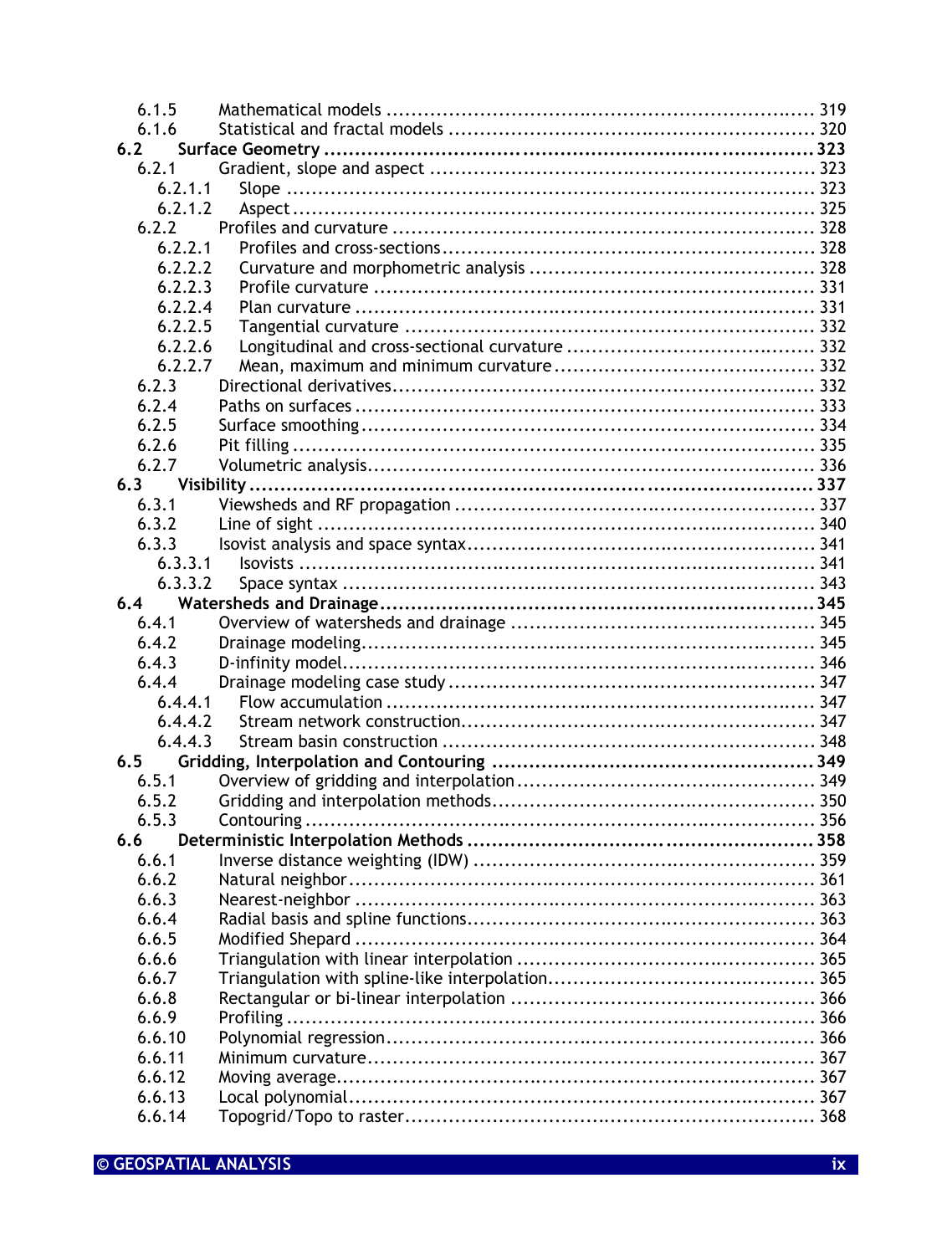| 6.7          |  |
|--------------|--|
| 6.7.1        |  |
| 6.7.1.1      |  |
| 6.7.1.2      |  |
| 6.7.1.3      |  |
| 6.7.1.4      |  |
| 6.7.1.5      |  |
| 6.7.1.6      |  |
| 6.7.1.7      |  |
| 6.7.1.8      |  |
| 6.7.1.9      |  |
| 6.7.1.10     |  |
| 6.7.1.11     |  |
| 6.7.1.12     |  |
| 6.7.1.13     |  |
| 6.7.1.14     |  |
| 6.7.1.15     |  |
| 6.7.1.16     |  |
| 6.7.1.17     |  |
| 6.7.1.18     |  |
| 6.7.2        |  |
| 6.7.2.1      |  |
| 6.7.2.2      |  |
| 6.7.2.3      |  |
| 6.7.2.4      |  |
| 6.7.2.5      |  |
| 6.7.2.6      |  |
| 6.7.2.7      |  |
| 6.7.2.8      |  |
| 6.7.2.9      |  |
| 6.7.2.10     |  |
| 6.7.2.11     |  |
| 6.7.2.12     |  |
| 6.7.2.13     |  |
| $\mathbf{7}$ |  |
|              |  |
| 7.1<br>7.1.1 |  |
|              |  |
| 7.1.3        |  |
| 7.1.4        |  |
| 7.2          |  |
| 7.2.1        |  |
| 7.2.1.1      |  |
| 7.2.1.2      |  |
| 7.2.1.3      |  |
| 7.2.2        |  |
| 7.2.2.1      |  |
| 7.2.2.2      |  |
| 7.2.2.3      |  |
| 7.2.2.4      |  |
|              |  |
| 7.2.2.5      |  |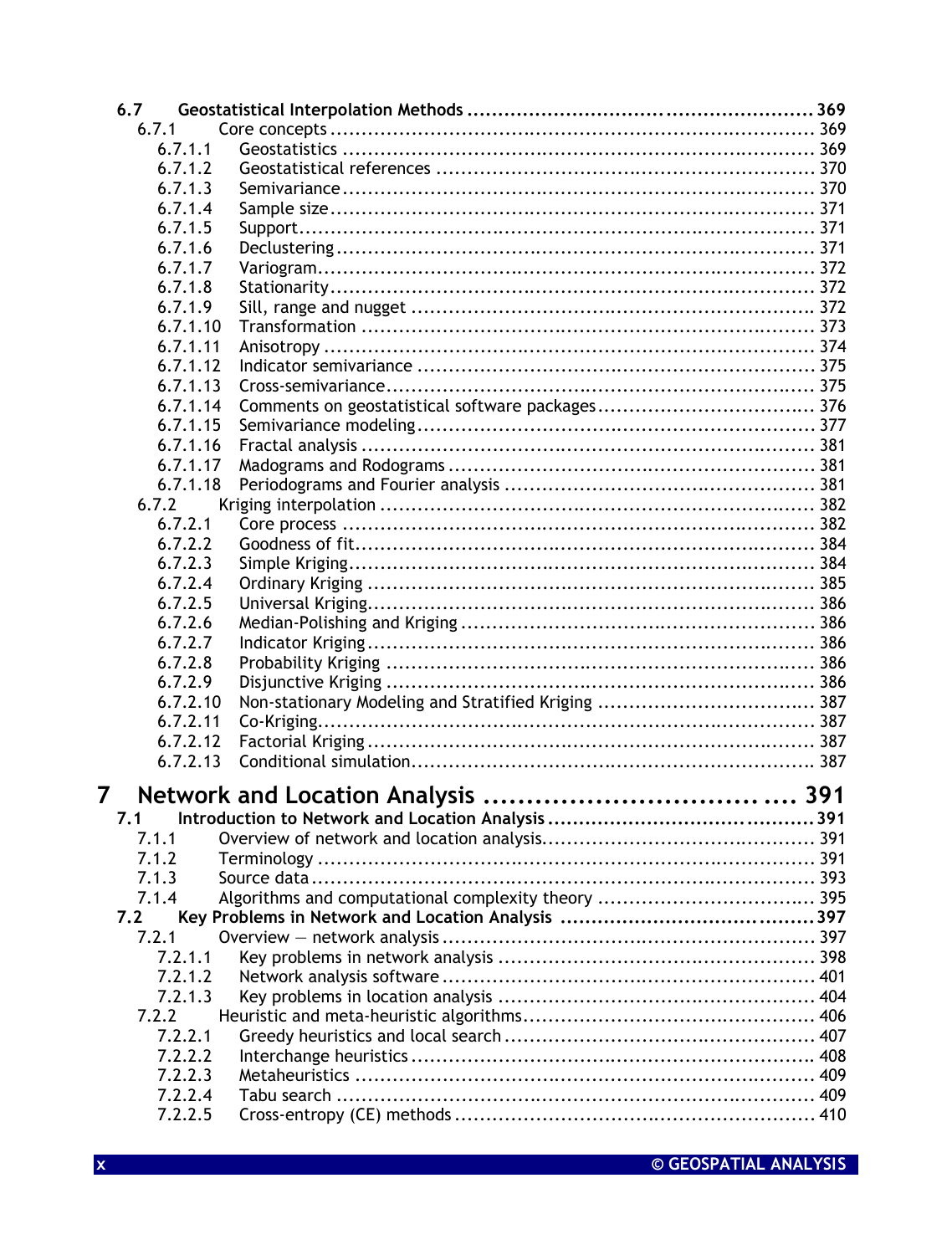| 7.2.2.6                 |                                                                         |
|-------------------------|-------------------------------------------------------------------------|
| 7.2.2.7                 | Lagrangian multipliers and Lagrangian relaxation  411                   |
| 7.2.2.8                 |                                                                         |
| 7.3                     | Network Construction, Optimal Routes and Optimal Tours  416             |
| 7.3.1                   |                                                                         |
| 7.3.2                   |                                                                         |
| 7.3.3                   |                                                                         |
| 7.3.4                   |                                                                         |
| 7.3.4.1                 |                                                                         |
| 7.3.4.2                 |                                                                         |
|                         |                                                                         |
| 7.3.4.3                 |                                                                         |
| 7.3.4.4                 |                                                                         |
| 7.3.4.5                 |                                                                         |
| 7.3.4.6                 |                                                                         |
| 7.3.5                   | Tours, travelling salesman problems and vehicle routing 425             |
| 7.3.5.1                 |                                                                         |
| 7.4                     |                                                                         |
| 7.4.1                   |                                                                         |
| 7.4.2                   |                                                                         |
| 7.4.2.1                 |                                                                         |
| 7.4.2.2                 |                                                                         |
| 7.4.2.3                 |                                                                         |
| 7.4.3                   |                                                                         |
| 7.4.3.1                 |                                                                         |
| 7.5                     |                                                                         |
|                         |                                                                         |
| 7.5.1                   |                                                                         |
|                         | Geocomputational methods and modeling  445                              |
| 8.1.1                   |                                                                         |
| 8.1.2                   |                                                                         |
| 8.1.2.1                 |                                                                         |
| 8.1.2.2                 | Linkage/coupling versus integration/embedding  449                      |
|                         |                                                                         |
| 8.2.1                   |                                                                         |
| 8.2.2                   |                                                                         |
| 8.2.3                   |                                                                         |
| 8.2.3.1                 |                                                                         |
|                         |                                                                         |
| 8.2.4                   |                                                                         |
| 8.2.5                   |                                                                         |
|                         |                                                                         |
| 8.2.6                   |                                                                         |
| 8.2.7                   |                                                                         |
| 8.2.8                   |                                                                         |
| 8.1<br>8.2<br>8.2.9     | Types of simulation/modeling (s/m) systems for agent-based modeling 467 |
| 8.2.10                  | Guidelines for choosing a simulation/modeling (s/m) system 469          |
| 8.2.11                  | Simulation/modeling (s/m) systems for agent-based modeling 470          |
| 8.2.12                  |                                                                         |
| 8.2.13                  | Validation and analysis of agent-based model outputs 484                |
|                         |                                                                         |
| 8.3<br>8.3.1<br>8.3.1.1 |                                                                         |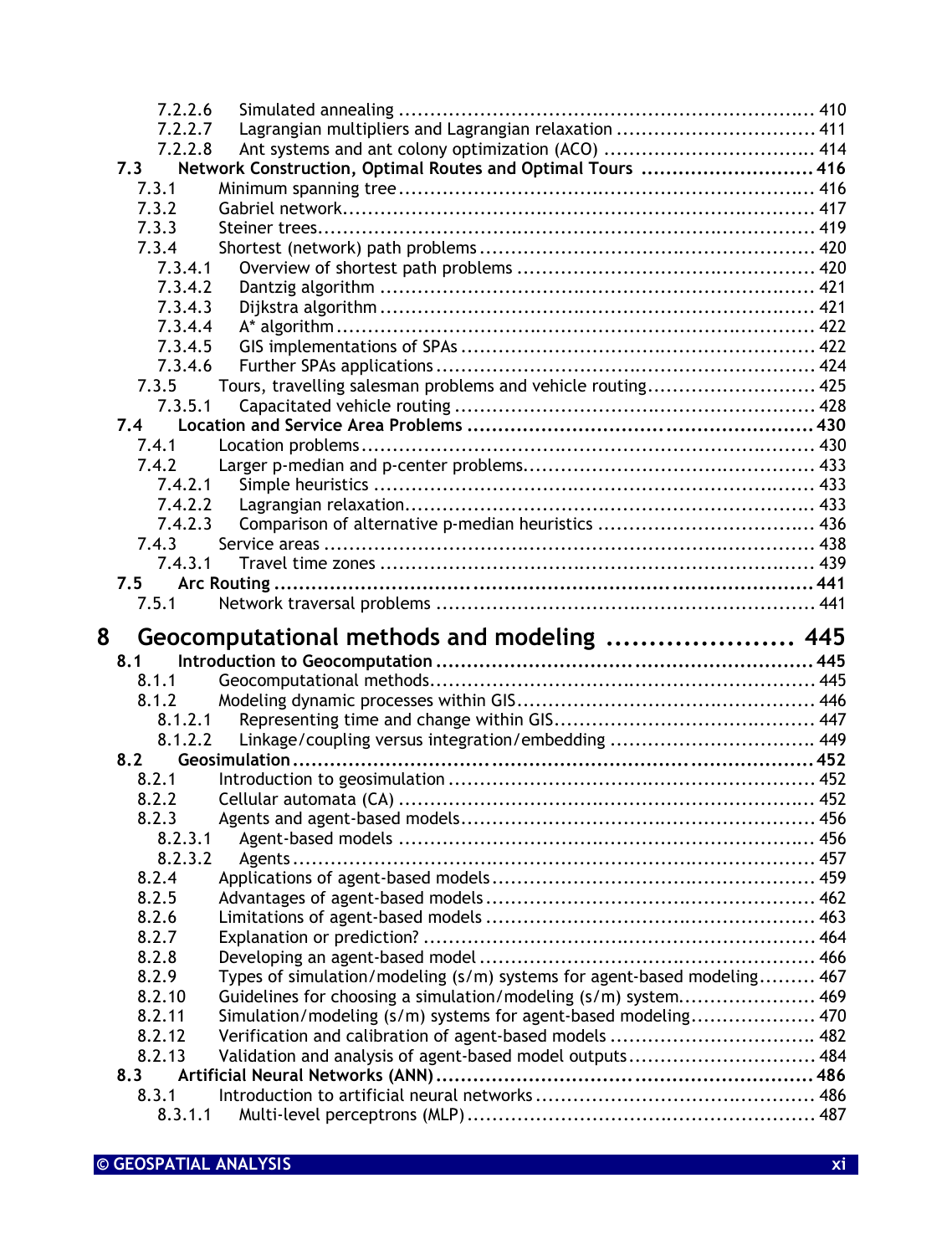| 8.3.1.2 |                                                                       |  |
|---------|-----------------------------------------------------------------------|--|
| 8.3.1.3 |                                                                       |  |
| 8.3.1.4 | MLP Example 2: Landcover change modeling (LCM)  494                   |  |
| 8.3.1.5 |                                                                       |  |
| 8.3.2   |                                                                       |  |
| 8.3.3   |                                                                       |  |
| 8.3.3.1 |                                                                       |  |
| 8.3.3.2 | SOM unsupervised classification of hyper-spectral image data  502     |  |
| 8.3.3.3 |                                                                       |  |
| 8.4     |                                                                       |  |
| 8.4.1   |                                                                       |  |
| 8.4.2   |                                                                       |  |
| 8.4.2.1 |                                                                       |  |
| 8.4.2.2 |                                                                       |  |
| 8.4.2.3 |                                                                       |  |
| 8.4.2.4 |                                                                       |  |
| 8.4.2.5 |                                                                       |  |
| 8.4.2.6 |                                                                       |  |
| 8.4.2.7 |                                                                       |  |
| 8.4.2.8 |                                                                       |  |
| 8.4.2.9 |                                                                       |  |
| 8.4.3   |                                                                       |  |
| 8.4.3.1 |                                                                       |  |
| 8.4.3.2 |                                                                       |  |
| 8.4.3.3 |                                                                       |  |
| 8.4.3.4 |                                                                       |  |
| 8.4.4   |                                                                       |  |
|         |                                                                       |  |
|         |                                                                       |  |
|         |                                                                       |  |
|         |                                                                       |  |
|         |                                                                       |  |
|         |                                                                       |  |
|         | R-Project spatial statistics software packages  540                   |  |
|         |                                                                       |  |
|         |                                                                       |  |
|         |                                                                       |  |
|         |                                                                       |  |
|         |                                                                       |  |
|         |                                                                       |  |
|         | Selected national and international data and information sources  546 |  |
|         |                                                                       |  |
|         |                                                                       |  |
|         |                                                                       |  |
|         |                                                                       |  |
|         |                                                                       |  |
|         |                                                                       |  |
|         |                                                                       |  |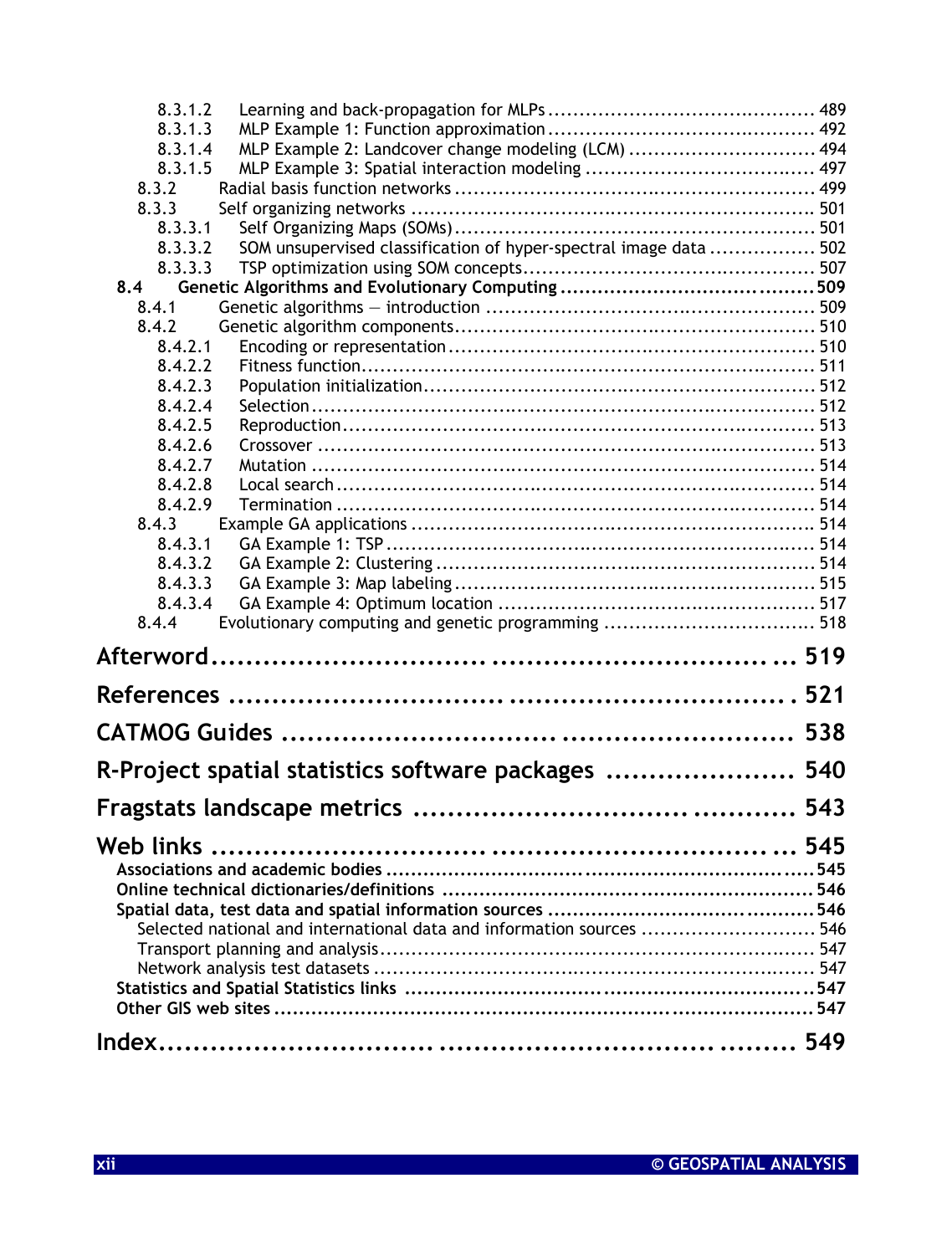# **List of Figures**

| Figure 2-3 An example map showing points, lines, and areas appropriately symbolized 62         |  |
|------------------------------------------------------------------------------------------------|--|
|                                                                                                |  |
|                                                                                                |  |
|                                                                                                |  |
|                                                                                                |  |
|                                                                                                |  |
| Figure 2-9 Three alternative ways of defining neighborhood, using simple GIS functions 70      |  |
|                                                                                                |  |
|                                                                                                |  |
|                                                                                                |  |
| Figure 2-13 Pupil performance and school catchment area in the East Riding of Yorkshire, UK 79 |  |
|                                                                                                |  |
|                                                                                                |  |
|                                                                                                |  |
|                                                                                                |  |
|                                                                                                |  |
|                                                                                                |  |
|                                                                                                |  |
|                                                                                                |  |
|                                                                                                |  |
|                                                                                                |  |
|                                                                                                |  |
|                                                                                                |  |
|                                                                                                |  |
|                                                                                                |  |
|                                                                                                |  |
|                                                                                                |  |
| Figure 4-9 Polygon centroid (M2) and alternative polygon centers  117                          |  |
|                                                                                                |  |
|                                                                                                |  |
|                                                                                                |  |
|                                                                                                |  |
|                                                                                                |  |
|                                                                                                |  |
| Figure 4-16 Areal interpolation from census areas to a single grid cell  129                   |  |
|                                                                                                |  |
| Figure 4-18 Grouping data - Zone arrangement effects on voting results 132                     |  |
|                                                                                                |  |
|                                                                                                |  |
|                                                                                                |  |
|                                                                                                |  |
| Figure 4-23 SPOT Band 1 image histogram - distinct peaks highlighted (CLUSTER)  145            |  |
| Figure 4-24 2D map of Cuprite mining district, Western Nevada, USA  147                        |  |
| Figure 4-25 3D hypercube visualization of Cuprite mining district, Western Nevada, USA 147     |  |
|                                                                                                |  |
|                                                                                                |  |
|                                                                                                |  |
|                                                                                                |  |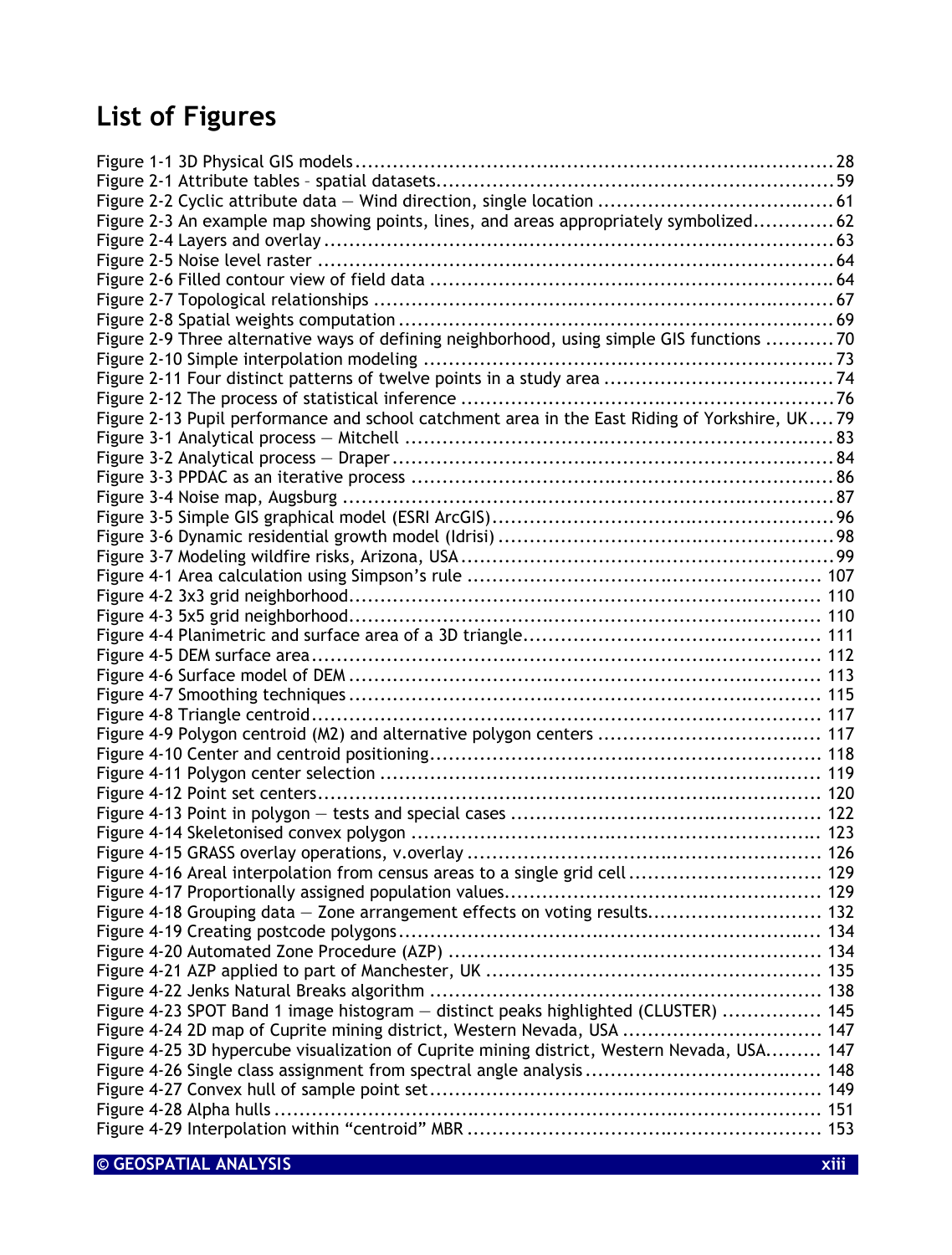| Figure 4-34 Voronoi cells for a homogeneous grid using a 3x3 distance transform 161 |  |
|-------------------------------------------------------------------------------------|--|
| Figure 4-35 Network-based Voronoi regions - Shibuya district, Tokyo 162             |  |
|                                                                                     |  |
|                                                                                     |  |
|                                                                                     |  |
|                                                                                     |  |
|                                                                                     |  |
|                                                                                     |  |
|                                                                                     |  |
| Figure 4-43 Univariate Normal kernel smoothing and cumulative densities 173         |  |
|                                                                                     |  |
|                                                                                     |  |
| Figure 4-46 Kernel density map, Lung Case data, 3D visualization  175               |  |
|                                                                                     |  |
|                                                                                     |  |
| Figure 4-49 Cartogram creation using Dougenik, Chrisman and Niemeyer algorithm  181 |  |
|                                                                                     |  |
|                                                                                     |  |
| Figure 4-52 Hexagonal cartogram showing UK mortality data, age group 20-24 183      |  |
|                                                                                     |  |
|                                                                                     |  |
| Figure 4-55 Great circle and constant bearing paths, Boston to Bristol 187          |  |
|                                                                                     |  |
|                                                                                     |  |
|                                                                                     |  |
|                                                                                     |  |
|                                                                                     |  |
|                                                                                     |  |
|                                                                                     |  |
|                                                                                     |  |
|                                                                                     |  |
|                                                                                     |  |
|                                                                                     |  |
|                                                                                     |  |
|                                                                                     |  |
| Figure 4-68 Alternative routes selected by gradient constrained DT  200             |  |
|                                                                                     |  |
|                                                                                     |  |
|                                                                                     |  |
|                                                                                     |  |
|                                                                                     |  |
|                                                                                     |  |
|                                                                                     |  |
|                                                                                     |  |
|                                                                                     |  |
|                                                                                     |  |
|                                                                                     |  |
|                                                                                     |  |
|                                                                                     |  |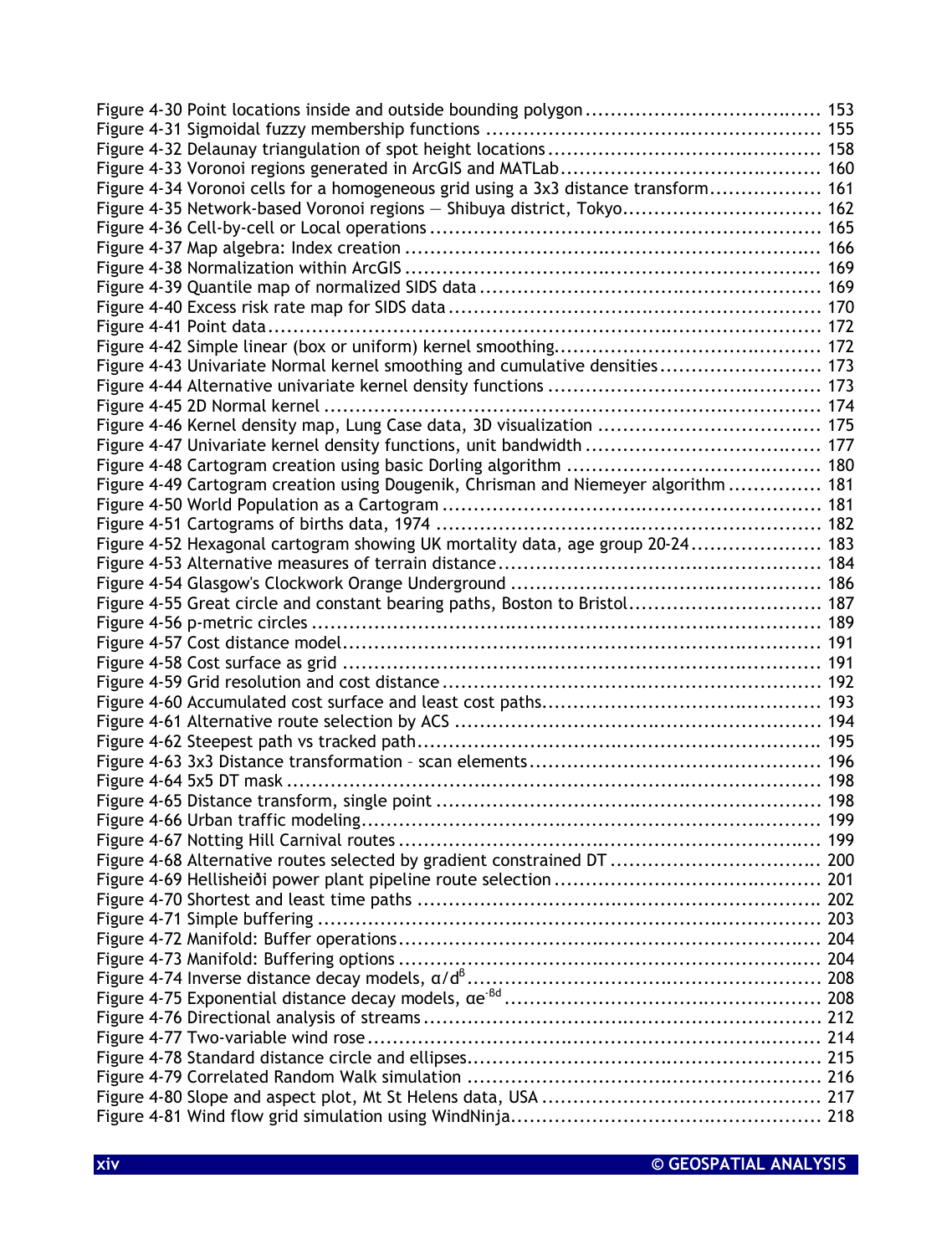| Figure 5-3 Grid sampling examples within hexagonal grid, 1 hectare area 231                 |  |
|---------------------------------------------------------------------------------------------|--|
|                                                                                             |  |
|                                                                                             |  |
|                                                                                             |  |
|                                                                                             |  |
|                                                                                             |  |
|                                                                                             |  |
|                                                                                             |  |
|                                                                                             |  |
|                                                                                             |  |
|                                                                                             |  |
|                                                                                             |  |
|                                                                                             |  |
|                                                                                             |  |
|                                                                                             |  |
|                                                                                             |  |
| Figure 5-19 Ripley K function, shown as transformed L function plot  265                    |  |
| Figure 5-20 Thomas Poisson Cluster Process (20 clusters, SD=0.03, mean=5) 265               |  |
|                                                                                             |  |
|                                                                                             |  |
|                                                                                             |  |
|                                                                                             |  |
|                                                                                             |  |
|                                                                                             |  |
| Figure 5-27 Homogeneous and non-homogenous probability images  279                          |  |
|                                                                                             |  |
|                                                                                             |  |
|                                                                                             |  |
|                                                                                             |  |
|                                                                                             |  |
|                                                                                             |  |
|                                                                                             |  |
|                                                                                             |  |
|                                                                                             |  |
|                                                                                             |  |
|                                                                                             |  |
| Figure 5-38 Georgia educational attainment: GWR residuals map, Gaussian adaptive kernel 303 |  |
|                                                                                             |  |
|                                                                                             |  |
|                                                                                             |  |
|                                                                                             |  |
|                                                                                             |  |
|                                                                                             |  |
|                                                                                             |  |
|                                                                                             |  |
|                                                                                             |  |
|                                                                                             |  |
|                                                                                             |  |
|                                                                                             |  |
|                                                                                             |  |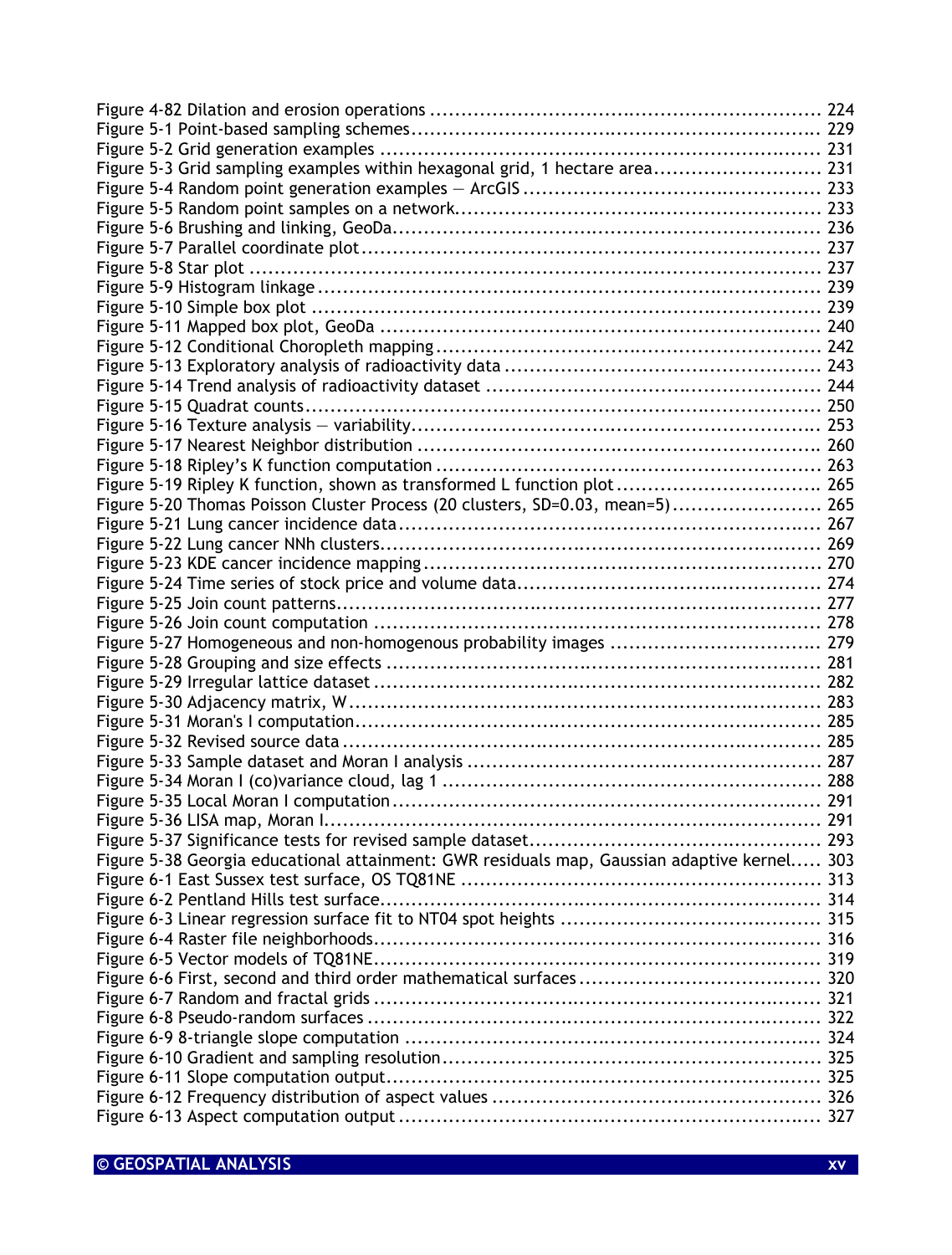| Figure 6-20 3D Urban radio wave propagation modeling using Cellular Expert and ArcGIS  339     |  |
|------------------------------------------------------------------------------------------------|--|
|                                                                                                |  |
|                                                                                                |  |
| Figure 6-23 Viewsheds and lines of sight on a synthetic (Gaussian) surface 341                 |  |
|                                                                                                |  |
|                                                                                                |  |
|                                                                                                |  |
|                                                                                                |  |
|                                                                                                |  |
|                                                                                                |  |
|                                                                                                |  |
|                                                                                                |  |
| Figure 6-31 Contour plots for alternative interpolation methods - generated with Surfer 8  353 |  |
|                                                                                                |  |
|                                                                                                |  |
|                                                                                                |  |
|                                                                                                |  |
| Figure 6-36 Natural Neighbor interpolation - computation of weights  362                       |  |
|                                                                                                |  |
|                                                                                                |  |
|                                                                                                |  |
|                                                                                                |  |
|                                                                                                |  |
|                                                                                                |  |
|                                                                                                |  |
|                                                                                                |  |
|                                                                                                |  |
|                                                                                                |  |
| Figure 6-47 Conditional simulation of untransformed zinc test dataset 389                      |  |
|                                                                                                |  |
|                                                                                                |  |
|                                                                                                |  |
|                                                                                                |  |
|                                                                                                |  |
| Figure 7-6 Relative neighborhood network and related constructions  418                        |  |
|                                                                                                |  |
|                                                                                                |  |
| Figure 7-9 Salt Lake City - Sample networking problems and solutions  423                      |  |
|                                                                                                |  |
|                                                                                                |  |
|                                                                                                |  |
|                                                                                                |  |
| Figure 7-14 Optimum facility location on a network - LOLA solution 432                         |  |
|                                                                                                |  |
| Figure 7-15 Comparison of heuristic p-median solutions, Tripolis, Greece 437                   |  |
|                                                                                                |  |
|                                                                                                |  |
|                                                                                                |  |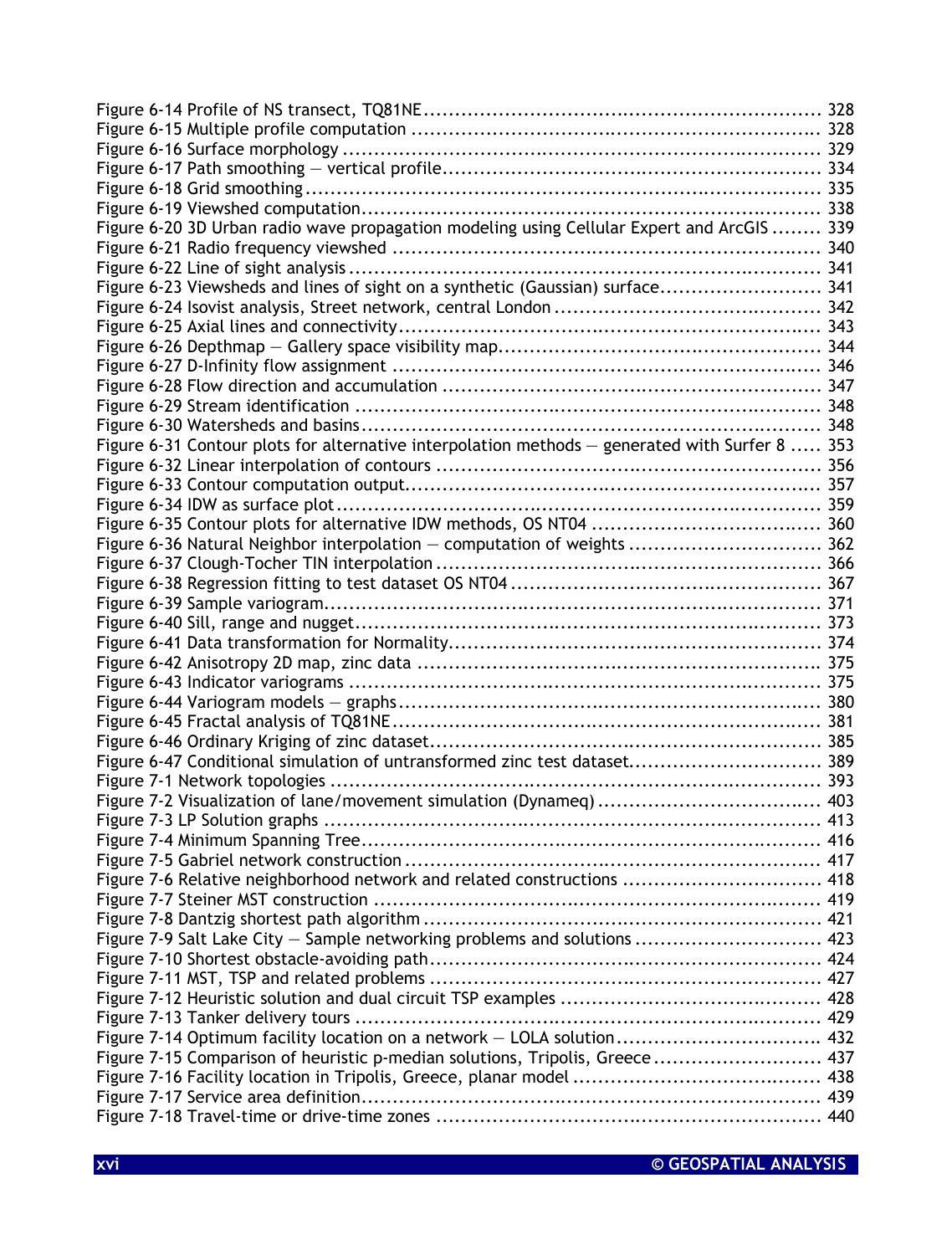| Figure 8-7 Geometric and Locational Features of the Notting Hill Carnival Swarm model 472     |  |
|-----------------------------------------------------------------------------------------------|--|
| Figure 8-8 RepastS point and click modeling and runtime environments  474                     |  |
| Figure 8-9 RepastCity - importing GIS network data into Repast Simphony  475                  |  |
| Figure 8-10 Repast Simphony - agent-based model visualized using NASA's Worldwind 475         |  |
| Figure 8-11 StarLogo TNG drag and drop programming interface and 3D view of a simulation  478 |  |
| Figure 8-12 Outputs from OBEUS: Schelling residential dynamics model  479                     |  |
|                                                                                               |  |
| Figure 8-14 An urban and transport dynamics model developed in AnyLogic (2006) 482            |  |
|                                                                                               |  |
|                                                                                               |  |
|                                                                                               |  |
|                                                                                               |  |
|                                                                                               |  |
|                                                                                               |  |
|                                                                                               |  |
| Figure 8-22 Distance raster (meters), anthropogenic disturbance, Chiquitania  495             |  |
|                                                                                               |  |
|                                                                                               |  |
|                                                                                               |  |
|                                                                                               |  |
|                                                                                               |  |
|                                                                                               |  |
| Figure 8-29 SOM classification of remotely-sensed hyperspectral data  504                     |  |
|                                                                                               |  |
|                                                                                               |  |
|                                                                                               |  |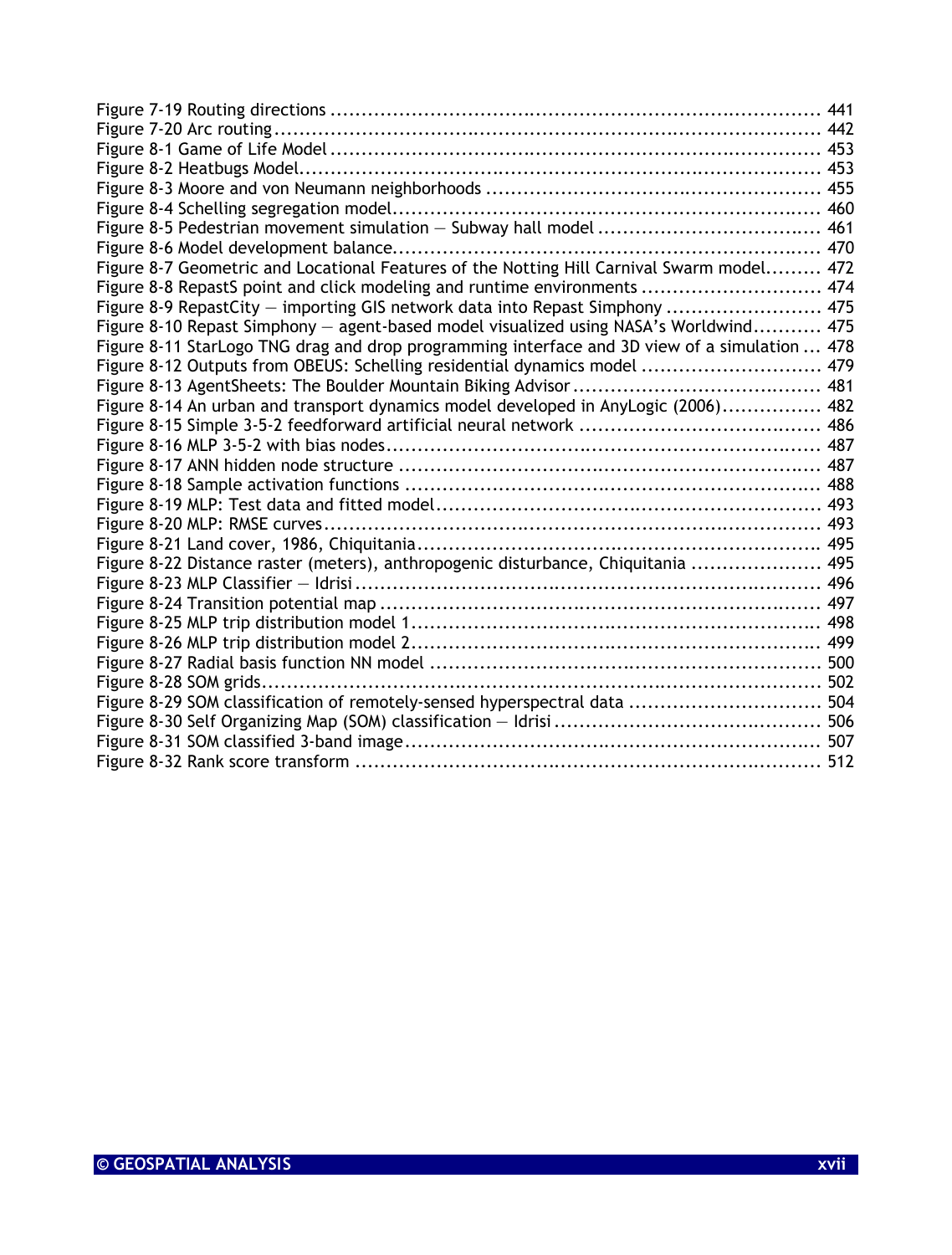### **List of Tables**

| Table 4-2 OGC OpenGIS Simple Features Specification - Principal Methods 106        |  |
|------------------------------------------------------------------------------------|--|
|                                                                                    |  |
|                                                                                    |  |
|                                                                                    |  |
|                                                                                    |  |
| Table 4-7 Selected MATLab/GRASS planar geometric analysis functions 159            |  |
|                                                                                    |  |
|                                                                                    |  |
|                                                                                    |  |
|                                                                                    |  |
|                                                                                    |  |
| Table 5-2 Description of methods for analysis of spatial data in ecology 227       |  |
|                                                                                    |  |
|                                                                                    |  |
|                                                                                    |  |
|                                                                                    |  |
|                                                                                    |  |
|                                                                                    |  |
|                                                                                    |  |
|                                                                                    |  |
|                                                                                    |  |
| Table 5-12 Georgia dataset – global regression estimates and diagnostics  303      |  |
| Table 5-13 Georgia dataset - comparative regression estimates and diagnostics  307 |  |
|                                                                                    |  |
|                                                                                    |  |
|                                                                                    |  |
|                                                                                    |  |
|                                                                                    |  |
|                                                                                    |  |
| Table 7-4 Routing functionality in selected logistics software packages 402        |  |
|                                                                                    |  |
|                                                                                    |  |
|                                                                                    |  |
| Table 8-3 Comparison of open source simulation/modeling toolkits  471              |  |
| Table 8-4 Comparison of shareware/freeware simulation/modeling systems 476         |  |
|                                                                                    |  |
|                                                                                    |  |
|                                                                                    |  |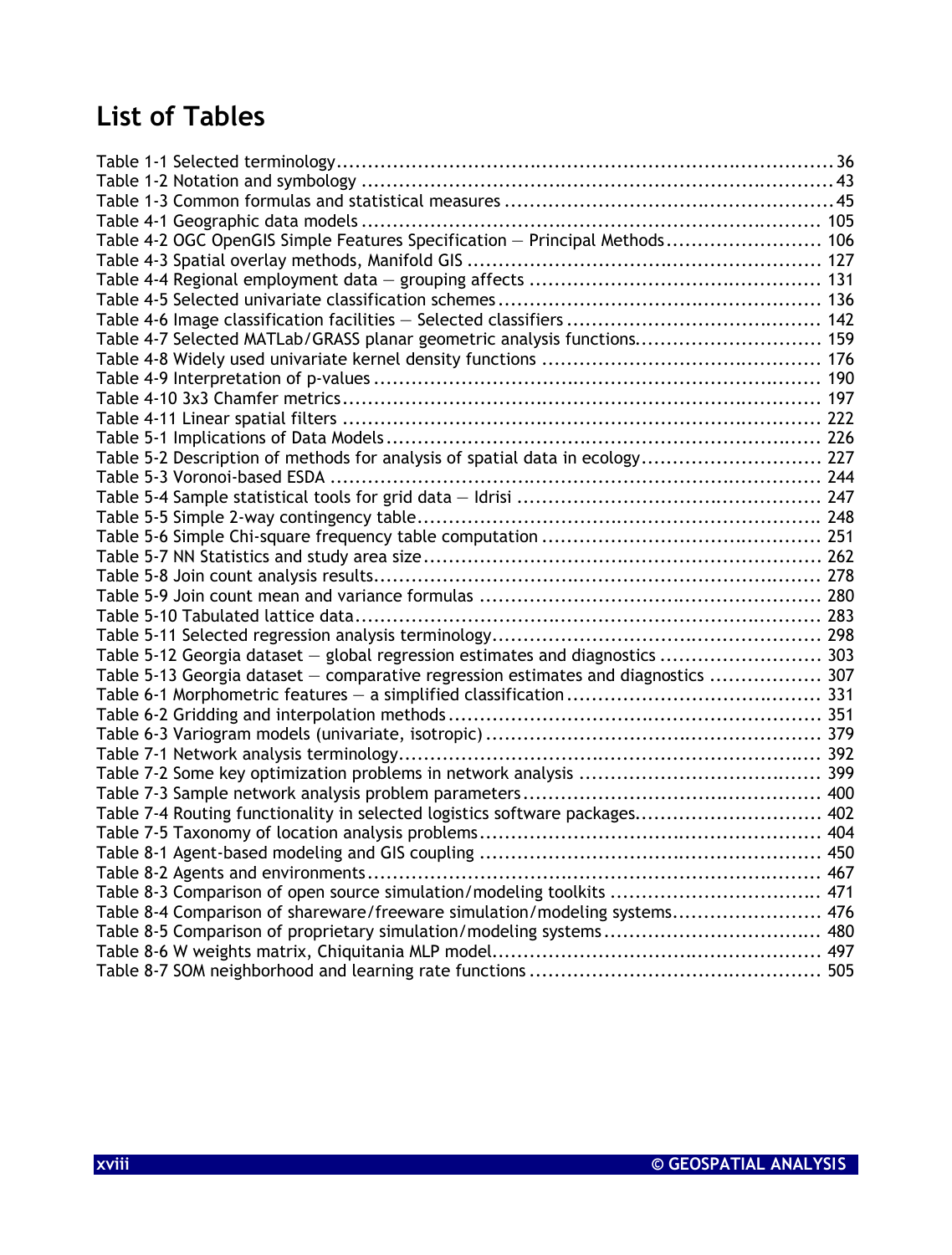# **Foreword to the Third Edition**

#### **Changes from the 2nd edition:**

This  $3<sup>rd</sup>$  edition includes the following principal changes from earlier editions: the print version is now provided in full color; embedded links (applicable to the PDF and Web versions) are highlighted in the body of the printed text in dark blue type; there has been extensive revision and updating of Chapters 3 and 8; removal of tables of software products — these are now all referenced via the accompanying website page which is regularly updated: [www.spatialanalysisonline.com/software.html;](http://www.spatialanalysisonline.com/software.html) addition of new sections, including geospatial modeling, Knox and Mantel tests, cartogram production, and space syntax; extended discussion of geovisualization techniques in many sections; expansion and revision of the sections covering distance transforms (DTs) and join count statistics (JCS); inclusion of many new diagrams and examples (e.g. fire, pollution, wind and noise modeling) and re-implementation of many existing diagrams; addition of links to downloadable PDF files of the out-of-print [CATMOG](http://www.qmrg.org.uk/?page_id=141) publication series — although rather 'historic' those referenced include useful discussions of many of the topics mentioned in this Guide; provision of Google mapping links for many placenames cited; and updates to many sections to reflect recent technological advances, particularly in software tools. These include the addition of information on analytical tools not previously covered such as [PySal](http://geodacenter.asu.edu/pysal), [PASSaGE,](http://www.passagesoftware.net/) [SAM,](http://www.ecoevol.ufg.br/sam/) and [R Spatial](http://cran.r-project.org/web/views/Spatial.html) (see further the selected summary "R-Project spatial statistics software packages" at the end of this Guide).

**Geospatial Analysis: A Comprehensive Guide to Principles, Techniques and Software Tools** originated as a document to accompany the spatial analysis module of the MSc in Geographic Information Science at University College London delivered by the principal author, Dr Mike de Smith. As is often the case, from its conception through to completion of the first draft it developed a life of its own, growing into a substantial Guide designed for use by a wide audience. Once several of the chapters had been written  $-$  notably those covering the building blocks of spatial analysis and on surface analysis  $-$  the project was discussed with Professors Longley and Goodchild. They kindly agreed to contribute to the contents of the Guide itself. As such, this Guide may be seen as a companion to the pioneering book on *Geographic Information Systems and Science* by [Longley, Goodchild, Maguire and Rhind,](http://eu.wiley.com/WileyCDA/WileyTitle/productCd-047087001X.html) particularly the chapters of that work which deal with spatial analysis and modeling. Their participation has also facilitated links with broader "spatial literacy" and spatial analysis programmes. Notable amongst these are the *GIS&T Body of Knowledge* materials provided by the Association of American Geographers at [www.aag.org/bok/](http://www.aag.org/bok/) together with the spatial educational programmes provided at [www.spatial-literacy.org,](http://www.spatial-literacy.org/) www.spatial.ucsb.edu, www.ncgia.ucsb.edu and [www.csiss.org.](http://www.csiss.org/)<br>The three formats in which this Guide has been published: Printed, Web and

have proved to be extremely popular, encouraging us to seek to improve and extend the material and associated resources further. Many academics and industry professionals have provided helpful comments on previous editions, and universities in several parts of the world have now developed courses which make use of the Guide and the accompanying resources. Workshops based on these materials have been run in Ireland, the USA, East Africa, Italy and Japan, and a Chinese version of the Guide has been published by the Publishing House of Electronics Industry, Beijing, PRC, [www.phei.com.cn](http://www.phei.com.cn/) in 2009.

A unique, ongoing, feature of this Guide is its independent evaluation of software, in particular the set of readily available tools and packages for conducting various forms of geospatial analysis. To our knowledge, there is no similarly extensive resource that is available in printed or electronic form. We remain convinced that there is a need for guidance on where to find and how to apply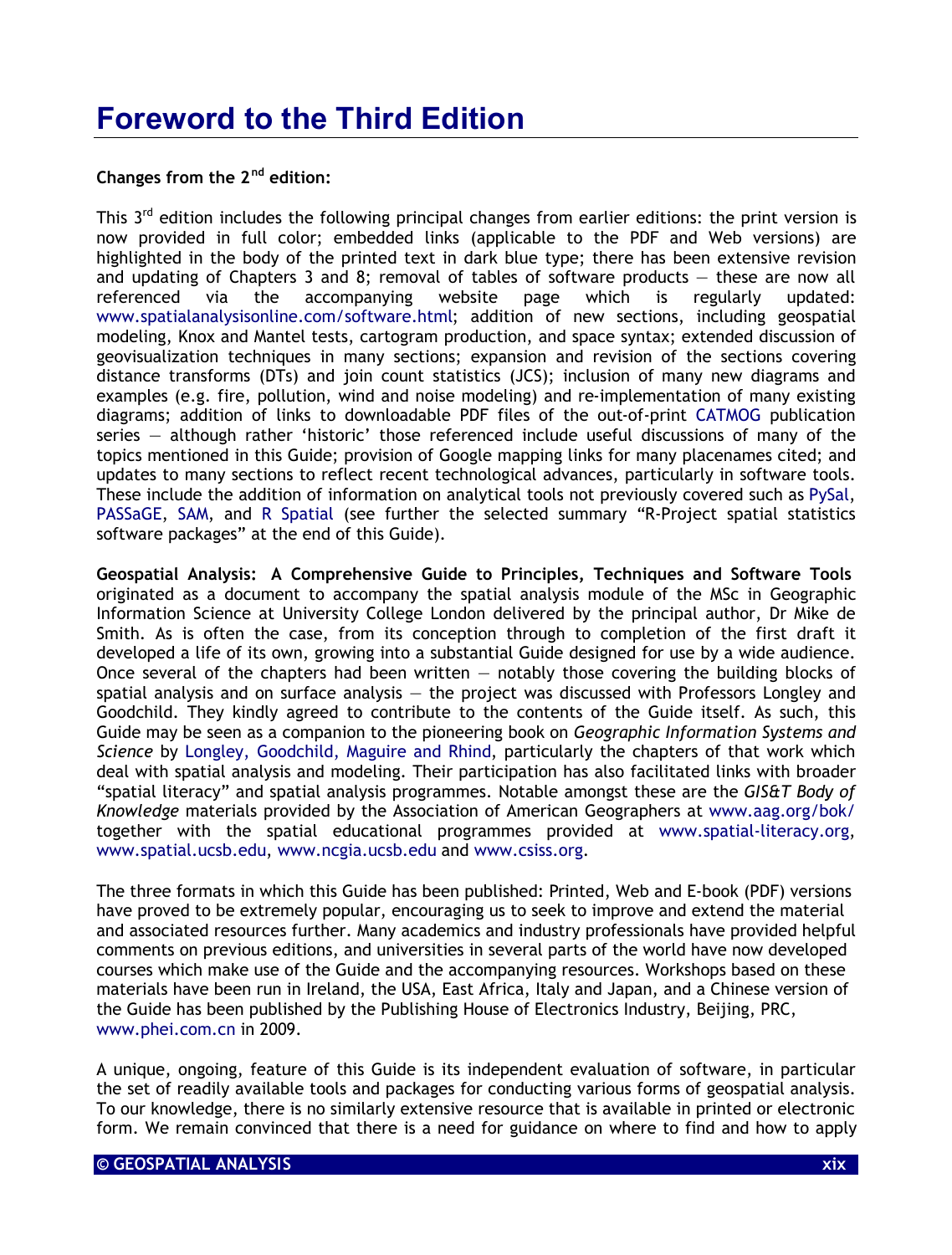selected tools. Inevitably, some topics have been omitted, primarily where there is little or no readily available commercial or open source software to support particular analytical operations. Other topics, whilst included, have been covered relatively briefly and/or with limited examples, reflecting the inevitable constraints of time and the authors' limited access to some of the available software resources.

Every effort has been made to ensure the information provided is up-to-date, accurate, compact, comprehensive and representative  $-$  we do not claim it to be exhaustive. However, with fastmoving changes in the software industry and in the development of new techniques it would be impractical and uneconomic to publish the material in a conventional manner. Accordingly the Guide has been prepared without intermediary typesetting. This has enabled the time between producing the text and delivery in electronic (web, e-book) and printed formats to be greatly reduced, thereby ensuring that the work is as current as possible. It also enables the work to be updated on a regular basis, with embedded hyperlinks to external resources and suppliers (highlighted and activated in the Web and PDF versions), thus making the Guide a more dynamic and extensive resource than would otherwise be possible. This approach does come with some minor disadvantages. These include: the need to provide rather more subsections to chapters and keywording of terms than would normally be the case in order to support topic selection within the web-based version; and the need for careful use of symbology and embedded graphic symbols at various points within the text to ensure that the web-based output correctly displays Greek letters and other symbols across a range of web browsers.

As with the previous editions, comments and suggestions regarding the scope, detailed content and associated materials (e.g. case studies) are welcome and amendments will be made available via the Guide web site, [www.spatialanalysisonline.com.](http://www.spatialanalysisonline.com/) We would like to thank all those users of the web site, electronic version of the Guide and of the printed book, for their comments and suggestions which have assisted us in producing this third edition.

Mike de Smith, Edinburgh  $\triangleleft$  Mike Goodchild, Santa Barbara  $\triangleleft$  Paul Longley, London

June 2009 (3rd Edition)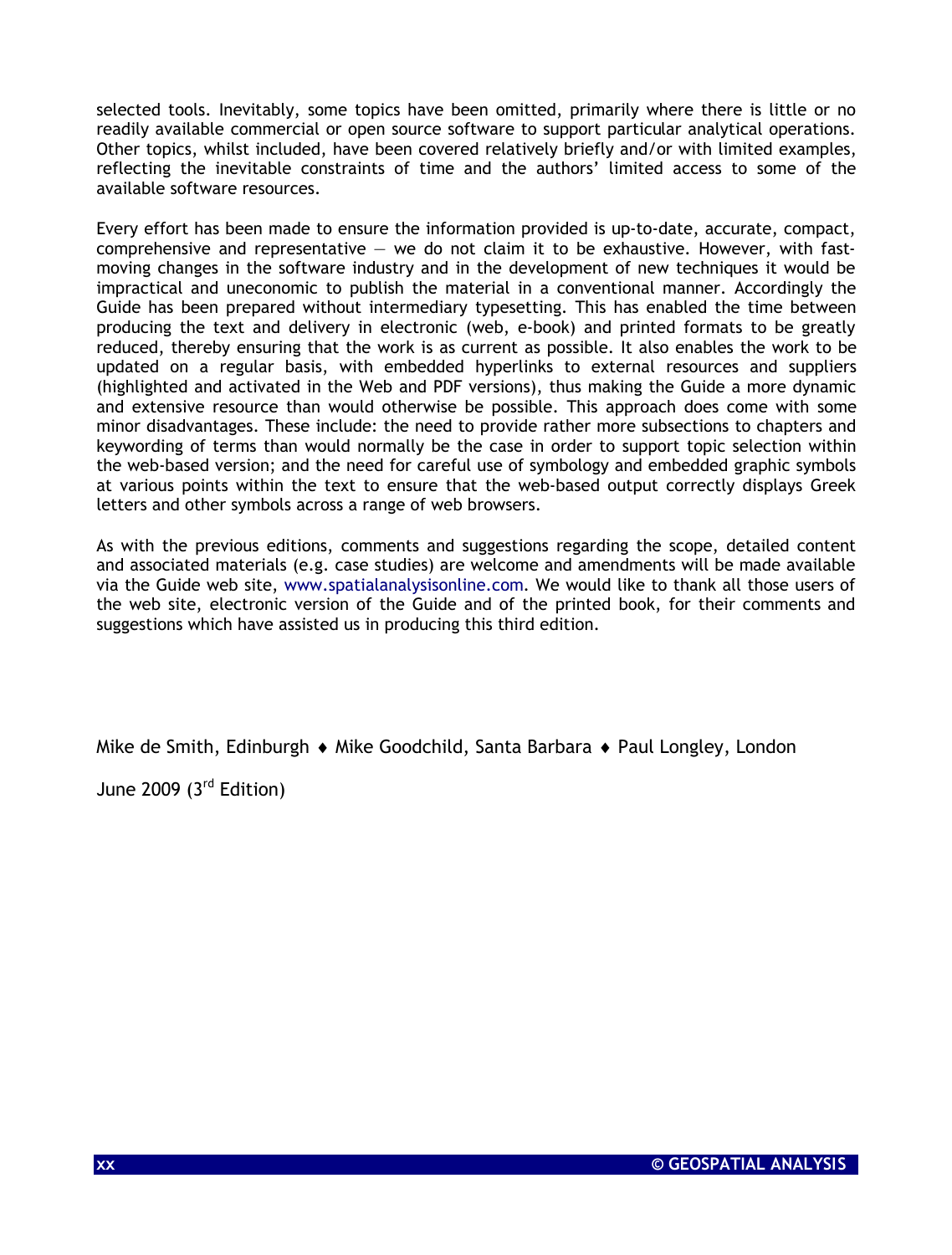### **Acknowledgements**

The authors would like to express their particular thanks to the following individuals and organizations: [Accon](http://www.laermkarten.de/noiserus/index.htm) GmbH, Greifenberg, Germany for permission to use the noise mapping images on the inside cover of this Guide and in Figure 3-4; Prof D Martin for permission to use Figure 4-19 and Figure 4-20; Prof D Dorling and colleagues for permission to use Figure 4-50 and Figure 4-52; Dr K McGarigal for permission to use the [Fragstats](http://www.umass.edu/landeco/research/fragstats/fragstats.html) summary in Section 5.3.4; Dr H Kristinsson, Faculty of Engineering, University of Iceland for permission to use Figure 4-69; Dr S Rana, formerly of the Center for Transport Studies, University College London for permission to use Figure 6-24; Prof B Jiang, Department of Technology and Built Environment of [University of Gävle,](http://www.hig.se/) Sweden for permission to use the Axwoman software and sample data in Section 6.3.3.2; Dr G Dubois, European Commission (EC), Joint Research Center Directorate (DG JRC) for comments on parts of Chapter 6 and permission to use material from the original [AI-Geostats](http://www.ai-geostats.org/) website; [Geovariances \(France\)](http://www.geovariances.com/) for provision of an evaluation copy of their [Isatis](http://www.geovariances.com/) geostatistical software; F O'Sullivan for use of Figure 6-41; Profs A Okabe, K Okunuki and S Shiode [\(Center for Spatial Information Science,](http://www.csis.u-tokyo.ac.jp/english/divisions_SIA.html) Tokyo University, Japan) for use of their [SANET](http://okabe.t.u-tokyo.ac.jp/okabelab/atsu/sanet/) software and sample data; and S A Sirigos, University of Thesally, Greece for permission to use his Tripolis dataset in the Figure at the front of this Guide, the provision of his [S-Distance](http://www.prd.uth.gr/res_labs/spatial_analysis/software/SdHome_en.asp) software, and comments on part of Chapter 7. Sections 8.1 and 8.2 of Chapter 8 are substantially derived from material researched and written by Christian Castle and Andrew Crooks (and updated for the latest edition by Andrew) with the financial support of the Economic and Social Research Council (ESRC), Camden Primary Care Trust (PCT), and the Greater London Authority (GLA) Economics Unit. The front cover has been designed by Dr Alex Singleton.

A number of the maps displayed in this Guide, notably those in Chapter 6, have been created using GB Ordnance Survey data provided via the [EDINA](http://www.edina.ac.uk/maps/) Digimap/JISC service. These datasets and other GB OS data illustrated is © Crown Copyright. Every effort has been made to acknowledge and establish copyright of materials used in this publication. Anyone with a query regarding any such item should contact the authors via the Guide's website, [www.spatialanalysisonline.com](http://www.spatialanalysisonline.com/)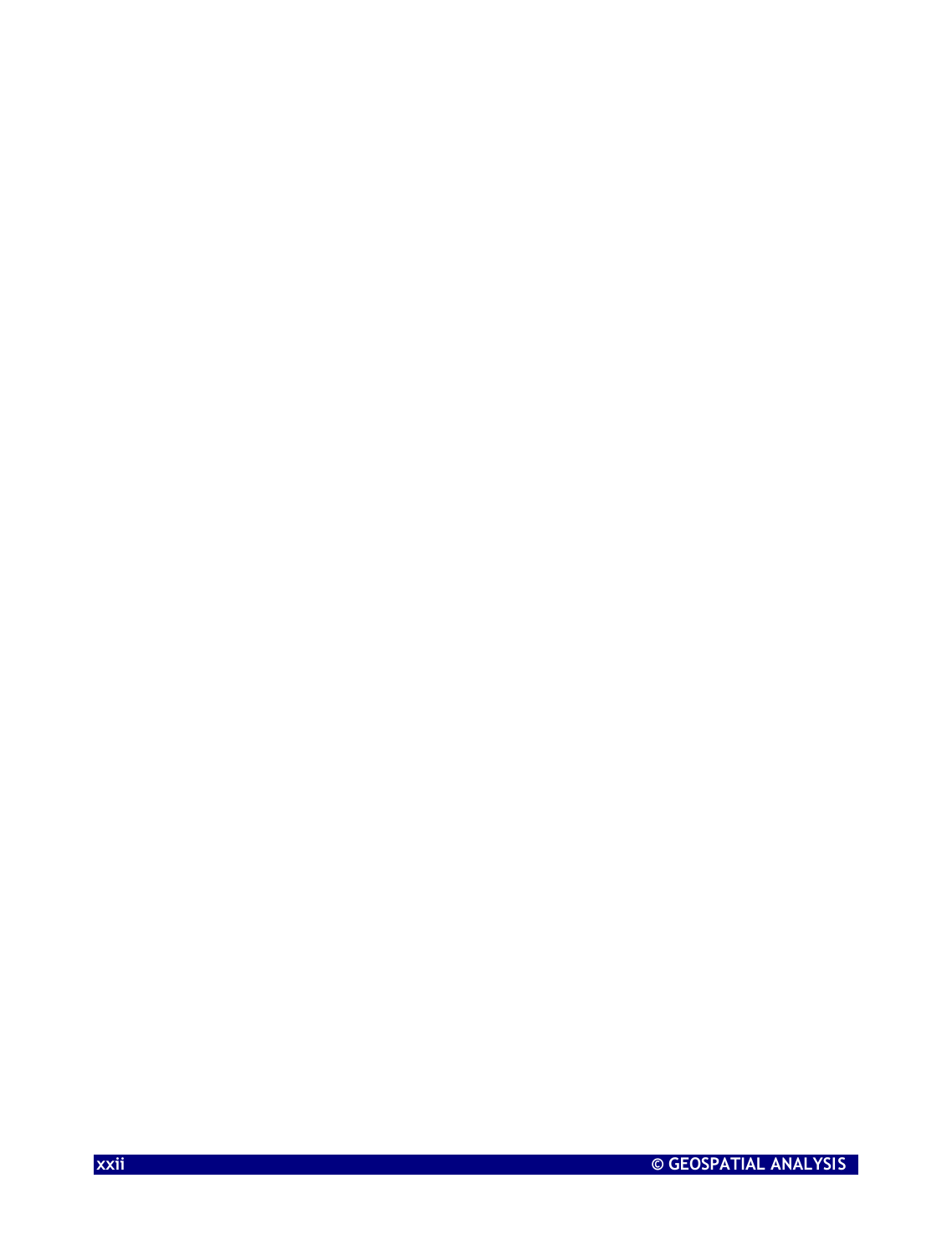# **1 Introduction and terminology**

### **1.1 Motivation and Media**

Our objective in producing this Guide is to be comprehensive in terms of concepts and techniques (but not necessarily exhaustive), representative and independent in terms of software tools, and above all practical in terms of application and implementation. However, we believe that it is no longer appropriate to think of a standard, discipline-specific textbook as capable of satisfying every kind of new user need. Accordingly, an innovative feature of our approach here is the range of formats and channels through which we disseminate the material.

#### **1.1.1 Guide overview**

In this Guide we address the full spectrum of spatial analysis and associated modeling techniques that are provided within currently available and widely used geographic information systems (GIS) and associated software. Collectively such techniques and tools are often now described as *geospatial analysis*, although we use the more common form, *spatial analysis*, in most of our discussions.

The term 'GIS' is widely attributed to Roger Tomlinson and colleagues, who used it in 1963 to describe their activities in building a digital natural resource inventory system for Canada (Tomlinson 1967, 1970). The history of the field has been charted in an edited volume by Foresman (1998) containing contributions by many of its early protagonists. A timeline of many of the formative influences upon the field up to the year 2000 is available via: [www.casa.ucl.ac.uk/gistimeline/](http://www.casa.ucl.ac.uk/gistimeline/); a printed summary is provided by [Longley](http://eu.wiley.com/WileyCDA/WileyTitle/productCd-047087001X.html) *et al.* (2005, and Chapter 1 of the forthcoming  $3<sup>rd</sup>$  [edition\),](http://eu.wiley.com/WileyCDA/WileyTitle/productCd-047087001X.html) and useful background information may be found at the GIS History Project web site based at the NCGIA [\(Buffalo\)](http://maps.google.co.uk/maps?f=q&source=s_q&hl=en&geocode=&q=buffalo&sll=63.587675,-16.259766&sspn=27.556284,69.345703&ie=UTF8&ll=42.838717,-78.769226&spn=0.667631,1.083527&z=10): [http://www.ncgia.buffalo.edu/gishist/.](http://www.ncgia.buffalo.edu/gishist/) Each of these sources makes the unassailable point that the success of GIS as an area of activity has fundamentally been driven by the success of its applications in solving real world problems. Many applications are illustrated in Longley *et al.* [\(Chapter 2 of the forthcoming](http://eu.wiley.com/WileyCDA/WileyTitle/productCd-047087001X.html) 3<sup>rd</sup> [edition,](http://eu.wiley.com/WileyCDA/WileyTitle/productCd-047087001X.html) "A gallery of applications"). In a similar vein the web site for this Guide provides companion material focusing on applications. Amongst these are a series of sector-specific [case studies](http://www.spatialanalysisonline.com/LondonCaseStudies.htm) drawing on recent work in and around London (UK), together with a number of international case studies.

In order to cover such a wide range of topics, this Guide has been divided into a number of main sections or chapters. These are then further subdivided, in part to identify distinct topics as closely as possible, facilitating the creation of a web site from the text of the Guide. Hyperlinks embedded within the document enable users of the web and PDF versions of this document to navigate around the Guide and to external sources of information, data, software, maps, and reading materials.

Chapter 2 provides an introduction to spatial thinking, recently described by some as "spatial literacy", and addresses the central issues and problems associated with spatial data that need to be considered in any analytical exercise. In practice, real-world applications are likely to be governed by the organizational *practices* and *procedures* that prevail with respect to particular *places*. Not only are there wide differences in the volume and remit of data that the public sector collects about population characteristics in different parts of the world, but there are differences in the ways in which data are collected, assembled and disseminated (e.g. general purpose censuses versus statistical modeling of social surveys, property registers and tax payments). There are also differences in the ways in which different data holdings can legally be merged and the purposes for which data may be used  $-$  particularly with regard to health and law enforcement data. Finally, there are geographical differences in the cost of geographically referenced data. Some organizations, such as the US Geological Survey, are bound by statute to limit charges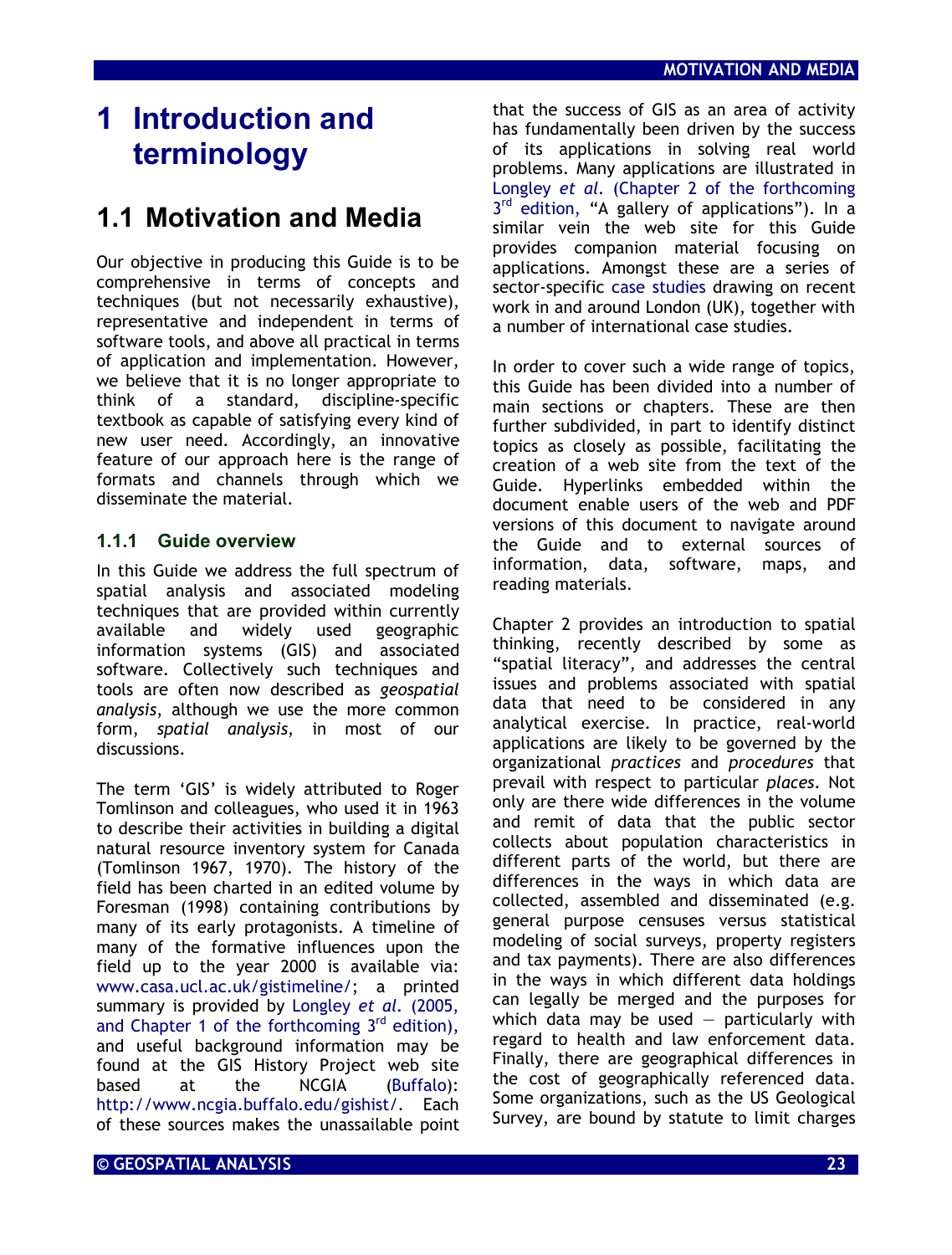#### **MOTIVATION AND MEDIA**

for data to sundry costs such as media used for delivering data while others, such as most national mapping organizations in Europe, are required to exact much heavier charges in order to recoup much or all of the cost of data creation. Analysts may already be aware of these contextual considerations through local knowledge, and other considerations may become apparent through browsing metadata catalogues. GIS applications must by definition be sensitive to context, since they represent unique locations on the Earth's surface.

This initial discussion is followed in Chapter 3 by an examination of the methodological background to GIS analysis. Initially we examine a number of formal methodologies and then apply ideas drawn from these to the specific case of spatial analysis. A process known by its initials, PPDAC (Problem, Plan, Data, Analysis, Conclusions) is described as a methodological framework that may be applied to a very wide range of spatial analysis problems and projects. We conclude Chapter 3 with a discussion on model-building, with particular reference to the various types of model that can be constructed to address geospatial problems.

Subsequent Chapters present the various analytical methods supported within widely available software tools. The majority of the methods described in Chapter 4 and many of those in Chapter 6 are implemented as standard facilities in modern commercial GIS packages such as [ArcGIS,](http://www.esri.com/) [MapInfo,](http://www.mapinfo.com/) [Manifold,](http://www.manifold.net/) [TNTMips](http://www.microimages.com/) and [Geomedia.](http://www.intergraph.com/) Many are also provided in more specialized GIS products such as [Idrisi,](http://www.clarklabs.org/) [GRASS,](http://grass.itc.it/) [Terraseer](http://www.terraseer.com/) and [ENVI.](http://www.ittvis.com/ProductServices/ENVI.aspx) In addition we discuss a number of more specialized tools, designed to address the needs of specific sectors or technical problems that are otherwise not well-supported within the core GIS packages at present. Chapter 5, which focuses on statistical methods, and Chapters 7 and 8 which address Network and Location Analysis, and Geocomputation, are much less commonly supported in GIS packages, but may provide loose- or close coupling with such systems, depending upon the application area. In all instances we

provide detailed examples and commentary on software tools that are readily available.

As noted above, throughout this Guide examples are drawn from and refer to specific products — these have been selected purely as and are not intended as recommendations. Extensive use has also been made of tabulated information, providing abbreviated summaries of techniques and formulas for reasons of both compactness and coverage. These tables are designed to provide a quick reference to the various topics covered and are, therefore, not intended as a substitute for fuller details on the various items covered. We provide limited discussion of novel 2D and 3D mapping facilities, and the support for digital globe formats (e.g[. KML and](http://code.google.com/apis/kml/documentation/kml_tut.html)  [KMZ](http://code.google.com/apis/kml/documentation/kml_tut.html)), which is increasingly being embedded into general-purpose and specialized data analysis toolsets. These developments confirm the trend towards integration of geospatial data and presentation layers into mainstream software systems and services, both terrestrial and planetary (see, for example, the KML images of Mars DEMs at the end of this Guide).

Just as all datasets and software packages contain errors, known and unknown, so too do all books and websites, and the authors of this Guide expect that there will be errors despite our best efforts to remove these! Some may be genuine errors or misprints, whilst others may reflect our use of specific versions of software packages and their documentation. Inevitably with respect to the latter, new versions of the packages that we have used to illustrate this Guide will have appeared even before publication, so specific examples, illustrations and comments on scope or restrictions may have been superseded. In all cases the user should review the documentation provided with the software version they plan to use, check release notes for changes and known bugs, and look at any relevant online services (e.g. user/developer forums and blogs on the web) for additional materials and insights.

The interactive web version of this Guide may be accessed via the associated Internet site: [www.spatialanalysisonline.com](http://www.spatialanalysisonline.com/). The contents and sample sections of the PDF version may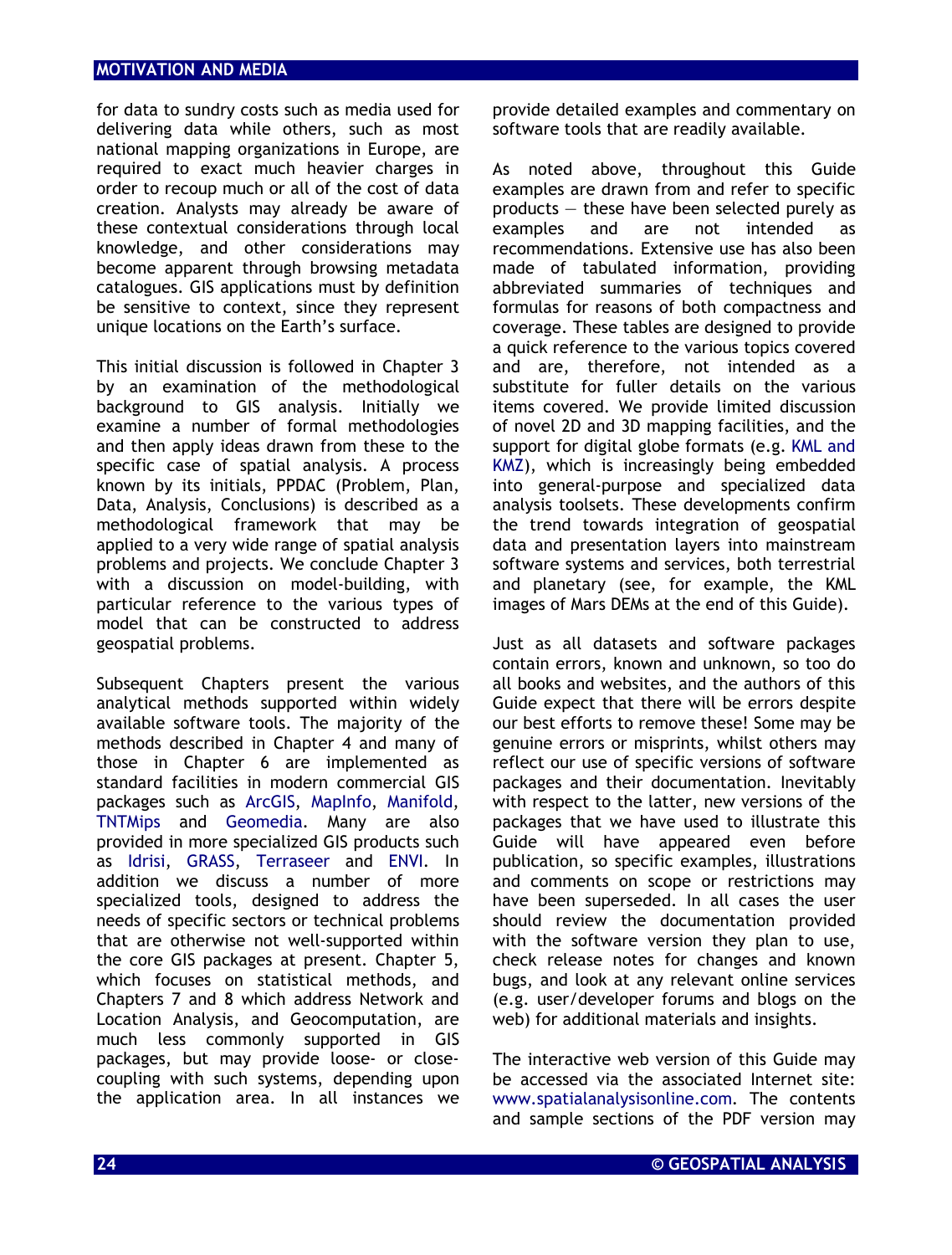also be accessed from this site. In both cases the information is regularly updated. The Internet is now well established as society's principal mode of information exchange, and most aspiring GIS users are accustomed to searching for material that can easily be customized to specific needs. Our objective for such users is to provide an independent, reliable and authoritative first port of call for conceptual, technical, software and applications material that addresses the panoply of new user requirements.

Readers wishing to obtain a more in-depth understanding of the background to many of the topics covered in this Guide should review the Suggested Reading topic (Section 1.2.2). Those seeking examples of software tools that might be used for geospatial analysis should refer to Section 1.1.2.

#### **1.1.2 Spatial analysis, GIS and software tools**

Given the vast range of spatial analysis techniques that have been developed over the past half century many topics can only be covered to a limited depth, whilst others have been omitted because they are not implemented in current mainstream GIS products. This is a rapidly changing field and increasingly GIS packages are including analytical tools as standard built-in facilities or as optional *toolsets*, *add-ins* or *analysts*. In many instances such facilities are provided by the original software suppliers (commercial vendors or collaborative non-commercial development teams) whilst in other cases facilities have been developed and are provided by third parties. Many products offer is important software development kits (SDKs), programming languages and language support, scripting facilities and/or special interfaces for developing one's own analytical tools or variants.

In addition, a wide variety of web-based or web-deployed tools have become available, enabling datasets to be analyzed and mapped, including dynamic interaction and drill-down capabilities, without the need for local GIS software installation. These tools include the widespread use of [Java](http://java.sun.com/) applets, [Flash](http://www.adobe.com/products/flash/)-based mapping, [AJAX](http://en.wikipedia.org/wiki/AJAX) and [Web 2.0](http://en.wikipedia.org/wiki/Web_2.0) applications, and interactive [Virtual Globe](http://en.wikipedia.org/wiki/Virtual_globe) explorers, some of which are described in this Guide. They provide an illustration of the direction that many toolset and service providers are taking.

Throughout this Guide there are numerous examples of the use of software tools that facilitate geospatial analysis. In addition, some subsections of the Guide and the software section of the accompanying website, provide summary information about such tools and links to their suppliers. Commercial software products rarely provide access to source code or full details of the algorithms employed. Typically they provide references to books and articles on which procedures are based, coupled with online help and "white papers" describing their parameters and applications. This means that results produced using one package on a given dataset can rarely be exactly matched to those produced using any other package or through hand-crafted coding. There are many reasons for these inconsistencies including: differences in the software architectures of the various packages and the algorithms used to implement individual methods; errors in the source materials or their interpretation; coding errors; inconsistencies arising out of the ways in which different GIS packages model, store and manipulate information; and differing treatments of special cases (e.g. missing values, boundaries, adjacency, obstacles, distance computations etc.).

Non-commercial packages sometimes provide source code and test data for some or all of the analytical functions provided, although it to understand that "non-commercial" often does not mean that users can download the full source code. Source code greatly aids understanding, reproducibility and further development. Such software will often also provide details of known bugs and restrictions associated with functions  $-$  although this information may also be provided with commercial products it is generally less transparent. In this respect non-commercial software may meet the requirements of scientific rigor more fully than many commercial offerings, but is often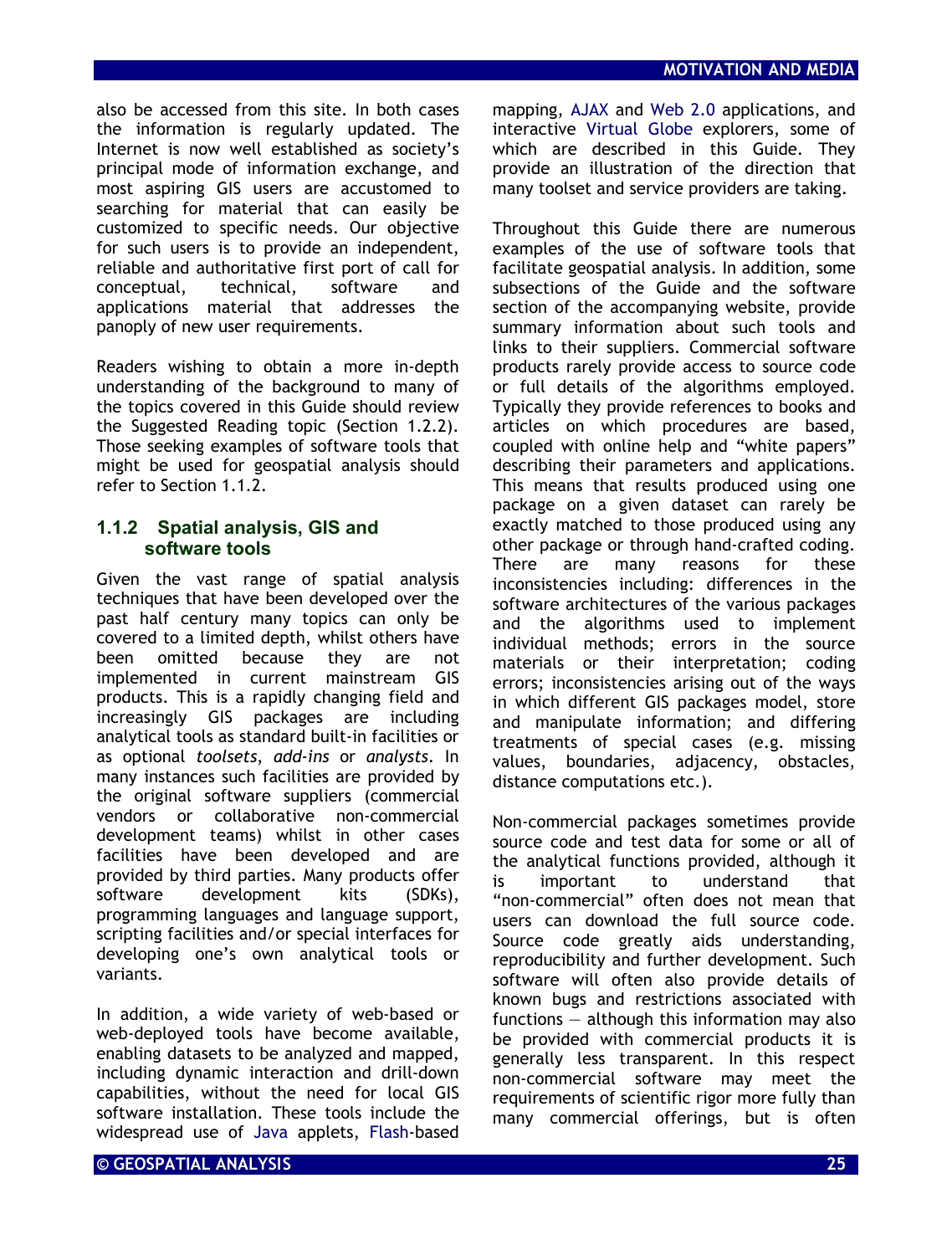#### **MOTIVATION AND MEDIA**

provided with limited documentation, training tools, cross-platform testing and/or technical support, and thus is generally more demanding on the users and system administrators. In many instances open source and similar not for-profit GIS software may also be less generic, focusing on a particular form of spatial representation (e.g. a grid or raster spatial model). Like some commercial software, it may also be designed with techniques. particular application areas in mind, such as addressing problems in hydrology or epidemiology.

The process of selecting software tools encourages us to ask: (i) "what is meant by geospatial analysis techniques?" and (ii) "what should we consider to be GIS software?" To some extent the answer to the second question is the simpler, if we are prepared to be guided by self-selection. For our purposes we focus principally on products that claim to provide geographic information systems capabilities, supporting at least 2D mapping (display and output) of raster (grid based) and/or vector (point/line/polygon based) environmental sciences and remote sensing, data, with a minimum of basic map manipulation facilities. We concentrate our review on a number of the products most widely used or with the most readily accessible analytical facilities. This leads us beyond the realm of pure GIS. For example: we use examples drawn from packages that do not directly provide mapping facilities (e.g. [Crimestat\)](http://www.icpsr.umich.edu/CRIMESTAT/) but which provide input and/or output in widely used GIS map-able formats; products that include some mapping facilities but whose primary purpose is spatial or spatio temporal data exploration and analysis (e.g. [GS+,](http://gammadesign.com/) [STIS,](http://www.terraseer.com/products_stis.php) [GeoDa,](http://geodacenter.asu.edu/) [PySal](http://geodacenter.asu.edu/pysal)); and products that variances, are general- or special-purpose analytical engines incorporating mapping capabilities (e.g. [MATLab](http://www.mathworks.com/) with the Mapping Toolbox, [WinBUGS](http://www.mrc-bsu.cam.ac.uk/bugs/) with [GeoBUGS](http://www.mrc-bsu.cam.ac.uk/bugs/winbugs/geobugs.shtml)) — for more details on these and other example software tools, please see the website page:

#### [www.spatialanalysisonline.com/software.html](http://www.spatialanalysisonline.com/software.html)

The more difficult of the two questions above is the first  $-$  what should be considered as "geospatial analysis"? In conceptual terms, the phrase identifies the subset of techniques that

are applicable when, as a minimum, data can be referenced on a two-dimensional frame and relate to terrestrial activities. The results of geospatial analysis will change if the location or extent of the frame changes, or if objects are repositioned within it: if they do not, then nowhere", location is unimportant, and it is simpler and more appropriate to use conventional, aspatial,

Many GIS products apply the term (geo)spatial analysis in a very narrow context. In the case of vector-based GIS this typically means operations such as: map overlay (combining two or more maps or map layers according to predefined rules); simple buffering (identifying regions of a map within a specified distance of one or more features, such as towns, roads or rivers); and similar basic operations. This reflects (and is reflected in) the use of the term *spatial analysis* within the Open Geospatial Consortium [\(OGC](http://www.opengeospatial.org/)) "simple feature specifications" (see further Table 4-2). For raster-based GIS, widely used in the this typically means a range of actions applied to the grid cells of one or more maps (or images) often involving filtering and/or algebraic operations (*map algebra*). These techniques involve processing one or more raster layers according to simple rules resulting in a new map layer, for example replacing each cell value with some combination of its neighbors' values, or computing the sum or difference of specific attribute values for each grid cell in two raster datasets. Descriptive such as cell counts, means, maxima, minima, cumulative values, frequencies and a number of other measures and distance computations are also often included in this generic term "spatial analysis".

However, at this point only the most basic of facilities have been included, albeit those that may be the most frequently used by the greatest number of GIS professionals. To this initial set must be added a large variety of techniques (descriptive, exploratory, explanatory and predictive) that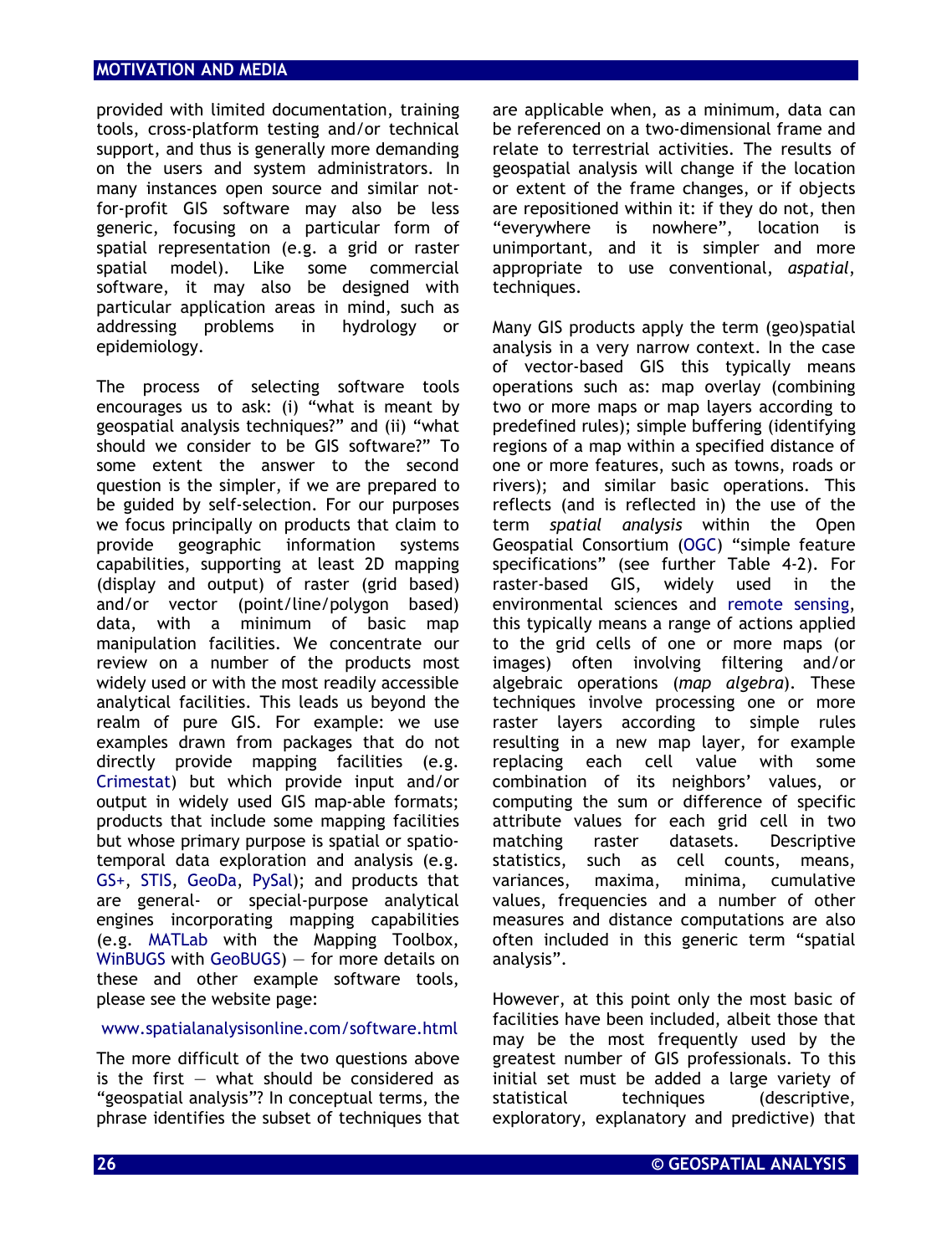have been designed specifically for spatial and spatio-temporal data. Today such techniques are of great importance in social and political sciences, despite the fact that their origins may often be traced back to problems in the environmental and life sciences, in particular ecology, geology and epidemiology. It is also to be noted that spatial statistics is largely an observational science (like astronomy) rather than an experimental science (like agronomy datasets (see further, Slocum et al., 2008, or pharmaceutical research). This aspect of geospatial science has important implications for analysis, particularly the application of a range of statistical methods to spatial problems.

Limiting the definition of geospatial analysis to 2D mapping operations and spatial statistics remains too restrictive for our purposes. There are other very important areas to be considered. These include: surface analysis —in particular analyzing the properties of physical surfaces, such as gradient, aspect and visibility, and analyzing surface-like data "fields"; network analysis  $-$  examining the properties of natural and man-made networks in order to understand the behavior of flows within and around such networks; and locational analysis. GIS-based network analysis may be used to address a wide range of practical problems such as route selection and facility location, and problems involving flows such as those found in hydrology. In many instances location problems relate to networks and as such are often best addressed with tools designed for this purpose, but in others existing networks may have little or no relevance or may be impractical to incorporate within the modeling process. Problems that are not specifically network constrained, such as new road or pipeline routing, regional warehouse location, mobile phone mast positioning, pedestrian movement or the selection of rural community health care sites, may be effectively analyzed (at least initially) without reference to existing physical networks. Locational analysis "in the plane" is also applicable where suitable network datasets are not available, or are too large or expensive to be utilized, or where the location algorithm is very complex or involves the non of modern geospatial systems and services

examination or simulation of a very large number of alternative configurations.

A further important aspect of geospatial analysis is visualization ( or *geovisualization*) the use, creation and manipulation of images, maps, diagrams, charts, 3D static and dynamic views, high resolution satellite imagery and digital globes, and their associated tabular [Dodge](http://as.wiley.com/WileyCDA/WileyTitle/productCd-0470515112.html) *et al.*, 2008, Longley *et al.* (Chapter 13) in the forthcoming  $3<sup>rd</sup>$  edition) and the work of the [GeoVista](http://www.geovista.psu.edu/) project team). For further insights into how some of these developments may be applied, see Andrew Hudson-Smith (2008) ["Digital Geography: Geographic](http://www.casa.ucl.ac.uk/publications/bookDetail.asp?ID=17) [visualization for urban environments](http://www.casa.ucl.ac.uk/publications/bookDetail.asp?ID=17)" and Martin Dodge and Rob Kitchin's earlier ["Atlas](http://www.kitchin.org/atlas/contents.html)  [of Cyberspace](http://www.kitchin.org/atlas/contents.html)" which is now available as a free downloadable document.

packages and web-based services increasingly incorporate a range of such tools, providing static or rotating views, draping images over 2.5D surface representations, animations and fly-throughs, dynamic linking and brushing and spatio temporal visualizations. This latter class of tools has been, until recently, the least developed, reflecting in part the limited range of suitable compatible datasets and the limited set of analytical methods available, although this picture is changing rapidly. One recent example is the availability of image time series from NASA's Earth Observation Satellites, yielding vast quantities of data on a daily basis (e.g. [Aqua mission,](http://www.nasa.gov/mission_pages/aqua/) commenced 2002; [Terra mission,](http://www.nasa.gov/mission_pages/terra/index.ht) commenced 1999).

Geovisualization is the subject of ongoing research by the International Cartographic Association [\(ICA\)](http://cartography.tuwien.ac.at/ica/), [Commission on](http://geoanalytics.net/ica/)  [Geovisualization](http://geoanalytics.net/ica/), who have organized a series of workshops and publications addressing developments in geovisualization, notably with a cartographic focus.

As datasets, software tools and processing capabilities develop, 3D geometric and photo realistic visualization are becoming a *sine qua*  - see [Andy Hudson-Smith's "Digital Urban"](http://digitalurban.blogspot.com/search/label/3D%20Modelling)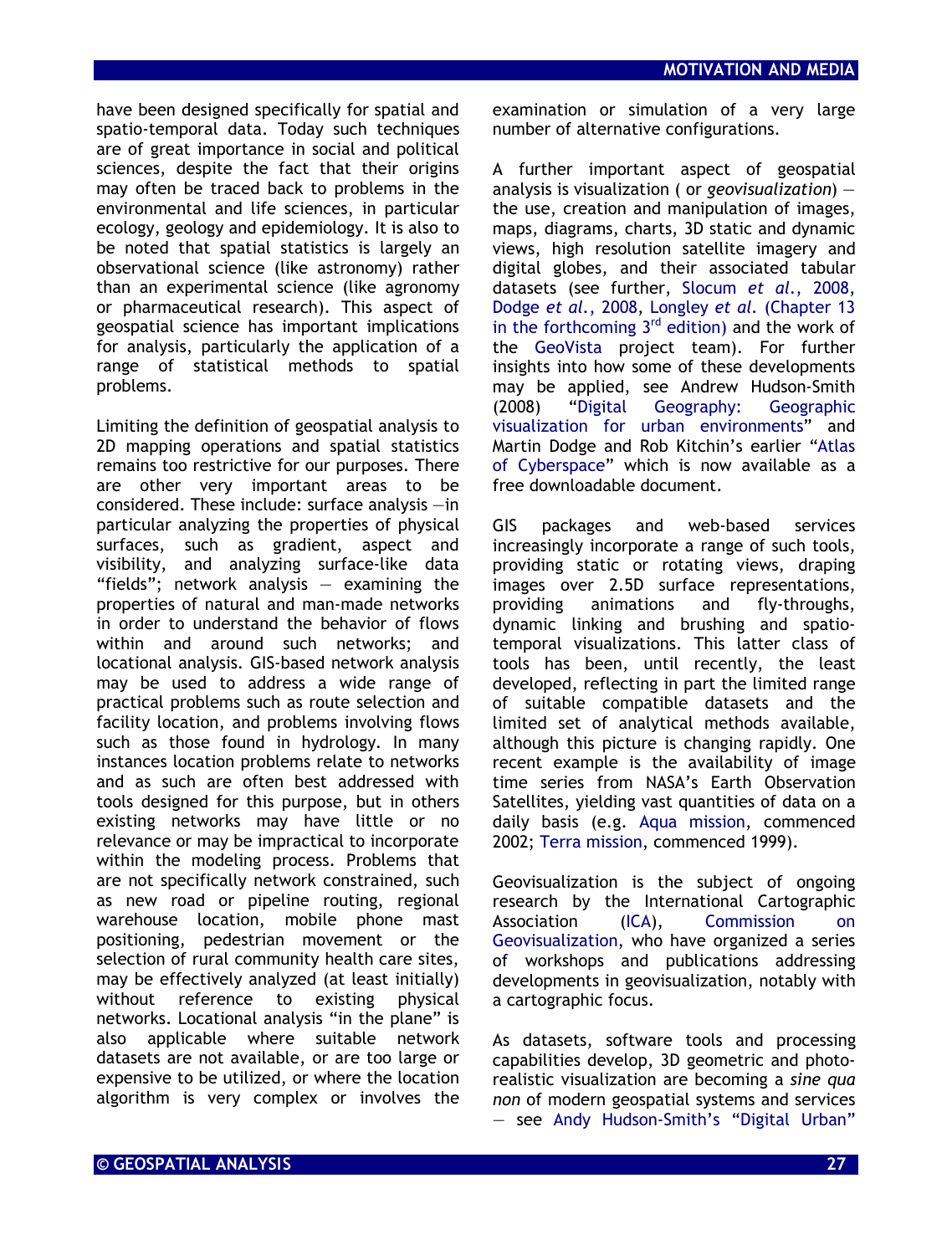#### **MOTIVATION AND MEDIA**

[blog](http://digitalurban.blogspot.com/search/label/3D%20Modelling) for a regularly updated commentary on this field. We expect to see an explosion of tools and services and datasets in this area over the coming years  $-$  many examples are included as illustrations in this Guide. Other examples readers may wish to explore include: the static and dynamic visualizations at [3DNature](http://3dnature.com/) and similar sites; the 2D and 3D [Atlas](http://www.atlasofswitzerland.ch/)  [of Switzerland](http://www.atlasofswitzerland.ch/); Urban 3D modeling programmes such as [LandExplorer](http://www.landxplorer.com/) and [CityGML;](http://www.citygml.org/) and the integration of GIS technologies and data with digital globe software, e.g. data from [Digital Globe](http://www.digitalglobe.com/) and [GeoEye](http://www.geoeye.com/), and Earth-based frameworks such as [Google Earth](http://earth.google.com/), [Microsoft Virtual Earth,](http://www.microsoft.com/virtualearth/) [NASA](http://worldwind.arc.nasa.gov/)  [Worldwind](http://worldwind.arc.nasa.gov/) and [Edushi](http://www.edushi.com/) (Chinese). There are Figure 1-1B and the websites of Z corporation. also automated translators between GIS packages such as ArcGIS and digital Earth models (see for exampl[e Arc2Earth\)](http://www.arc2earth.com/).

These novel visualization tools and facilities augment the core tools utilized in spatial analysis throughout many parts of the analytical process: exploration of data; identification of patterns and relationships; construction of models; dynamic interaction with models; and communication of results see, for example, the recent work of the city of [Portland, Oregon,](http://www.portlandmaps.com/google.cfm) who have used 3D visualization to communicate the results of zoning, crime analysis and other key local variables to the public. Another example is the 3D visualizations provided as part of the web accessible [London Air Quality](http://www.londonair.org.uk/) network (see example at the front of this Guide). These are designed to enable:

- users to visualize air pollution in the areas that they work, live or walk
- transport planners to identify the most polluted parts of London.
- urban planners to see how building density affects pollution concentrations in the City and other high density areas, and
- students to understand pollution sources and dispersion characteristics

Physical 3D models and hybrid physical-digital models are also being developed and applied to practical analysis problems. For example: 3D physical models constructed from plaster,

wood, paper and plastics have been used for many years in architectural and engineering planning projects; hybrid sandtables are being used to help firefighters in California visualize the progress of wildfires (see Figure 1-1A); very large sculptured solid terrain models (e.g. see [STM\)](http://www.stm-usa.com/) are being used for educational purposes, to assist land use modeling programmes, and to facilitate participatory 3D modeling in less-developed communities [\(P3DM\)](http://www.iapad.org/p3dm_guiding_principles.htm); and 3D digital printing technology is being used to rapidly generate 3D landscapes and cityscapes from GIS, CAD and/or VRML files with planning, security, architectural, archaeological and geological applications (see [Landprint](http://landprint.com/) and [Dimension Printing](http://www.dimensionprinting.com/) for more details. To create large landscape models multiple individual prints, which are typically only around 20cm x 20cm x 5cm, are made, in much the same manner as raster file mosaics.

#### *Figure 1-1 3D Physical GIS models*

A. Sand-in-a-box model[, Albuquerque](http://maps.google.co.uk/maps?f=q&source=s_q&hl=en&q=Albuquerque,+New+Mexico,+United+States&sll=42.838717,-78.769226&sspn=0.667631,1.083527&ie=UTF8&cd=1&geocode=FbNIFwId8_-k-Q&split=0&ll=35.114292,-106.593475&spn=0.74478,1.083527&t=p&z=10), USA



B. 3D GIS printing



GIS software, notably in the commercial sphere, is driven primarily by demand and applicability, as manifest in willingness to pay.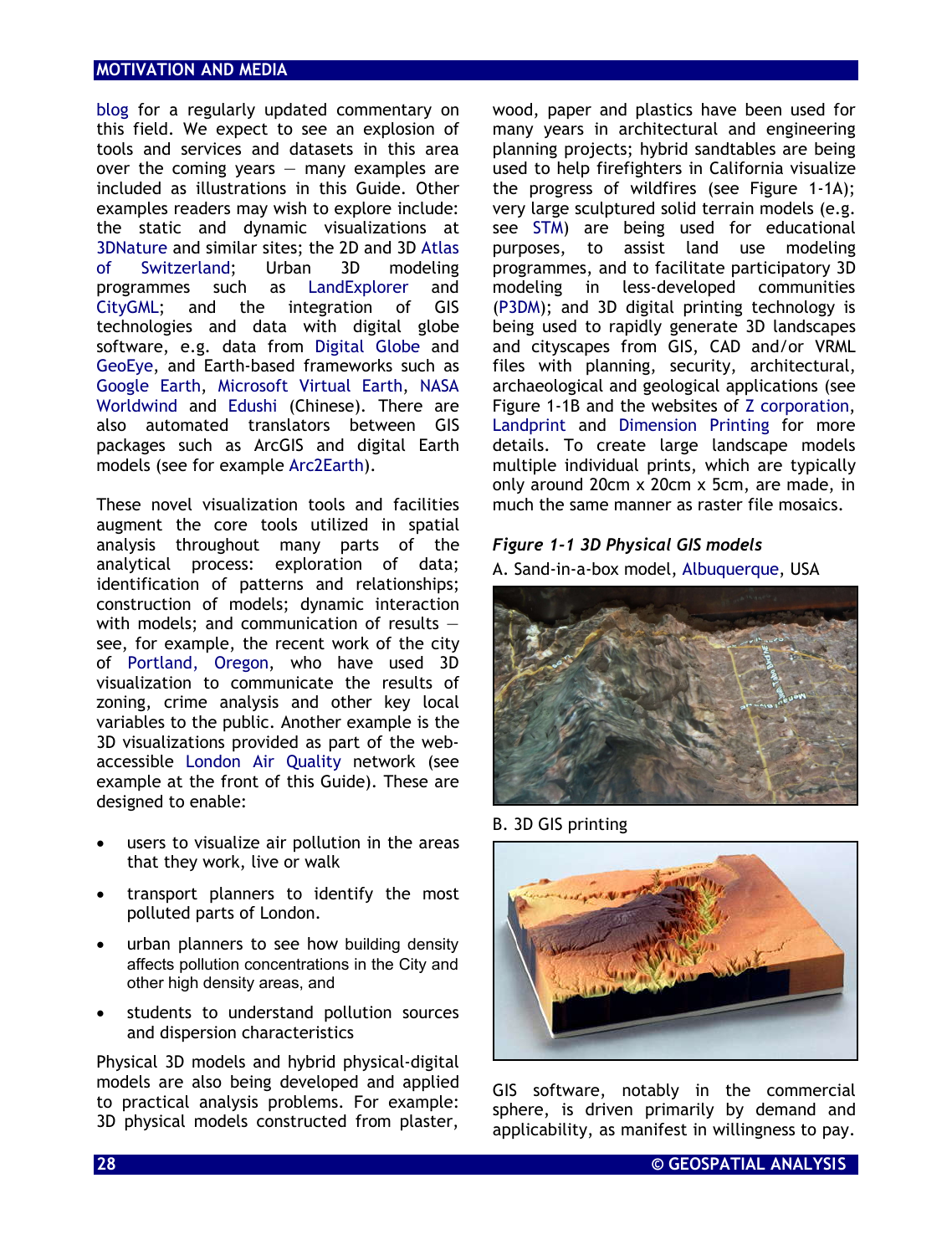Hence, to an extent, the facilities available often reflect commercial and resourcing realities (including the development of improvements in processing and display hardware, and the ready availability of high quality datasets) rather than the status of development in geospatial science. Indeed, there may be many capabilities available in software packages that are provided simply because it is extremely easy for the designers and programmers to implement them, especially those employing object-oriented programming and data models. For example, a given operation may be provided for polygonal features in response to a well-understood application requirement, which is then easily enabled for other features (e.g. point sets, polylines) despite the fact that there may be no known or likely requirement for the facility.

Despite this cautionary note, for specific well defined or *core* problems, software developers will frequently utilize the most up-to-date research on algorithms in order to improve the quality (accuracy, optimality) and efficiency (speed, memory usage) of their products. For further information on algorithms and data structures, see the online [NIST Dictionary of](http://www.nist.gov/dads/) [algorithms and data structures.](http://www.nist.gov/dads/)

Furthermore, the quality, variety and efficiency of spatial analysis facilities provide an important discriminator between commercial offerings in an increasingly competitive and open market for software. However, the ready availability of analysis tools does not imply that one product is necessarily better or more complete than another  $-$  it is the selection and application of *appropriate* tools in a manner that is *fit for purpose* that is important. Guidance documents exist in some disciplines that assist users in this process, e.g. Perry *et al.* [\(2002\)](http://www.rothamsted.bbsrc.ac.uk/pie/sadie/reprints/subgroup1_ecography.pdf) dealing with ecological data analysis, and to a significant degree we hope that this Guide will assist users from many disciplines in the selection process.

#### **1.1.3 Intended audience and scope**

This Guide has been designed to be accessible to a wide range of readers — from undergraduates and postgraduates studying GIS and spatial analysis, to GIS practitioners and professional analysts. It is intended to be much more than a cookbook of formulas, algorithms and techniques  $-$  its aim is to provide an explanation of the key techniques of spatial analysis using examples from widely available software packages. It stops short, however, of attempting a systematic evaluation of competing software products. A substantial range of application examples are provided, but any specific selection inevitably illustrates only a small subset of the huge range of available. Wherever possible, examples have been drawn from non-academic highlighting the growing understanding and acceptance of GIS technology in the commercial and government sectors.

The scope of this Guide incorporates the various spatial analysis topics included within the [NCGIA](http://www.ncgia.ucsb.edu/) Core Curriculum (Goodchild and Kemp, 1990) and as such may provide a useful accompaniment to GIS Analysis courses based closely or loosely on this programme. More recently the Education Committee of the Consortium for Geographic Information Science [\(UCGIS\)](http://www.ucgis.org/) in conjunction with the Association of American Geographers [\(AAG](http://www.aag.org/)) has produced a comprehensive "Body of Knowledge" (BoK) document, which is available from the AAG website [\(http://www.aag.org/bok/](http://www.aag.org/bok/)). This Guide covers materials that primarily relate to the BoK sections **CF**: Conceptual Foundations; **AM**: Analytical Methods and **GC**: Geocomputation. In the general introduction to the **AM** knowledge area the authors of the BoK summarize this component as follows:

"This knowledge area encompasses a wide variety of operations whose objective is to derive analytical results from geospatial data. Data analysis seeks to understand both first order (environmental) effects and second-order (interaction) effects. Approaches that are both data-driven (exploration of geospatial data) and model-driven (testing hypotheses and creating models) are included. Data-driven techniques derive summary descriptions of data, evoke insights about characteristics of data, contribute to the development of research hypotheses,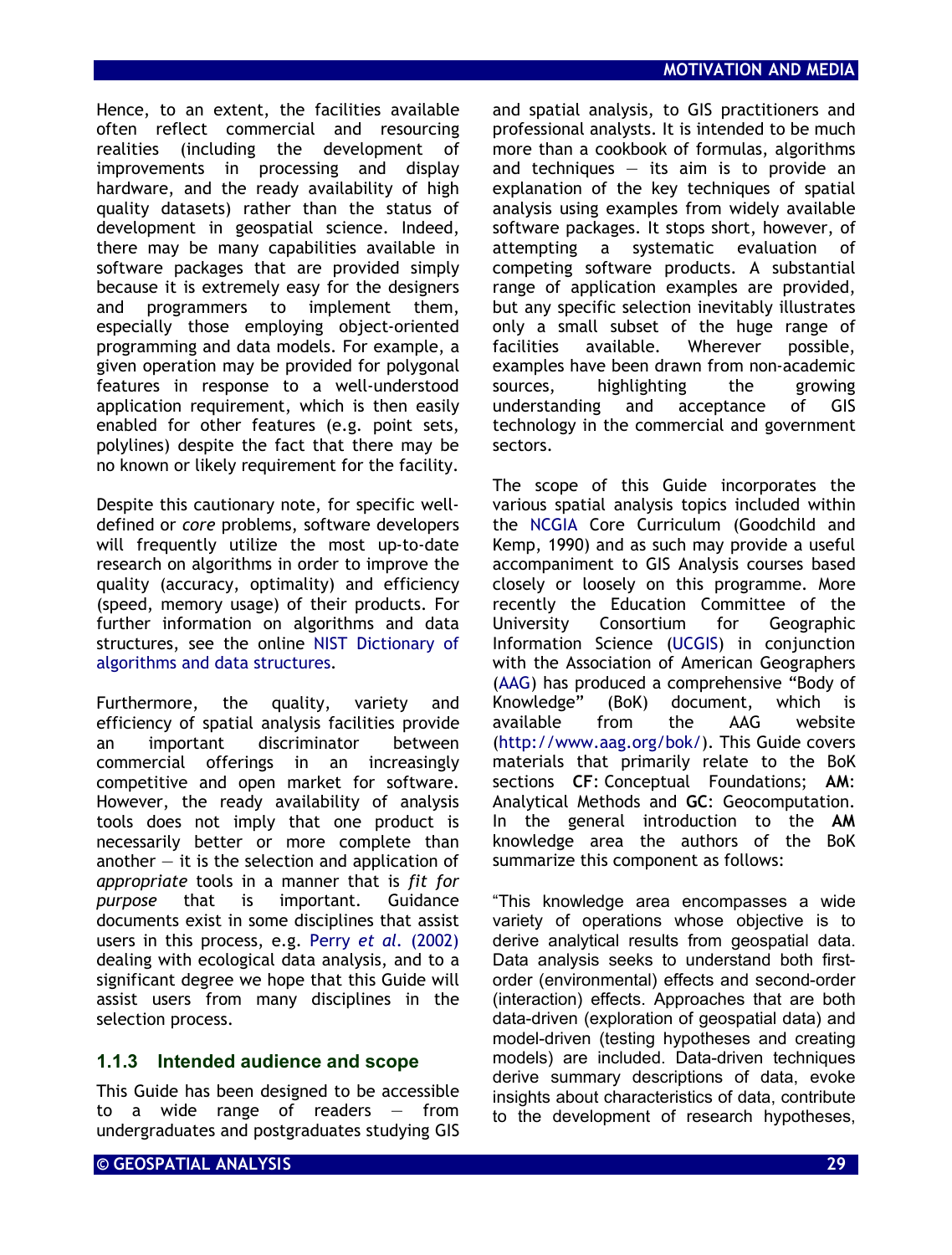#### **MOTIVATION AND MEDIA**

and lead to the derivation of analytical results. The goal of model-driven analysis is to create and test geospatial process models. In general, model-driven analysis is an advanced knowledge area where previous experience with exploratory spatial data analysis would constitute a desired prerequisite." [\(BoK,](http://www.aag.org/bok/) p83 of the e-book version).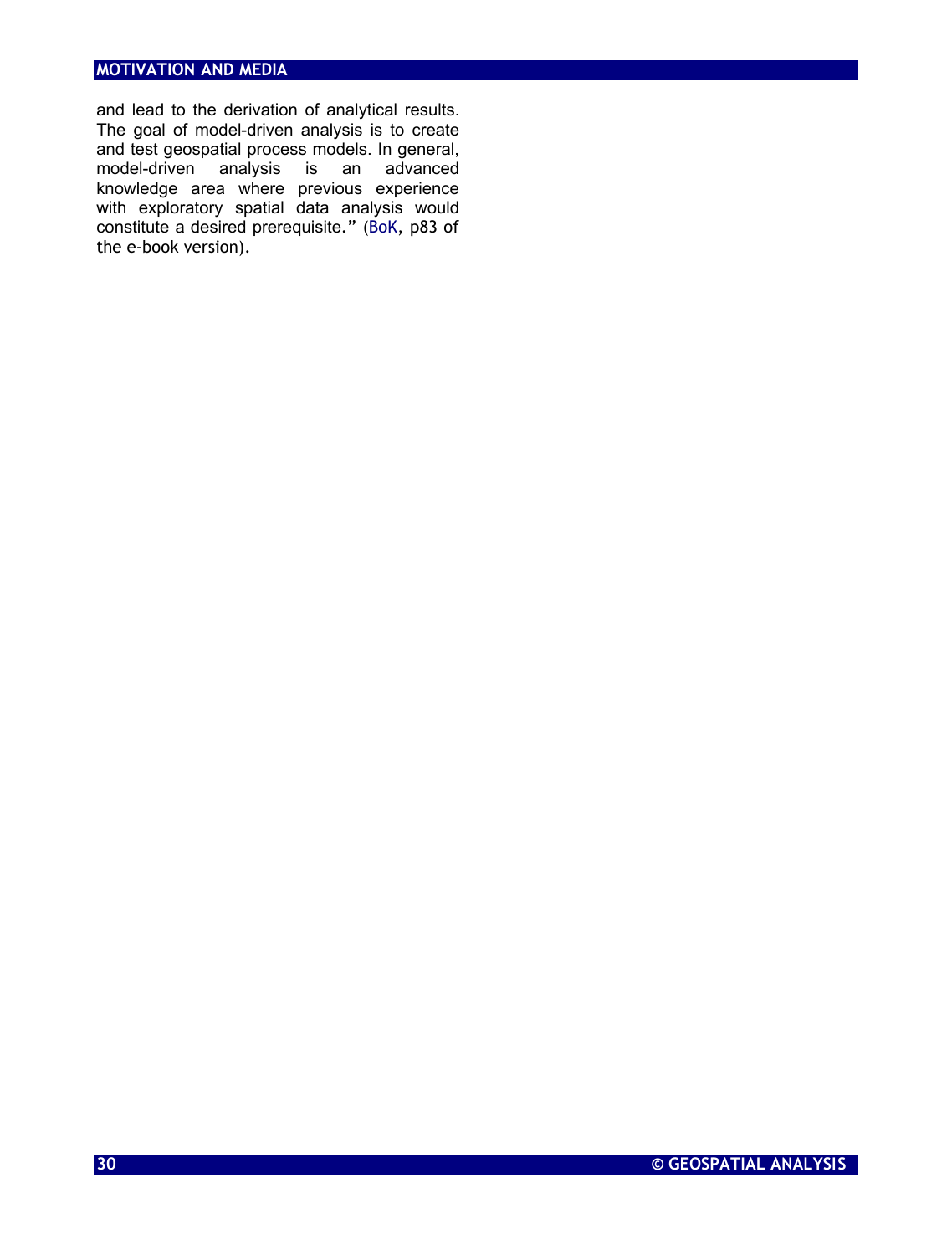### **1.2 Software tools and Companion Materials**

#### **1.2.1 GIS and related software tools**

The GIS software and analysis tools that an have individual, group or corporate body chooses to use will depend very much on the purposes to which they will be put. There is an enormous difference between the requirements of academic researchers and educators, and those with responsibility for planning and delivery of emergency control systems or large scale physical infrastructure projects. The spectrum of products that may be described as a GIS includes (amongst others):

- highly specialized, sector specific packages: for example civil engineering design and costing systems; satellite image processing systems; and utility infrastructure management systems
- transportation and logistics management been the systems
- civil and military control room systems
- systems for visualizing the built environment for architectural purposes, for public consultation or as part of simulated environments for interactive gaming
- land registration systems
- census data management systems
- commercial location services and Digital Earth models

The list of software functions and applications is long and in some instances suppliers would not describe their offerings as a GIS. In many cases such systems fulfill specific operational needs, solving a well-defined subset of spatial problems and providing mapped output as an incidental but essential part of their operation. Many of the capabilities may be found in generic GIS products. In other instances a specialized package may utilize a GIS engine for the display and in some cases processing of spatial data (directly, or indirectly through interfacing or file

input/output mechanisms). For this reason, and in order to draw a boundary around the present work, reference to application-specific GIS will be limited.

A number of GIS packages and related toolsets particularly strong facilities for processing and analyzing binary, grayscale and color images. They may have been designed originally for the processing of remote sensed data from satellite and aerial surveys, but many have developed into much more sophisticated and complete GIS tools, e.g. Clark Lab's [Idrisi](http://www.clarklabs.org/) software; MicroImage's [TNTMips](http://www.microimages.com/) product set; the [ERDAS](http://www.erdas.com/) suite of products; and [ENVI](http://www.ittvis.com/envi/index.asp) with associated packages such as [RiverTools](http://www.rivix.com/). Alternatively, image handling may have been deliberately included within the original design parameters for a generic GIS package (e.g. [Manifold](http://www.manifold.net/)), or simply be toolsets for image processing that may be combined with mapping tools (e.g. th[e MATLab](http://www.mathworks.com/) Image Processing Toolbox). Whatever their origins, a central purpose of such tools has capture, manipulation and interpretation of image data, rather than spatial analysis per se, although the latter inevitably follows from the former.

In this Guide we do not provide a separate chapter on image processing, despite its considerable importance in GIS, focusing instead on those areas where image processing tools and concepts are applied for spatial analysis (e.g. surface analysis). We have adopted a similar position with respect to other forms of data capture, such as field and geodetic survey systems and data cleansing software — although these incorporate analytical tools, their primary function remains the recording and georeferencing of datasets, rather than the analysis of such datasets once stored.

For most GIS professionals, spatial analysis and associated modeling is an infrequent activity. Even for those whose job focuses on analysis the range of techniques employed tends to be quite narrow and application focused. GIS consultants, researchers and academics on the other hand are continually exploring and developing analytical techniques. For the first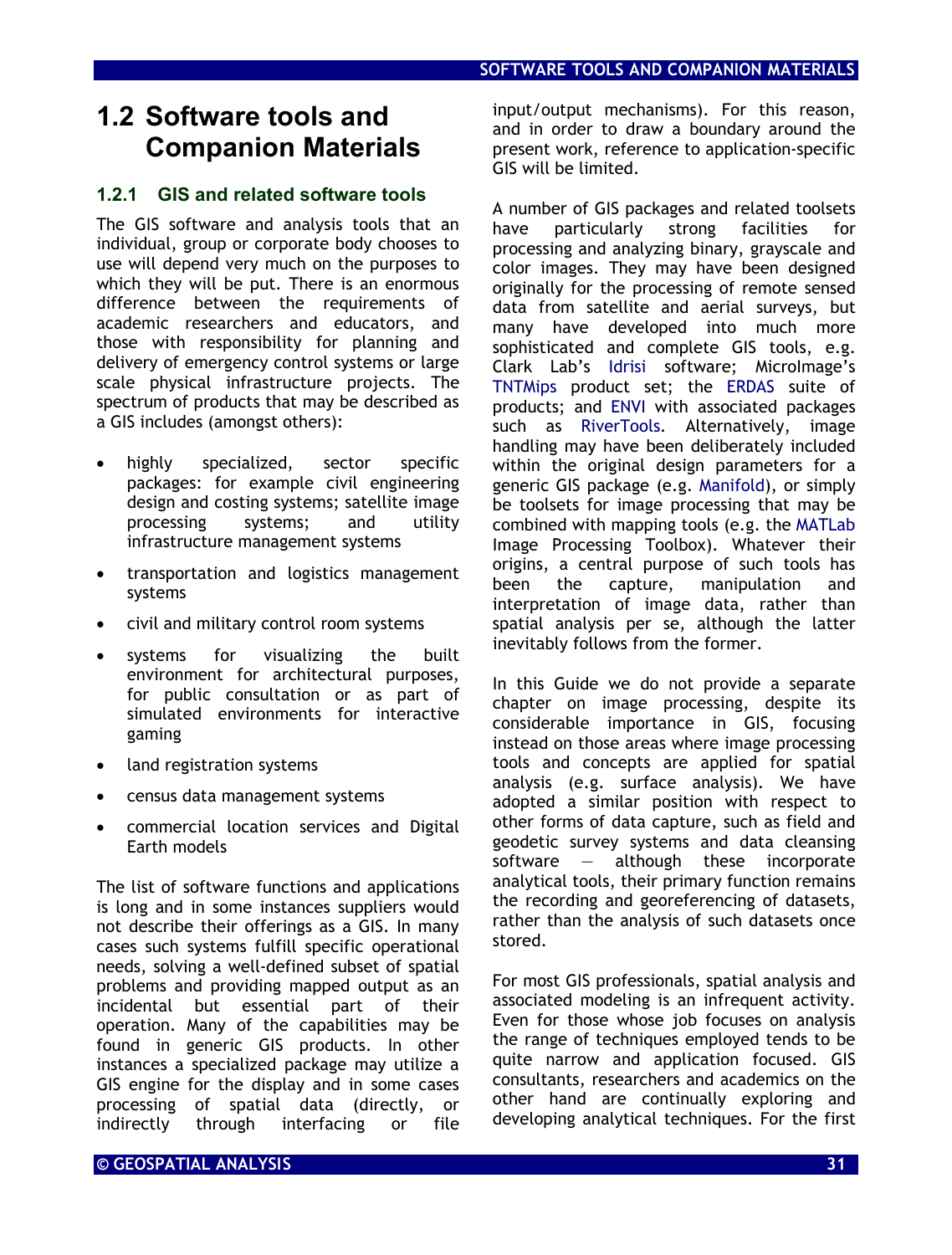#### **SOFTWARE TOOLS AND COMPANION MATERIALS**

group and for consultants, especially in commercial environments, the imperatives of financial considerations, timeliness and corporate policy loom large, directing attention to: delivery of solutions within well defined time and cost parameters; working within commercial constraints on the cost and availability of software, datasets and staffing; ensuring that solutions are fit for purpose/meet client and end-user expectations and agreed standards; and in some cases, meeting "political" expectations.

For the second group of users it is common to make use of a variety of tools, data and programming facilities developed in the academic sphere. Increasingly these make use of non-commercial wide-ranging spatial analysis software libraries, such as the [R-](http://cran.r-project.org/web/views/Spatial.html) [Spatial](http://cran.r-project.org/web/views/Spatial.html) project (in "R"); [PySal](http://geodacenter.asu.edu/software) (in "Python"); an[d Splancs](http://www.maths.lancs.ac.uk/~rowlings/Splancs/) (in "S").

#### **1.2.1.1 Sample software products**

The principal products we have included in this latest edition of the Guide are included on the accompanying website's [software page](http://www.spatialanalysisonline.com/software.html). Many of these products are free whilst others are available (at least in some form) for a small fee for all or selected groups of users. Others are licensed at varying per user prices, from a few hundred to over a thousand US dollars per user. Our tests and examples have largely been carried out using desktop/Windows versions of these software products. Different versions that support Unix-based operating systems and more sophisticated back-end database engines have not been utilized. In the context of this Guide we do not believe these selections affect our discussions in any substantial manner, although such issues may have performance and systems architecture implications that are extremely important for many users. OGC compliant software products are listed on the OGC resources web page: [http://www.opengeospatial.org/resource/pr](http://www.opengeospatial.org/resource/products/compliant)o [ducts/compliant.](http://www.opengeospatial.org/resource/products/compliant) To quote from the OGC: "The OGC Compliance Testing Program provides a formal process for testing compliance of products that implement OpenGIS® Standards. Compliance Testing determines that a specific product implementation of a particular OpenGIS® mapping

complies with all mandatory elements as specified in the standard and that these elements operate as described in the standard."

#### **1.2.1.2 Software performance**

Suppliers should be able to provide advice on performance issues (e.g. see th[e ESRI](http://www.esri.com/) web site, "Services" area for relevant documents relating to their products) and in some cases such information is provided within product Help files (e.g. see the Performance Tips section within the [Manifold](http://www.manifold.net/) GIS help file). Some analytical tasks are very processor- and memory-hungry, particularly as the number of elements involved increases. For example, vector overlay and buffering is relatively fast with a few objects and layers, but slows appreciably as the number of elements involved increases. This increase is generally at least linear with the number of layers and features, but for some problems grows in a highly non-linear (i.e. geometric) manner. Many optimization tasks, such as optimal routing through networks or trip distribution modeling, are known to be extremely hard or impossible to solve optimally and methods to achieve a best solution with a large dataset can take a considerable time to run (see Section 7.1.4 for a fuller discussion of this topic). Similar problems exist with the processing and display of raster files, especially large images or sets of images. Geocomputational methods, some of which are beginning to appear within GIS packages and related toolsets, are almost by definition computationally intensive. This certainly applies to large-scale (Monte Carlo) simulation models, cellular automata and agent-based models and some raster-based optimization techniques, especially where modeling extends into the time domain.

A frequent criticism of GIS software is that it is over-complicated, resource-hungry and requires specialist expertise to understand and use. Such criticisms are often valid and for many problems it may prove simpler, faster and more transparent to utilize specialized tools for the analytical work and draw on the strengths of GIS in data management and to provide input/output and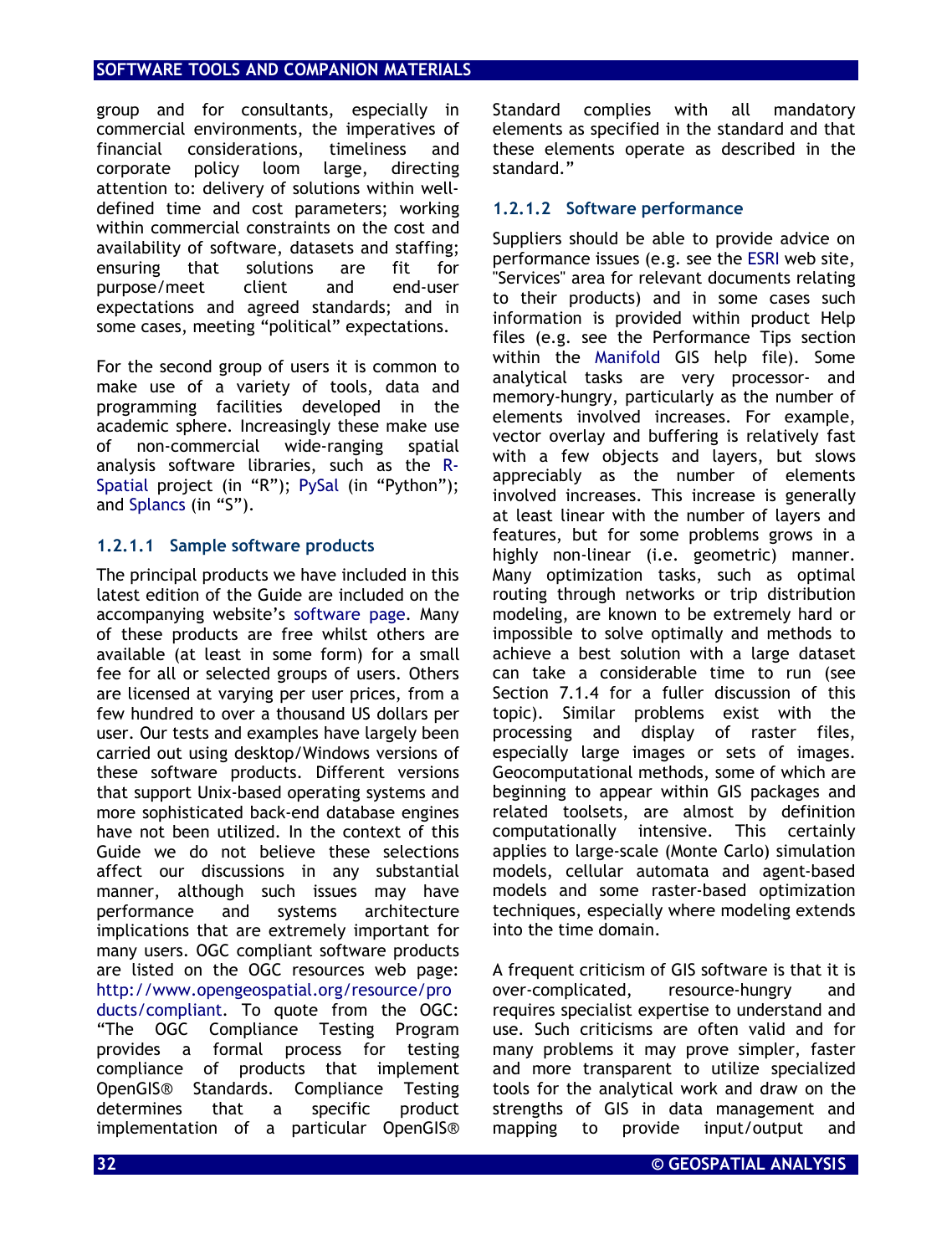visualization functionality. Example approaches include: (i) using high-level programming facilities within a GIS (e.g. macros, scripts, VBA, [Python\)](http://www.python.org/) – many add-ins are developed in this way; (ii) using wide ranging programmable spatial analysis software libraries and toolsets that incorporate GIS file reading, writing and display, such as the [R-Spatial](http://cran.r-project.org/web/views/Spatial.html) and [PySal](http://geodacenter.asu.edu/pysal) projects noted earlier; (iii) using general purpose data processing toolsets (e.g. [MATLab,](http://www.mathworks.com/) Excel, Python's [Matplotlib](http://matplotlib.sourceforge.net/), Numeric Python [\(Numpy\)](http://scipy.org/) and other libraries from [Enthought;](https://www.enthought.com/) or (iv) directly utilizing mainstream programming languages (e.g. Java, C++). The advantage of these approaches is control and transparency, the disadvantages are that software development is never trivial, is often subject to frustrating and unforeseen delays and errors, and generally requires ongoing maintenance. In some instances analytical applications may be well-suited to parallel or grid-enabled processing – as for example is the case with [GWR](http://www.nuim.ie/ncg/GWR/) (see [Harris](http://www.ncess.ac.uk/research/sgp/gesrm/) *et al.*, 2006).

At present there are no standardized tests for the quality, speed and accuracy of GIS procedures. It remains the buyer's and user's responsibility and duty to evaluate the software they wish to use for the specific task at hand, and by systematic controlled tests or by other means establish that the product and facility within that product they choose to use is truly fit for purpose — *caveat emptor*! Details of how to obtain these products are provided on the [software page](http://www.spatialanalysisonline.com/software.html) of the website that accompanies this book. The list maintained o[n Wikipedia](http://en.wikipedia.org/wiki/List_of_GIS_software) is also a useful source of information and links, although is far from being complete or independent. A number of trade magazines and websites (such as [Geoplace](http://www.geoplace.com/) and [Geocommunity\)](http://software.geocomm.com/) provide ad hoc reviews of GIS software offerings, especially new releases, although coverage of analytical functionality may be limited.

#### **1.2.2 Suggested reading**

There are numerous excellent modern books on GIS and spatial analysis, although few address software facilities and developments. Hypertext links are provided here, and throughout the text where they are cited, to the more recent publications and web resources listed.

As a background to this Guide any readers unfamiliar with GIS are encouraged to first tackle "Geographic Information Systems and Science" (GISSc) by [Longley](http://eu.wiley.com/WileyCDA/WileyTitle/productCd-047087001X.html) *et al.* (2005) – this work is soon to be updated in a  $3<sup>rd</sup>$  edition. GISSc seeks to provide a comprehensive and highly accessible introduction to the subject as a whole. The GB Ordnance Survey's ["GIS Files"](http://www.ordnancesurvey.co.uk/oswebsite/gisfiles) document, downloadable from their website also provides an excellent brief introduction to GIS and its application.

Some of the basic mathematics and statistics of relevance to GIS analysis is covered in [Dale](http://www.amazon.com/gp/product/0415334144/)  [\(2005\)](http://www.amazon.com/gp/product/0415334144/) and [Allan \(2004\).](http://moo.whittlespublishing.com/whittles/item/5211) For detailed information on datums and map projections, see [Iliffe and Lott \(2008\)](http://moo.whittlespublishing.com/whittles/item/1735). A useful online resource for those involved in data analysis, particularly with a statistical content, is the [e-Handbook of Statistical Methods](http://www.itl.nist.gov/div898/handbook/index.htm) produced by the US National Institute on Standards and Technology, NIST). The more informally produced set of articles on statistical topics provided under the [Wikipedia](http://en.wikipedia.org/wiki/List_of_statistical_topics) umbrella are also an extremely useful resource. These works, and the mathematics reference site, [Mathworld](http://mathworld.wolfram.com/), are referred to (with hypertext links) at various points throughout this document. For more specific sources on geostatistics and associated software the European Commission's AI-GEOSTATS website [\(www.ai-geostats.org](http://www.ai-geostats.org/)) is highly recommended, as is the web site of the [Center for Computational Geostatistics](http://www.uofaweb.ualberta.ca/ccg/) (CCG) at the University of Alberta. For those who find mathematics and statistics something of a mystery, [de Smith \(2006\)](http://www.troubador.co.uk/book_info.asp?bookid=307) and [Bluman \(2003\)](http://www.amazon.com/Elementary-Statistics-Step-Approach/dp/0072549076/) provide useful starting points. For guidance on how to avoid the many pitfalls of statistical data analysis readers are recommended the material in the classic work by [Huff \(1993](http://www.amazon.com/How-Lie-Statistics-Darrell-Huff/dp/0393310728/)) "How to lie with statistics", and the 2008 book b[y Blastland and Dilnot](http://www.amazon.co.uk/Tiger-That-Isnt-Through-Numbers/dp/1861978391) "The tiger that isn't".

A relatively new development has been the increasing availability of out-of-print published books, articles and guides as free downloads in PDF format. These include: the series of 59 short guides published under the CATMOG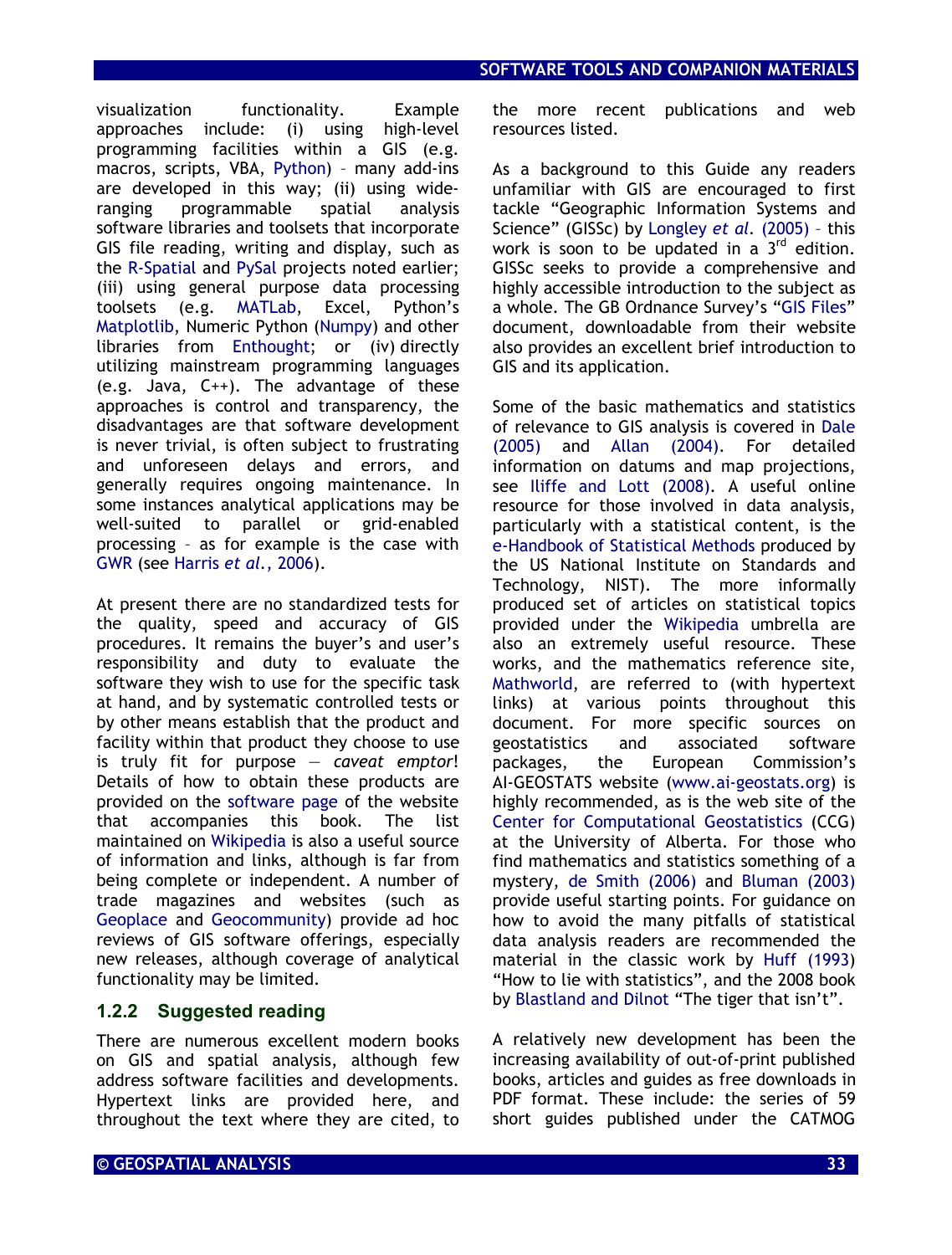umbrella (Concepts and Methods in Modern Geography), published between 1975 and 1995, most of which are now available at the [QMRG](http://www.qmrg.org.uk/?page_id=141) website (a full list of all the guides is provided at the end of this book); the [AutoCarto archives](http://mapcontext.com/autocarto/proceedings/) (1972-1997); the [Atlas of](http://www.kitchin.org/atlas/contents.html)  [Cyberspace](http://www.kitchin.org/atlas/contents.html) by Dodge and Kitchin; and [Fractal](http://www.fractalcities.org/)  [Cities,](http://www.fractalcities.org/) by Batty and Longley.

Undergraduates and MSc programme students will find [Burrough and McDonnell \(1998\)](http://www.oup.com/uk/catalogue/?ci=9780198233657) provides excellent coverage of many aspects of geospatial analysis, especially from an environmental sciences perspective. Valuable guidance on the relationship between spatial process and spatial modeling may be found in Cliff and Ord (1981) and [Bailey and Gatrell](http://www.amazon.com/gp/product/0582244935/) [\(1995\).](http://www.amazon.com/gp/product/0582244935/) The latter provides an excellent introduction to the application of statistical methods to spatial data analysis. [O'Sullivan](http://eu.wiley.com/WileyCDA/WileyTitle/productCd-0471211761.html)  [and Unwin \(2003\)](http://eu.wiley.com/WileyCDA/WileyTitle/productCd-0471211761.html) is a more broad-ranging book covering the topic the authors describe as "Geographic Information Analysis". This work is best suited to advanced undergraduates and first year postgraduate students. In many respects a deeper and more challenging work is [Haining's \(2003\)](http://www.cambridge.org/catalogue/catalogue.asp?isbn=0521774373) "Spatial Data Analysis — Theory and Practice". This book is strongly structures, recommended as a companion to the present Guide for postgraduate researchers and professional analysts involved in using GIS in conjunction with statistical analysis.

However, these authors do not address the broader spectrum of geospatial analysis and associated modeling as we have defined it. For example, problems relating to networks and location are often not covered and the literature relating to this area is scattered across many disciplines, being founded upon the mathematics of graph theory, with applications ranging from electronic circuit design to computer networking and from transport planning to the design of complex molecular structures. Useful books addressing this field include [Miller and Shaw \(2001\)](http://www.oup.com/uk/catalogue/?ci=9780195123944) include "GIS, Spatial Analysis and Modeling" this especies of the me<br>"Geographic Information Systems for edited by Maguire, Batty and Goodchild (2005), "Geographic Information Systems for Transportation" (especially Chapters 3, 5 and 6), and [Rodrigue](http://people.hofstra.edu/geotrans/) *et al.* (2006) "The geography of transport systems" (see further: [http://people.hofstra.edu/geotrans/\)](http://people.hofstra.edu/geotrans/).

As companion reading on these topics for the present Guide we suggest the two volumes from the Handbooks in Operations Research and Management Science series by Ball *[et al.](http://www.amazon.com/gp/product/0444821414/)* [\(1995\)](http://www.amazon.com/gp/product/0444821414/): "Network Models", and "Network Routing". These rather expensive volumes provide collections of reviews covering many classes of network problems, from the core optimization problems of shortest paths and arc routing (e.g. street cleaning), to the complex problems of dynamic routing in variable networks, and a great deal more besides. This is challenging material and many readers may prefer to seek out more approachable material, available in a number of other books and articles, e.g. Ahuja *et al.* (1993), [Mark Daskin'](http://www.amazon.com/gp/product/047101897X/)s excellent book "Network and Discrete Location" (1995) and the earlier seminal works by Haggett and Chorley (1969), and Scott (1971), together with the widely available online materials accessible via the Internet. Final recommendations here are Stephen Wise's excellen[t GIS Basics \(2002\)](http://www.amazon.com/GIS-Basics-Stephen-Wise/dp/0415246512/) and [Worboys and Duckham \(2004\)](http://www.crcpress.com/shopping_cart/products/product_detail.asp?sku=TF1493) which address GIS from a computing perspective. Both these volumes covers many topics, including the central issues of data modeling and data key algorithms, system architectures and interfaces.

Many recent books described as covering (geo)spatial analysis are essentially edited collections of papers or brief articles. As such most do not seek to provide comprehensive coverage of the field, but tend to cover information on recent developments, often with a specific application focus (e.g. health, transport, archaeology). The latter is particularly common where these works are selections from sector- or discipline-specific conference proceedings, whilst in other cases they are carefully chosen or specially written papers. Classic amongst these is Berry and Marble (1968) "Spatial Analysis: A reader in statistical geography". More recent examples include "GIS, Spatial Analysis and Modeling" and the excellent (but costly) compendium work ["The SAGE handbook of Spatial Analysis"](http://www.amazon.com/SAGE-Handbook-Spatial-Analysis/dp/141291082X) edited by Fotheringham and Rogerson (2008).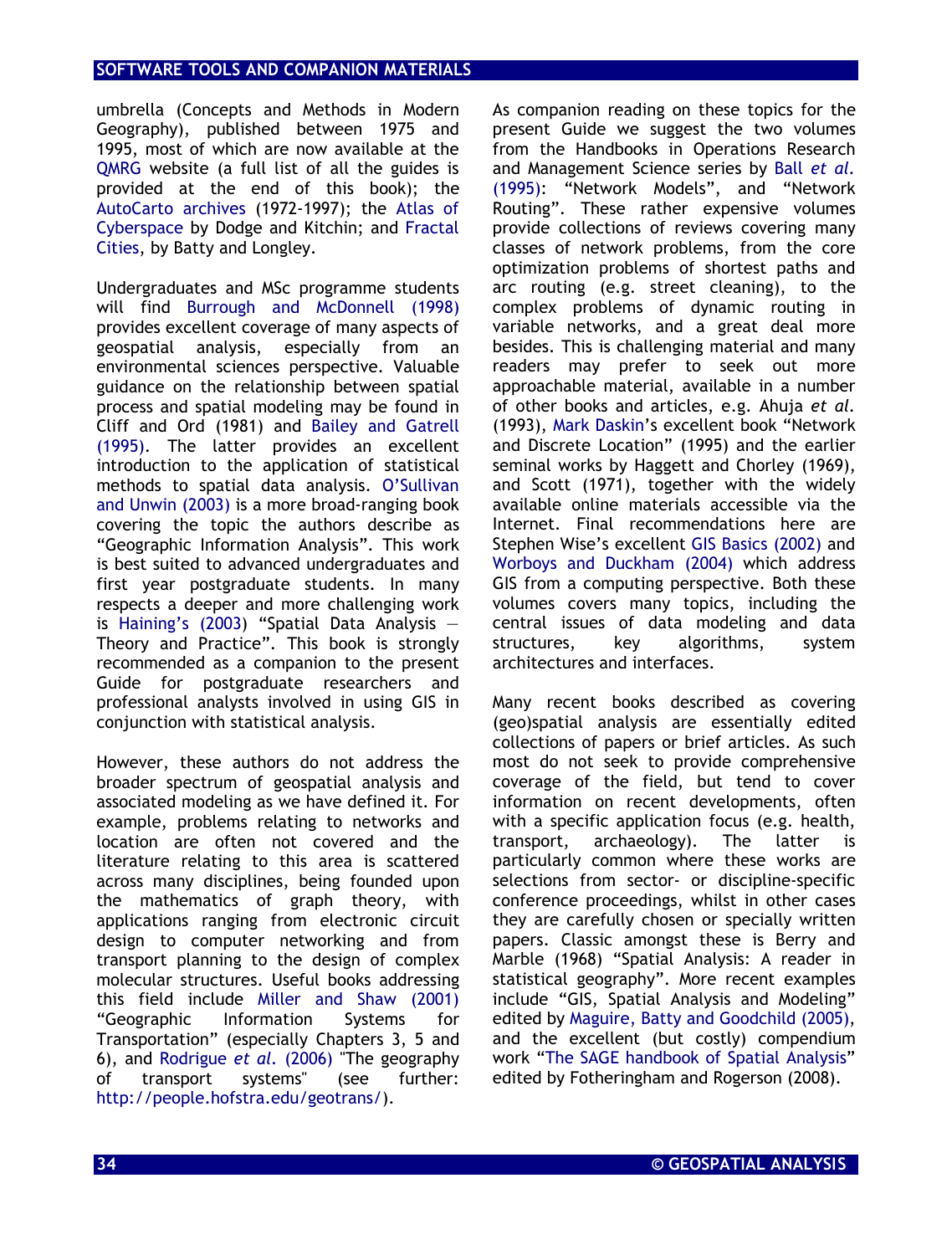A second category of companion materials to the present work is the extensive product specific documentation available from software suppliers. Some of the online help files and product manuals are excellent, as are associated example data files, tutorials, worked examples and white papers (see for example, ESRI's GIS site:<http://www.gis.com/> which provides a wide-ranging guide to GIS. In many instances we utilize these to illustrate the capabilities of specific pieces of software and to enable readers to replicate our results using readily available materials. In addition some suppliers, notably ESRI, have a substantial publishing operation, including more general (i.e. not product specific) books of relevance to the present work. Amongst their publications we strongly recommend the ["ESRI Guide to GIS Analysis Volume 1:](http://www.amazon.com/gp/product/1879102064/) Geographic patterns and relationships" (1999) by Andy Mitchell, which is full of valuable tips and examples. This is a basic introduction to GIS Analysis, which he defines in this context as "a process for looking at geographic patterns and relationships between features". Mitchell's [Volume 2 \(July 2005\)](http://www.amazon.com/gp/product/158948116X/) covers more advanced techniques of data analysis, notably some of the more accessible and widely supported methods of spatial statistics, and is equally highly recommended. A number of the topics covered in his Volume 2 also appear in this Guide. Those considering using Open Source software should investigate the recent books by [Neteler and Mitasova \(2008\),](http://www.grassbook.org/) [Tyler](http://www.oreilly.com/catalog/webmapping/)  [Mitchell \(2005\)](http://www.oreilly.com/catalog/webmapping/) an[d Sherman \(2008\)](http://www.pragprog.com/titles/gsdgis/desktop-gis).

In parallel with the increasing range and sophistication of spatial analysis facilities to be found within GIS packages, there has been a major change in spatial analytical techniques. In large measure this has come about as a result of technological developments and the related availability of software tools and detailed publicly available datasets. One aspect of this has been noted already  $-$  the move towards network-based location modeling where in the past this would have been unfeasible. More general shifts can be seen in the move towards local rather than simply global analysis, for example in the field of exploratory data analysis; in the increasing use of advanced forms of visualization as an aid to analysis and communication; and in the development of a wide range of computationally intensive and simulation methods that address problems through micro scale processes (geocomputational methods). These trends are addressed at many points throughout this Guide.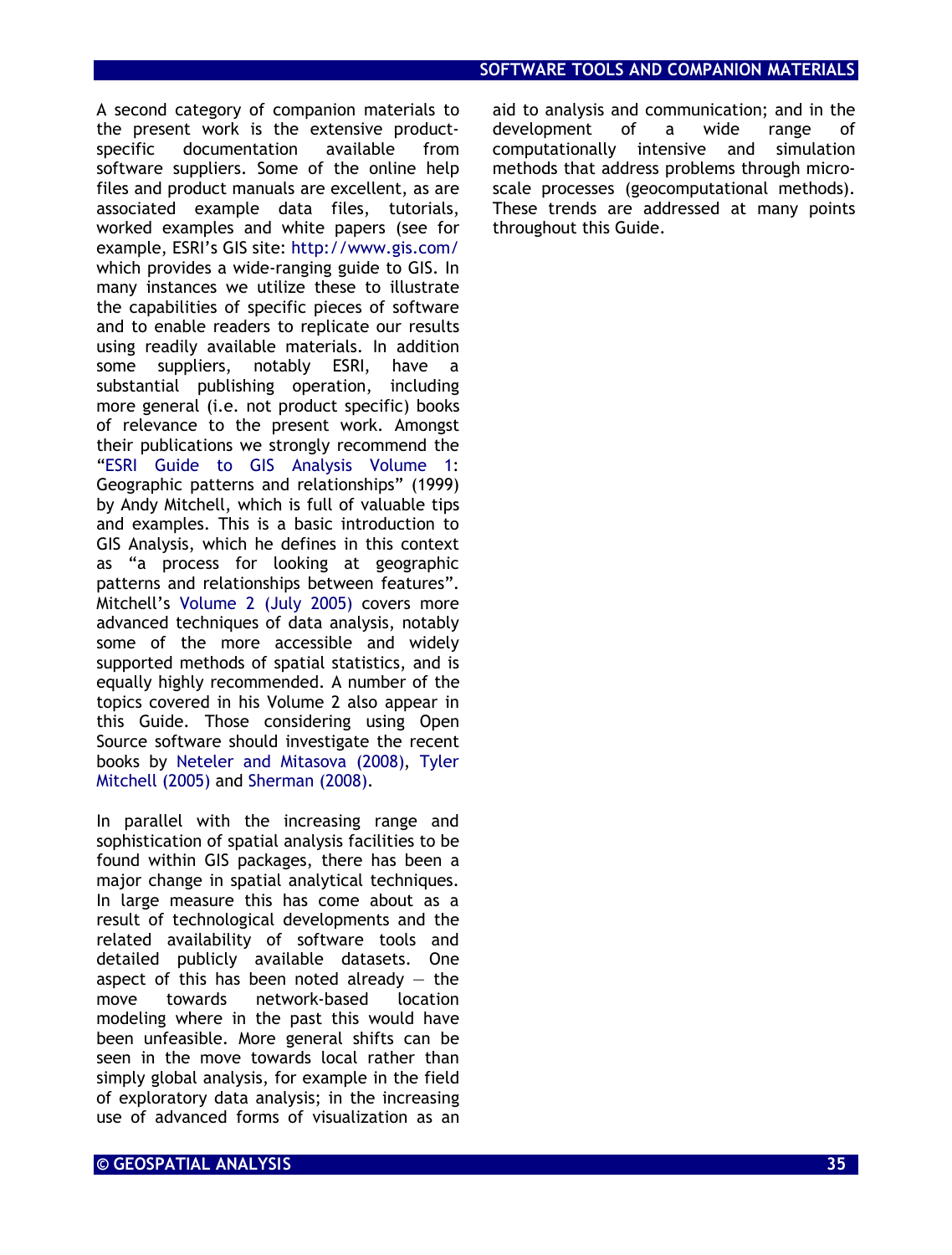# **1.3 Terminology and Abbreviations**

GIS, like all disciplines, utilizes a wide range of terms and abbreviations, many of which have well-understood and recognized meanings. For a large number of commonly used terms online dictionaries have been developed, for example: those created by the Association for Geographic Information [\(AGI\)](http://www.agi.org.uk/); the Open Geospatial Consortium [\(OGC\)](http://www.opengeospatial.org/); and by various software suppliers. The latter includes many terms and definitions that are particular to specific products, but remain a valuable resource. The University of California maintains an online dictionary of abbreviations and acronyms used in GIS, cartography and [remote sensing.](http://rst.gsfc.nasa.gov/) Web site details for each of these are provided at the end of this Guide.

#### **1.3.1 Definitions**

Geospatial analysis utilizes many of these terms, but many others are drawn from disciplines such as mathematics and statistics. The result that the same terms may mean entirely different things depending on their context and in many cases, on the software provider utilizing them. In most instances terms used in this Guide are defined on the first occasion they are used, but a number warrant defining at this stage. Table 1-1 provides a selection of such terms, utilizing definitions from widely recognized sources where available and appropriate.

| Term                 | Definition                                                                                                                                                                                                                                                                                                                                                                                                                                                                                                                                                                                                       |
|----------------------|------------------------------------------------------------------------------------------------------------------------------------------------------------------------------------------------------------------------------------------------------------------------------------------------------------------------------------------------------------------------------------------------------------------------------------------------------------------------------------------------------------------------------------------------------------------------------------------------------------------|
| Adjacency            | The sharing of a common side or boundary by two or more polygons (AGI). Note<br>that adjacency may also apply to features that lie either side of a common<br>boundary where these features are not necessarily polygons                                                                                                                                                                                                                                                                                                                                                                                         |
| Arc                  | Commonly used to refer to a straight line segment connecting two nodes or<br>vertices of a polyline or polygon. Arcs may include segments or circles, spline<br>functions or other forms of smooth curve. In connection with graphs and<br>networks, arcs may be directed or undirected, and may have other attributes<br>(e.g. cost, capacity etc.)                                                                                                                                                                                                                                                             |
| Artifact             | A result (observation or set of observations) that appears to show something<br>unusual (e.g. a spike in the surface of a 3D plot) but which is of no significance.<br>Artifacts may be generated by the way in which data have been collected,<br>defined or re-computed (e.g. resolution changing), or as a result of a<br>computational operation (e.g. rounding error or substantive software error).<br>Linear artifacts are sometimes referred to as "ghost lines"                                                                                                                                         |
| Aspect               | The direction in which slope is maximized for a selected point on a surface (see<br>also, Gradient and Slope)                                                                                                                                                                                                                                                                                                                                                                                                                                                                                                    |
| Attribute            | A data item associated with an individual object (record) in a spatial database.<br>Attributes may be explicit, in which case they are typically stored as one or more<br>fields in tables linked to a set of objects, or they may be implicit (sometimes<br>referred to as <i>intrinsic</i> ), being either stored but hidden or computed as and when<br>required (e.g. polyline length, polygon centroid). Raster/grid datasets typically<br>have a single explicit attribute (a value) associated with each cell, rather than an<br>attribute table containing as many records as there are cells in the grid |
| Azimuth              | The horizontal direction of a vector, measured clockwise in degrees of rotation<br>from the positive Y-axis, for example, degrees on a compass (AGI)                                                                                                                                                                                                                                                                                                                                                                                                                                                             |
| Azimuthal Projection | A type of map projection constructed as if a plane were to be placed at a tangent<br>to the Earth's surface and the area to be mapped were projected onto the plane.                                                                                                                                                                                                                                                                                                                                                                                                                                             |

*Table 1-1 Selected terminology*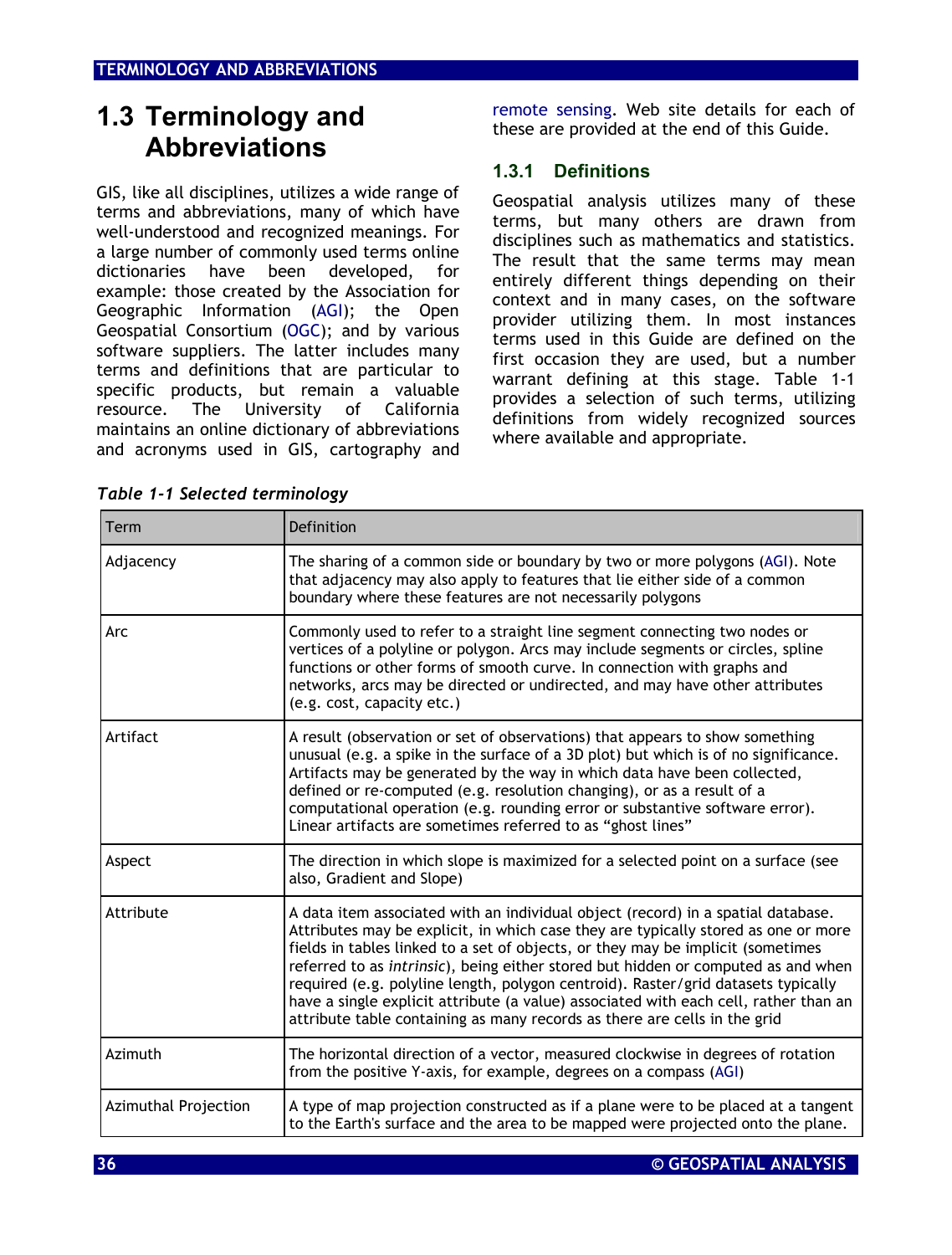| Term                      | Definition                                                                                                                                                                                                                                                                                                                                                                                                                                                                                                                                                                |
|---------------------------|---------------------------------------------------------------------------------------------------------------------------------------------------------------------------------------------------------------------------------------------------------------------------------------------------------------------------------------------------------------------------------------------------------------------------------------------------------------------------------------------------------------------------------------------------------------------------|
|                           | All points on this projection keep their true compass bearing (AGI)                                                                                                                                                                                                                                                                                                                                                                                                                                                                                                       |
| (Spatial) Autocorrelation | The degree of relationship that exists between two or more (spatial) variables,<br>such that when one changes, the other(s) also change. This change can either be<br>in the same direction, which is a positive autocorrelation, or in the opposite<br>direction, which is a negative autocorrelation (AGI). The term autocorrelation is<br>usually applied to ordered datasets, such as those relating to time series or<br>spatial data ordered by distance band. The existence of such a relationship<br>suggests but does not definitely establish causality         |
| Cartogram                 | A cartogram is a form of map in which some variable such as Population Size or<br>Gross National Product typically is substituted for land area. The geometry or<br>space of the map is distorted in order to convey the information of this alternate<br>variable. Cartograms use a variety of approaches to map distortion, including the<br>use of continuous and discrete regions. The term cartogram (or linear cartogram)<br>is also used on occasion to refer to maps that distort distance for particular<br>display purposes, such as the London Underground map |
| Choropleth                | A thematic map [i.e. a map showing a theme, such as soil types or rainfall levels]<br>portraying properties of a surface using area symbols such as shading [or color].<br>Area symbols on a choropleth map usually represent categorized classes of the<br>mapped phenomenon (AGI)                                                                                                                                                                                                                                                                                       |
| Conflation                | A term used to describe the process of combining (merging) information from two<br>data sources into a single source, reconciling disparities where possible (e.g. by<br>rubber-sheeting - see below). The term is distinct from concatenation which<br>refers to combinations of data sources (e.g. by overlaying one upon another) but<br>retaining access to their distinct components                                                                                                                                                                                 |
| Contiguity                | The topological identification of adjacent polygons by recording the left and right<br>polygons of each arc. Contiguity is not concerned with the exact locations of<br>polygons, only their relative positions. Contiguity data can be stored in a table,<br>matrix or simply as [i.e. in] a list, that can be cross-referenced to the relevant<br>co-ordinate data if required (AGI).                                                                                                                                                                                   |
| Curve                     | A one-dimensional geometric object stored as a sequence of points, with the<br>subtype of curve specifying the form of interpolation between points. A curve is<br>simple if it does not pass through the same point twice (OGC). A LineString (or<br>polyline $-$ see below) is a subtype of a curve                                                                                                                                                                                                                                                                     |
| Datum                     | Strictly speaking, the singular of data. In GIS the word datum usually relates to a<br>reference level (surface) applying on a nationally or internationally defined basis<br>from which elevation is to be calculated. In the context of terrestrial geodesy<br>datum is usually defined by a model of the Earth or section of the Earth, such as<br>WGS84 (see below). The term is also used for horizontal referencing of<br>measurements; see Iliffe and Lott (2008) for full details                                                                                 |
| DEM                       | Digital elevation model (a DEM is a particular kind of DTM, see below)                                                                                                                                                                                                                                                                                                                                                                                                                                                                                                    |
| <b>DTM</b>                | Digital terrain model                                                                                                                                                                                                                                                                                                                                                                                                                                                                                                                                                     |
| <b>EDM</b>                | Electronic distance measurement                                                                                                                                                                                                                                                                                                                                                                                                                                                                                                                                           |
| EDA, ESDA                 | Exploratory data analysis/Exploratory spatial data analysis                                                                                                                                                                                                                                                                                                                                                                                                                                                                                                               |
| Ellipsoid/Spheroid        | An ellipse rotated about its minor axis determines a spheroid (sphere-like object),                                                                                                                                                                                                                                                                                                                                                                                                                                                                                       |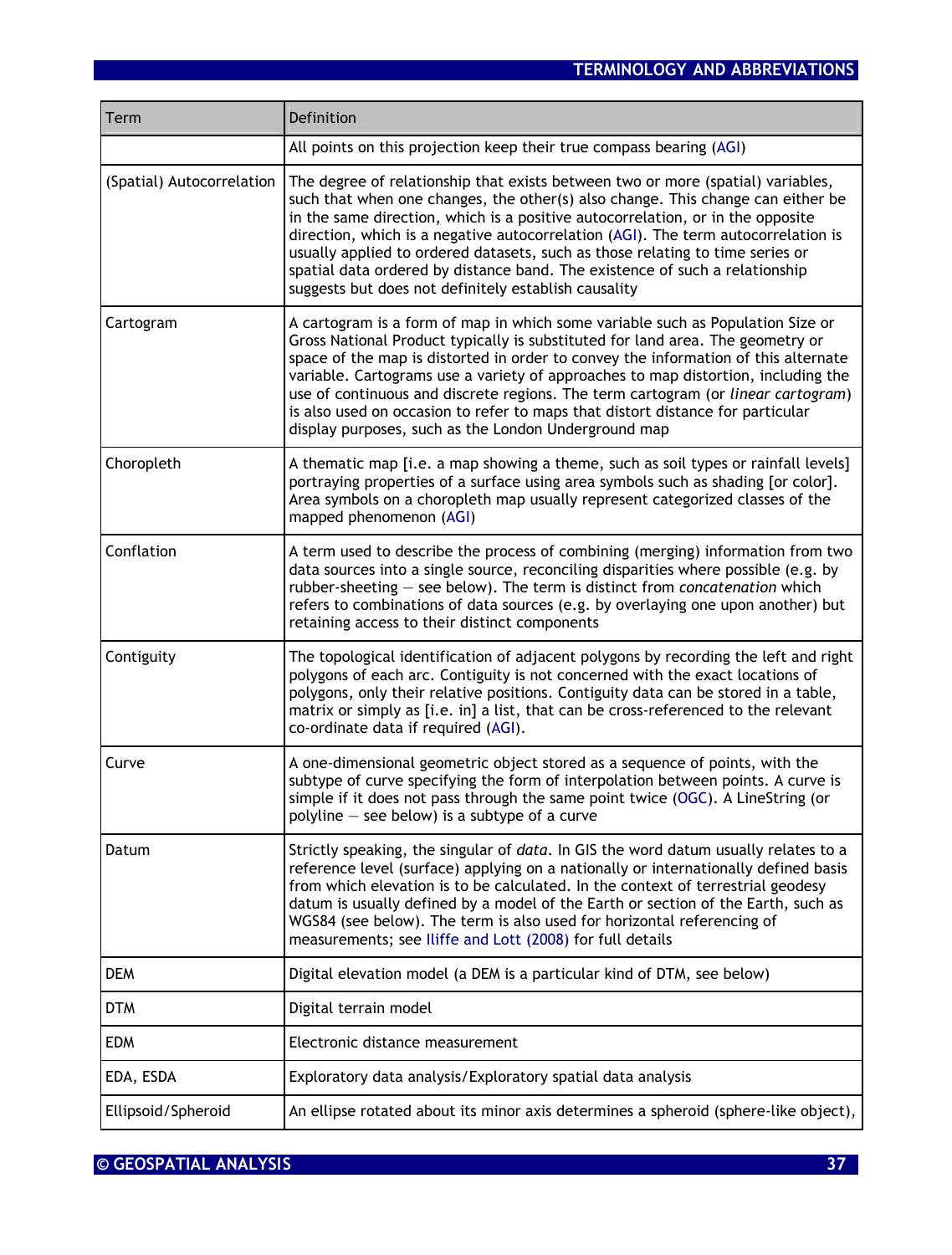#### **TERMINOLOGY AND ABBREVIATIONS**

| Term             | Definition                                                                                                                                                                                                                                                                                                                                                                                                                                                                                                                                                                                                                                                                                                            |
|------------------|-----------------------------------------------------------------------------------------------------------------------------------------------------------------------------------------------------------------------------------------------------------------------------------------------------------------------------------------------------------------------------------------------------------------------------------------------------------------------------------------------------------------------------------------------------------------------------------------------------------------------------------------------------------------------------------------------------------------------|
|                  | also known as an ellipsoid of revolution (see also, WGS84)                                                                                                                                                                                                                                                                                                                                                                                                                                                                                                                                                                                                                                                            |
| Feature          | Frequently used within GIS referring to point, line (including polyline and<br>mathematical functions defining arcs), polygon and sometimes text (annotation)<br>objects (see also, vector)                                                                                                                                                                                                                                                                                                                                                                                                                                                                                                                           |
| Geoid            | An imaginary shape for the Earth defined by mean sea level and its imagined<br>continuation under the continents at the same level of gravitational potential<br>(AGI)                                                                                                                                                                                                                                                                                                                                                                                                                                                                                                                                                |
| Geodemographics  | The analysis of people by where they live, in particular by type of neighborhood.<br>Such localized classifications have been shown to be powerful discriminators of<br>consumer behavior and related social and behavioral patterns                                                                                                                                                                                                                                                                                                                                                                                                                                                                                  |
| Geospatial       | Referring to location relative to the Earth's surface. "Geospatial" is more precise<br>in many GI contexts than "geographic," because geospatial information is often<br>used in ways that do not involve a graphic representation, or map, of the<br>information, OGC                                                                                                                                                                                                                                                                                                                                                                                                                                                |
| Geostatistics    | Statistical methods developed for and applied to geographic data. These<br>statistical methods are required because geographic data do not usually conform<br>to the requirements of standard statistical procedures, due to spatial<br>autocorrelation and other problems associated with spatial data (AGI). The term<br>is widely used to refer to a family of tools used in connection with spatial<br>interpolation (prediction) of (piecewise) continuous datasets and is widely applied<br>in the environmental sciences. Spatial statistics is a term more commonly applied<br>to the analysis of discrete objects (e.g. points, areas) and is particularly<br>associated with the social and health sciences |
| Geovisualization | A family of techniques that provide visualizations of spatial and spatio-temporal<br>datasets, extending from static, 2D maps and cartograms, to representations of<br>3D using perspective and shading, solid terrain modeling and increasingly<br>extending into dynamic visualization interfaces such as linked windows, digital<br>globes, fly-throughs, animations, virtual reality and immersive systems.<br>Geovisualization is the subject of ongoing research by the International<br>Cartographic Association (ICA), Commission on Geovisualization                                                                                                                                                         |
| GIS-T            | GIS applied to transportation problems                                                                                                                                                                                                                                                                                                                                                                                                                                                                                                                                                                                                                                                                                |
| GPS/DGPS         | Global positioning system; Differential global positioning system - DGPS provides<br>improved accuracy over standard GPS by the use of one or more fixed reference<br>stations that provide corrections to GPS data                                                                                                                                                                                                                                                                                                                                                                                                                                                                                                   |
| Gradient         | Used in spatial analysis with reference to surfaces (scalar fields). Gradient is a<br>vector field comprised of the aspect (direction of maximum slope) and slope<br>computed in this direction (magnitude of rise over run) at each point of the<br>surface. The magnitude of the gradient (the slope or inclination) is sometimes<br>itself referred to as the gradient (see also, Slope and Aspect)                                                                                                                                                                                                                                                                                                                |
| Graph            | A collection of vertices and edges (links between vertices) constitutes a graph.<br>The mathematical study of the properties of graphs and paths through graphs is<br>known as graph theory                                                                                                                                                                                                                                                                                                                                                                                                                                                                                                                           |
| Heuristic        | A term derived from the same Greek root as Eureka, heuristic refers to<br>procedures for finding solutions to problems that may be difficult or impossible to<br>solve by direct means. In the context of optimization heuristic algorithms are<br>systematic procedures that seek a good or near optimal solution to a well-defined                                                                                                                                                                                                                                                                                                                                                                                  |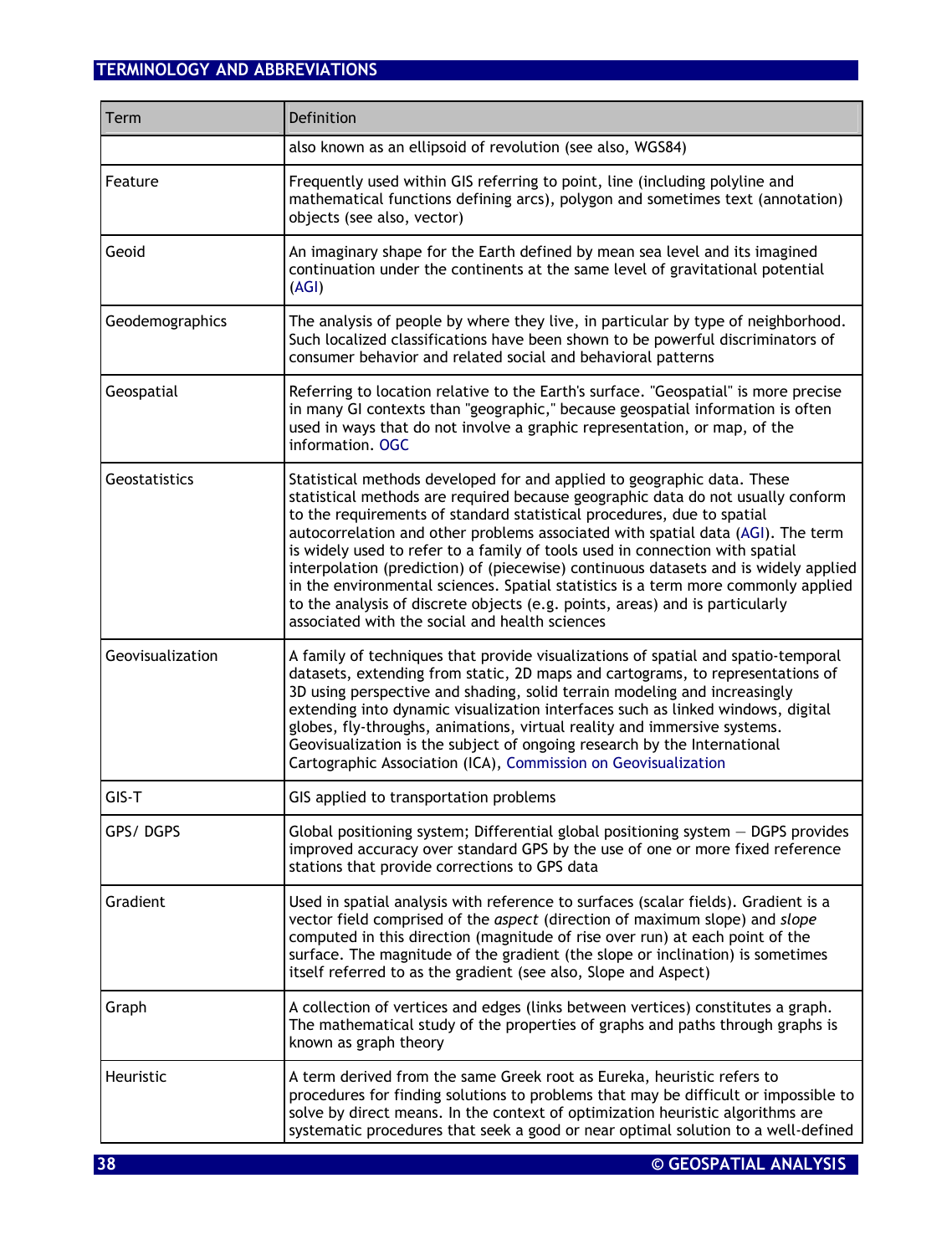| Term                                  | Definition                                                                                                                                                                                                                                                                                                                                                                                                                                                                                                                                                                                                                                                                                                                                                                                           |  |
|---------------------------------------|------------------------------------------------------------------------------------------------------------------------------------------------------------------------------------------------------------------------------------------------------------------------------------------------------------------------------------------------------------------------------------------------------------------------------------------------------------------------------------------------------------------------------------------------------------------------------------------------------------------------------------------------------------------------------------------------------------------------------------------------------------------------------------------------------|--|
|                                       | problem, but not one that is necessarily optimal. They are often based on some<br>form of intelligent trial and error or search procedure                                                                                                                                                                                                                                                                                                                                                                                                                                                                                                                                                                                                                                                            |  |
| iid                                   | An abbreviation for "independently and identically distributed". Used in<br>statistical analysis in connection with the distribution of errors or residuals                                                                                                                                                                                                                                                                                                                                                                                                                                                                                                                                                                                                                                          |  |
| Invariance                            | In the context of GIS invariance refers to properties of features that remain<br>unchanged under one or more (spatial) transformations                                                                                                                                                                                                                                                                                                                                                                                                                                                                                                                                                                                                                                                               |  |
| Kernel                                | Literally, the core or central part of an item. Often used in computer science to<br>refer to the central part of an operating system, the term kernel in geospatial<br>analysis refers to methods (e.g. density modeling, local grid analysis) that involve<br>calculations using a well-defined local neighborhood (block of cells, radially<br>symmetric function)                                                                                                                                                                                                                                                                                                                                                                                                                                |  |
| Layer                                 | A collection of geographic entities of the same type (e.g. points, lines or<br>polygons). Grouped layers may combine layers of different geometric types                                                                                                                                                                                                                                                                                                                                                                                                                                                                                                                                                                                                                                             |  |
| Map algebra                           | A range of actions applied to the grid cells of one or more maps (or images) often<br>involving filtering and/or algebraic operations. These techniques involve<br>processing one or more raster layers according to simple rules resulting in a new<br>map layer, for example replacing each cell value with some combination of its<br>neighbors' values, or computing the sum or difference of specific attribute values<br>for each grid cell in two matching raster datasets                                                                                                                                                                                                                                                                                                                    |  |
| Mashup                                | A recently coined term used to describe websites whose content is composed<br>from multiple (often distinct) data sources, such as a mapping service and<br>property price information, constructed using programmable interfaces to these<br>sources (as opposed to simple compositing or embedding)                                                                                                                                                                                                                                                                                                                                                                                                                                                                                                |  |
| MBR/ MER                              | Minimum bounding rectangle/Minimum enclosing (or envelope) rectangle (of a<br>feature set)                                                                                                                                                                                                                                                                                                                                                                                                                                                                                                                                                                                                                                                                                                           |  |
| Planar/non-<br>planar/planar enforced | Literally, lying entirely within a plane surface. A polygon set is said to be planar<br>enforced if every point in the set lies in exactly one polygon, or on the boundary<br>between two or more polygons. See also, planar graph. A graph or network with<br>edges crossing (e.g. bridges/underpasses) is non-planar                                                                                                                                                                                                                                                                                                                                                                                                                                                                               |  |
| Planar graph                          | If a graph can be drawn in the plane (embedded) in such a way as to ensure edges<br>only intersect at points that are vertices then the graph is described as planar                                                                                                                                                                                                                                                                                                                                                                                                                                                                                                                                                                                                                                 |  |
| Pixel/image                           | Picture element - a single defined point of an image. Pixels have a "color"<br>attribute whose value will depend on the encoding method used. They are<br>typically either binary (0/1 values), grayscale (effectively a color mapping with<br>values, typically in the integer range [0,255]), or color with values from 0<br>upwards depending on the number of colors supported. Image files can be<br>regarded as a particular form of raster or grid file                                                                                                                                                                                                                                                                                                                                       |  |
| Polygon                               | A closed figure in the plane, typically comprised of an ordered set of connected<br>vertices, $v_1, v_2,  v_{n-1}, v_n = v_1$ where the connections (edges) are provided by straight<br>line segments. If the sequence of edges is not self-crossing it is called a simple<br>polygon. A point is inside a simple polygon if traversing the boundary in a<br>clockwise direction the point is always on the right of the observer. If every pair<br>of points inside a polygon can be joined by a straight line that also lies inside the<br>polygon then the polygon is described as being convex (i.e. the interior is a<br>connected point set). The OGC definition of a polygon is "a planar surface defined<br>by 1 exterior boundary and 0 or more interior boundaries. Each interior boundary |  |

 $\blacksquare$ 

 $\overline{\phantom{a}}$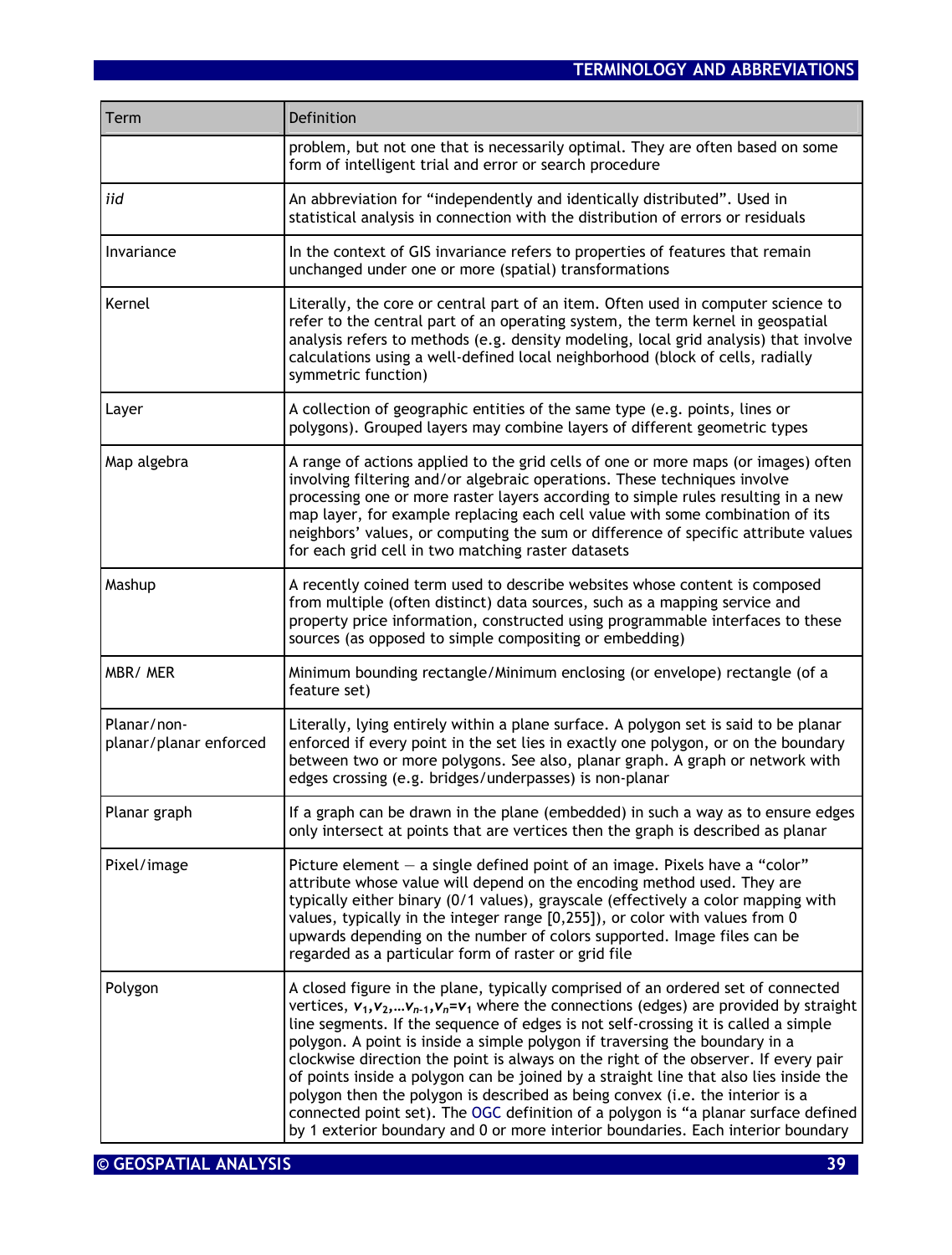#### **TERMINOLOGY AND ABBREVIATIONS**

| Term                 | Definition                                                                                                                                                                                                                                                                                                                                                                                                                                                                                                                                                                                                                                                                                       |
|----------------------|--------------------------------------------------------------------------------------------------------------------------------------------------------------------------------------------------------------------------------------------------------------------------------------------------------------------------------------------------------------------------------------------------------------------------------------------------------------------------------------------------------------------------------------------------------------------------------------------------------------------------------------------------------------------------------------------------|
|                      | defines a hole in the polygon"                                                                                                                                                                                                                                                                                                                                                                                                                                                                                                                                                                                                                                                                   |
| Polyhedral surface   | A Polyhedral surface is a contiguous collection of polygons, which share common<br>boundary segments (OGC). See also, Tesseral/Tessellation                                                                                                                                                                                                                                                                                                                                                                                                                                                                                                                                                      |
| Polyline             | An ordered set of connected vertices, $v_1, v_2,  v_{n-1}, v_n \neq v_1$ where the connections<br>(edges) are provided by straight line segments. The vertex $v_1$ is referred to as the<br>start of the polyline and $v_n$ as the end of the polyline. The OGC specification uses<br>the term LineString which it defines as: a curve with linear interpolation between<br>points. Each consecutive pair of points defines a line segment                                                                                                                                                                                                                                                       |
| Raster/grid          | A data model in which geographic features are represented using discrete cells,<br>generally squares, arranged as a (contiguous) rectangular grid. A single grid is<br>essentially the same as a two-dimensional matrix, but is typically referenced from<br>the lower left corner rather than the norm for matrices, which are referenced<br>from the upper left. Raster files may have one or more values (attributes or<br>bands) associated with each cell position or pixel                                                                                                                                                                                                                 |
| Resampling           | 1. Procedures for (automatically) adjusting one or more raster datasets to ensure<br>that the grid resolutions of all sets match when carrying out combination<br>operations. Resampling is often performed to match the coarsest resolution of a<br>set of input rasters. Increasing resolution rather than decreasing requires an<br>interpolation procedure such as bicubic spline.<br>2. The process of reducing image dataset size by representing a group of pixels                                                                                                                                                                                                                        |
|                      | with a single pixel. Thus, pixel count is lowered, individual pixel size is increased,<br>and overall image geographic extent is retained. Resampled images are "coarse"<br>and have less information than the images from which they are taken. Conversely,<br>this process can also be executed in the reverse (AGI)<br>3. In a statistical context the term resampling (or re-sampling) is sometimes used<br>to describe the process of selecting a subset of the original data, such that the<br>samples can reasonably be expected to be independent                                                                                                                                        |
| Rubber sheeting      | A procedure to adjust the co-ordinates all of the data points in a dataset to allow<br>a more accurate match between known locations and a few data points within the<br>dataset. Rubber sheeting  preserves the interconnectivity or topology, between<br>points and objects through stretching, shrinking or re-orienting their<br>interconnecting lines (AGI). Rubber-sheeting techniques are widely used in the<br>production of Cartograms (op. cit.)                                                                                                                                                                                                                                       |
| Slope                | The amount of rise of a surface (change in elevation) divided by the distance over<br>which this rise is computed (the run), along a straight line transect in a specified<br>direction. The run is usually defined as the planar distance, in which case the<br>slope is the tan() function. Unless the surface is flat the slope at a given point on<br>a surface will (typically) have a maximum value in a particular direction<br>(depending on the surface and the way in which the calculations are carried out).<br>This direction is known as the aspect. The vector consisting of the slope and<br>aspect is the gradient of the surface at that point (see also, Gradient and Aspect) |
| Spatial econometrics | A subset of econometric methods that is concerned with spatial aspects present in<br>cross-sectional and space-time observations. These methods focus in particular on<br>two forms of so-called spatial effects in econometric models, referred to as<br>spatial dependence and spatial heterogeneity (Anselin, 1988, 2006)                                                                                                                                                                                                                                                                                                                                                                     |
| Spheroid             | A flattened (oblate) form of a sphere, or ellipse of revolution. The most widely<br>used model of the Earth is that of a spheroid, although the detailed form is                                                                                                                                                                                                                                                                                                                                                                                                                                                                                                                                 |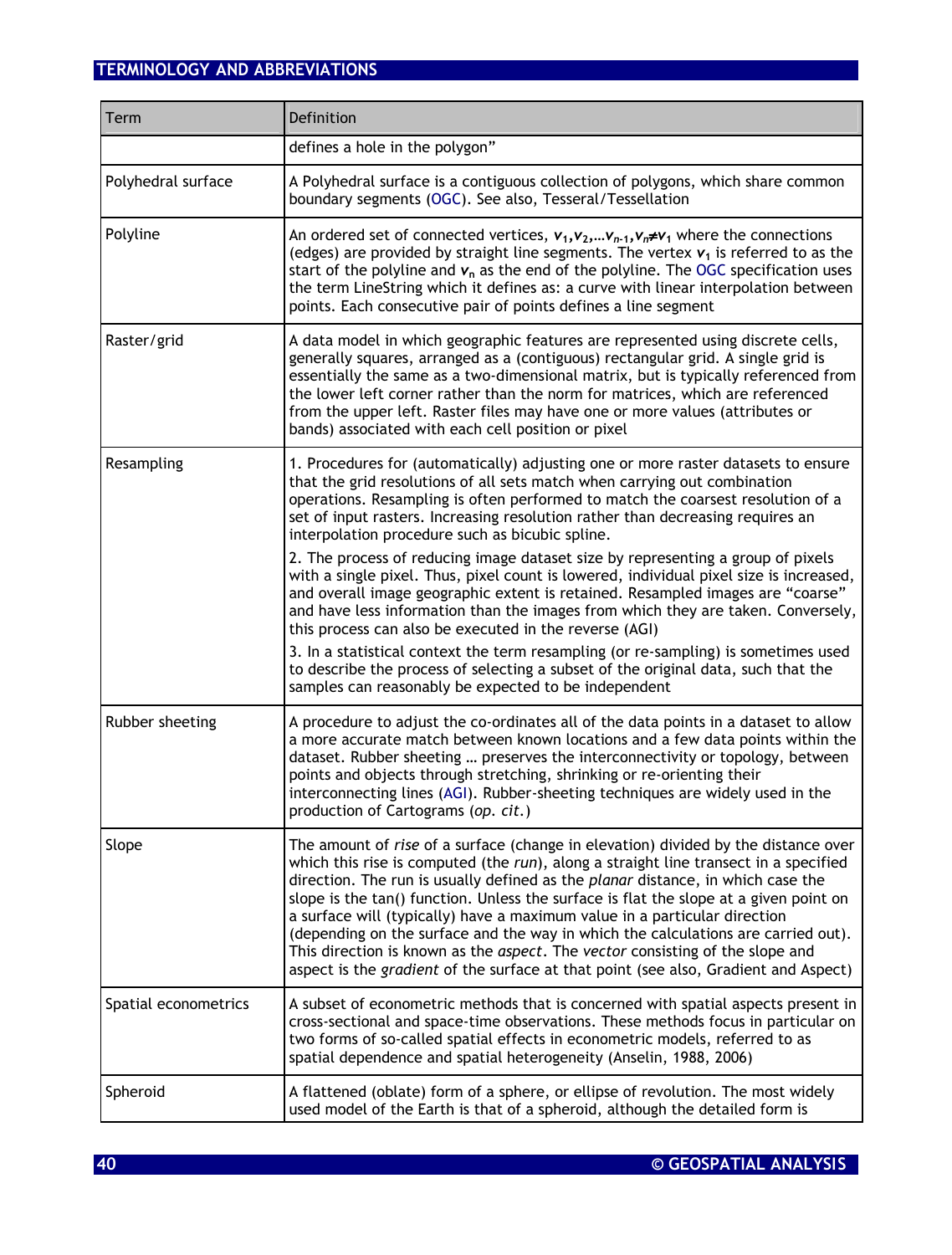| Term                             | Definition                                                                                                                                                                                                                                                                                                                                                                                                                                                                                                                                                                                                                                                                                                                                    |  |
|----------------------------------|-----------------------------------------------------------------------------------------------------------------------------------------------------------------------------------------------------------------------------------------------------------------------------------------------------------------------------------------------------------------------------------------------------------------------------------------------------------------------------------------------------------------------------------------------------------------------------------------------------------------------------------------------------------------------------------------------------------------------------------------------|--|
|                                  | slightly different from a true spheroid                                                                                                                                                                                                                                                                                                                                                                                                                                                                                                                                                                                                                                                                                                       |  |
| SQL/Structured Query<br>Language | Within GIS software SQL extensions known as spatial queries are frequently<br>implemented. These support queries that are based on spatial relationships rather<br>than simply attribute values                                                                                                                                                                                                                                                                                                                                                                                                                                                                                                                                               |  |
| Surface                          | A 2D geometric object. A simple surface consists of a single 'patch' that is<br>associated with one exterior boundary and 0 or more interior boundaries. Simple<br>surfaces in 3D are isomorphic to planar surfaces. Polyhedral surfaces are formed<br>by 'stitching' together simple surfaces along their boundaries (OGC). Surfaces<br>may be regarded as scalar fields, i.e. fields with a single value, e.g. elevation or<br>temperature, at every point                                                                                                                                                                                                                                                                                  |  |
| Tesseral/Tessellation            | A gridded representation of a plane surface into disjoint polygons. These polygons<br>are normally either square (raster), triangular (TIN - see below), or hexagonal.<br>These models can be built into hierarchical structures, and have a range of<br>algorithms available to navigate through them. A (regular or irregular) 2D<br>tessellation involves the subdivision of a 2-dimensional plane into polygonal tiles<br>(polyhedral blocks) that completely cover a plane (AGI). The term lattice is<br>sometimes used to describe the complete division of the plane into regular or<br>irregular disjoint polygons. More generally the subdivision of the plane may be<br>achieved using arcs that are not necessarily straight lines |  |
| <b>TIN</b>                       | Triangulated irregular network. A form of the tesseral model based on triangles.<br>The vertices of the triangles form irregularly spaced nodes. Unlike the grid, the<br>TIN allows dense information in complex areas, and sparse information in simpler<br>or more homogeneous areas. The TIN dataset includes topological relationships<br>between points and their neighboring triangles. Each sample point has an $X, Y$ co-<br>ordinate and a surface, or Z-Value. These points are connected by edges to form<br>a set of non-overlapping triangles used to represent the surface. TINs are also<br>called irregular triangular mesh or irregular triangular surface model (AGI)                                                       |  |
| Topology                         | The relative location of geographic phenomena independent of their exact<br>position. In digital data, topological relationships such as connectivity, adjacency<br>and relative position are usually expressed as relationships between nodes, links<br>and polygons. For example, the topology of a line includes its from- and to-nodes,<br>and its left and right polygons (AGI). In mathematics, a property is said to be<br>topological if it survives stretching and distorting of space                                                                                                                                                                                                                                               |  |
| Transformation<br>1. Map         | Map transformation: A computational process of converting an image or map from<br>one coordinate system to another. Transformation  typically involves rotation<br>and scaling of grid cells, and thus requires resampling of values (AGI)                                                                                                                                                                                                                                                                                                                                                                                                                                                                                                    |  |
| Transformation<br>2. Affine      | Affine transformation: When a map is digitized, the $X$ and $Y$ coordinates are<br>initially held in digitizer measurements. To make these $X, Y$ pairs useful they must<br>be converted to a real world coordinate system. The affine transformation is a<br>combination of linear transformations that converts digitizer coordinates into<br>Cartesian coordinates. The basic property of an affine transformation is that<br>parallel lines remain parallel (AGI, with modifications). The principal affine<br>transformations are contraction, expansion, dilation, reflection, rotation, shear<br>and translation                                                                                                                       |  |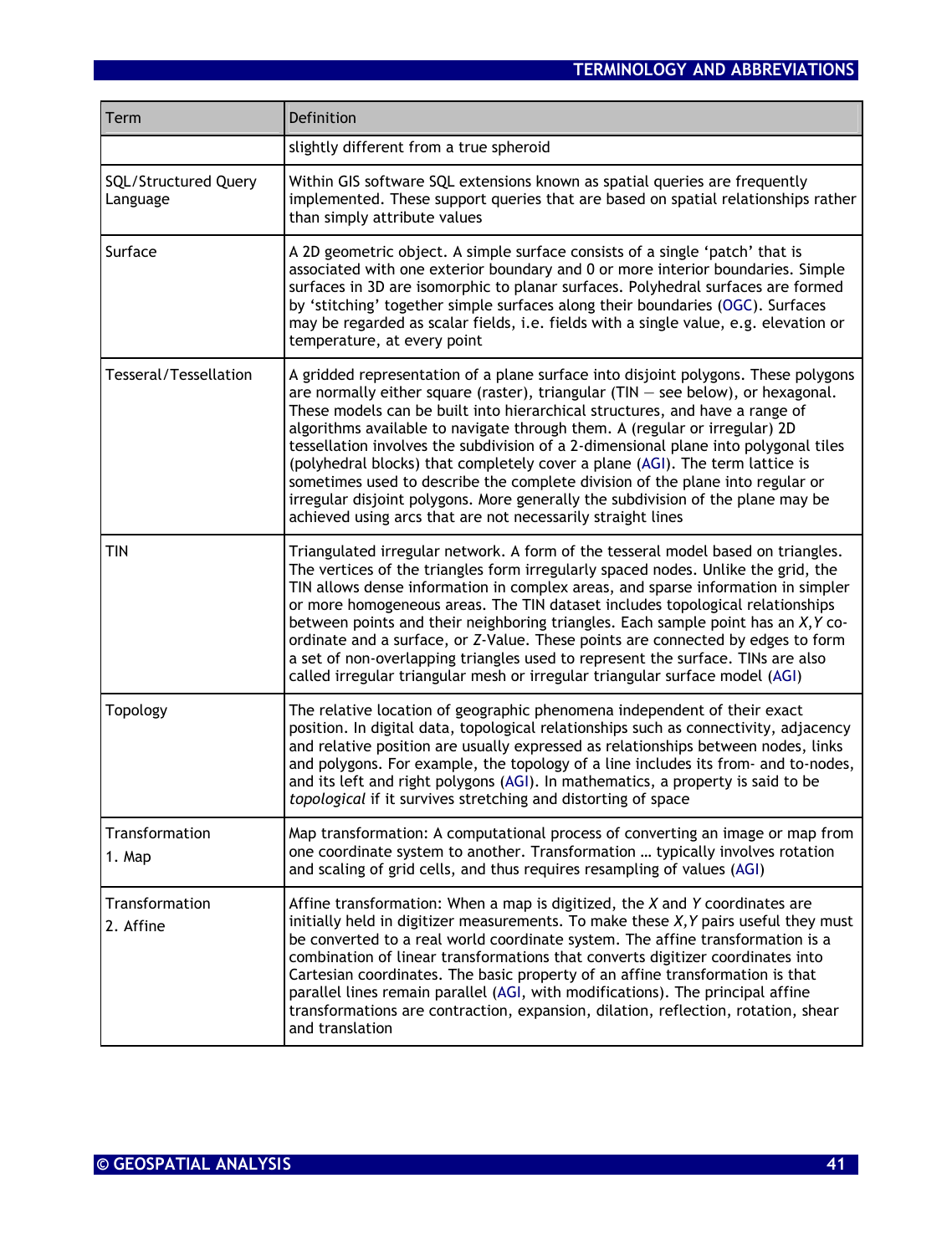#### **TERMINOLOGY AND ABBREVIATIONS**

| Term                      | Definition                                                                                                                                                                                                                                                                                                                                                                                                                                                                                                                                                                                                                                                                                                                                                                                                                                                 |
|---------------------------|------------------------------------------------------------------------------------------------------------------------------------------------------------------------------------------------------------------------------------------------------------------------------------------------------------------------------------------------------------------------------------------------------------------------------------------------------------------------------------------------------------------------------------------------------------------------------------------------------------------------------------------------------------------------------------------------------------------------------------------------------------------------------------------------------------------------------------------------------------|
| Transformation<br>3. Data | Data transformation (see also, subsection 6.7.1.10): A mathematical procedure<br>(usually a one-to-one mapping or function) applied to an initial dataset to<br>produce a result dataset. An example might be the transformation of a set of<br>sampled values $\{x_i\}$ using the log() function, to create the set $\{log(x_i)\}\$ . Affine and<br>map transformations are examples of mathematical transformations applied to<br>coordinate datasets. Note that operations on transformed data, e.g. checking<br>whether a value is within 10% of a target value, is not equivalent to the same<br>operation on untransformed data, even after back transformation                                                                                                                                                                                      |
| Transformation<br>4. Back | Back transformation: If a set of sampled values $\{x_i\}$ has been transformed by a<br>one-to-one mapping function $f()$ into the set $\{f(x_i)\}\$ , and $f()$ has a one-to-one<br>inverse mapping function $f^1()$ , then the process of computing $f^1\{f(x_i)\}=\{x_i\}$ is<br>known as back transformation. Example $f()$ =ln() and $f^1$ =exp()                                                                                                                                                                                                                                                                                                                                                                                                                                                                                                      |
| Vector                    | 1. Within GIS the term vector refers to data that are comprised of lines or arcs,<br>defined by beginning and end points, which meet at nodes. The locations of these<br>nodes and the topological structure are usually stored explicitly. Features are<br>defined by their boundaries only and curved lines are represented as a series of<br>connecting arcs. Vector storage involves the storage of explicit topology, which<br>raises overheads, however it only stores those points which define a feature and<br>all space outside these features is "non-existent" (AGI)<br>2. In mathematics the term refers to a directed line, i.e. a line with a defined<br>origin, direction and orientation. The same term is used to refer to a single<br>column or row of a matrix, in which case it is denoted by a bold letter, usually in<br>lower case |
| Viewshed                  | Regions of visibility observable from one or more observation points. Typically a<br>viewshed will be defined by the numerical or color coding of a raster image,<br>indicating whether the (target) cell can be seen from (or probably seen from) the<br>(source) observation points. By definition a cell that can be viewed from a<br>specific observation point is inter-visible with that point (each location can see<br>the other). Viewsheds are usually determined for optically defined visibility<br>within a maximum range                                                                                                                                                                                                                                                                                                                     |
| WGS84                     | World Geodetic System, 1984 version. This models the Earth as a spheroid with<br>major axis 6378.137 kms and flattening factor of 1:298.257, i.e. roughly 0.3%<br>flatter at the poles than a perfect sphere. One of a number of such global models                                                                                                                                                                                                                                                                                                                                                                                                                                                                                                                                                                                                        |

*Note: Where cited, references are drawn from the Association for Geographic Information ([AGI](http://www.agi.org.uk/)), and the Open Geospatial Consortium ([OGC](http://www.opengeospatial.org/)). Square bracketed text denotes insertion by the present authors into these definitions. For OGC definitions see: Open Geospatial Consortium Inc (2006) in References section*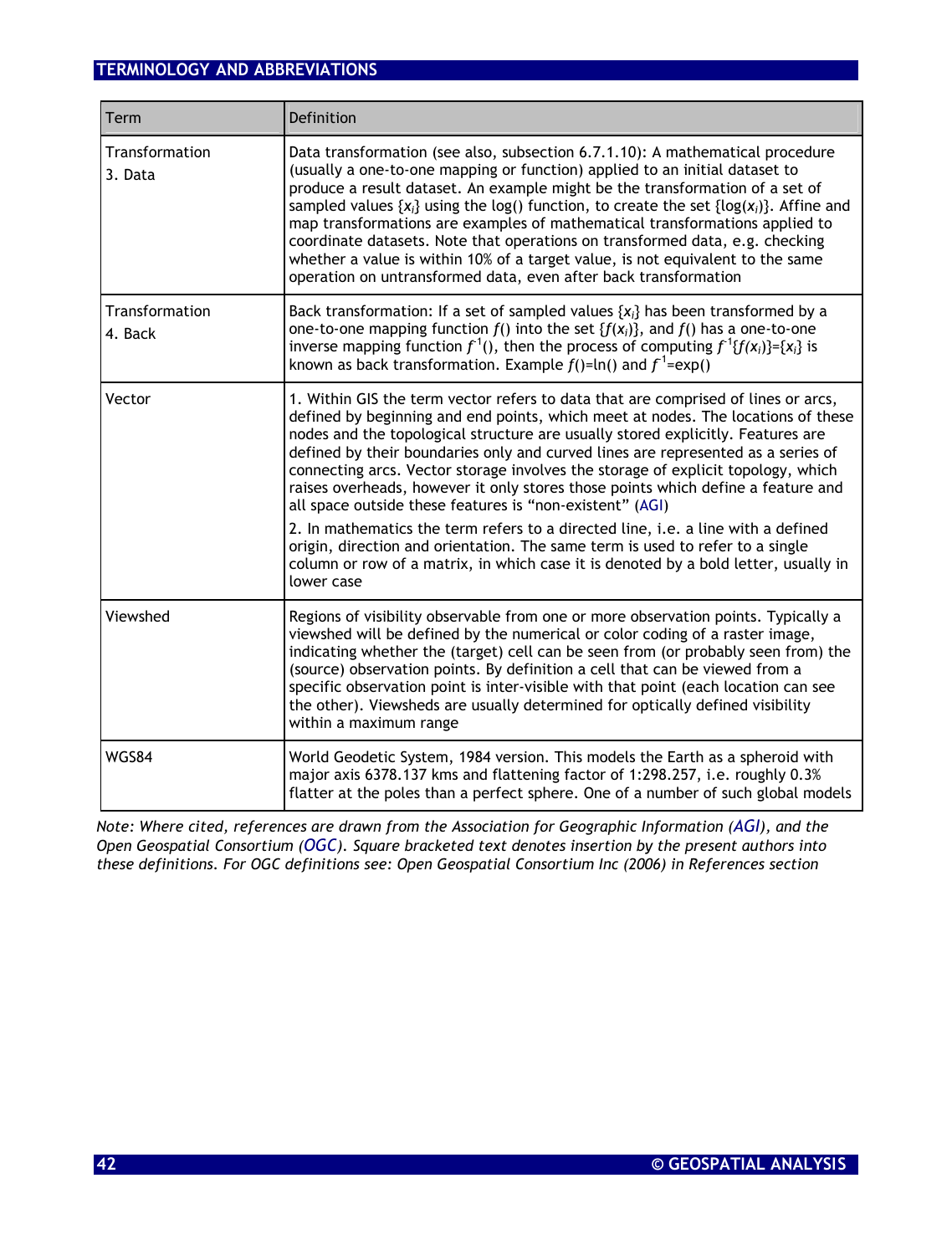### **1.4 Common Measures and Notation**

#### **1.4.1 Notation**

Throughout this Guide a number of terms and associated formulas are used that are common to many analytical procedures. In this section we provide a brief summary of those that fall into this category. Others, that are more specific to a particular field of analysis, are treated within the section to which they primarily apply. Many of the measures we list will be familiar to readers, since they originate from standard single variable (univariate) statistics. For brevity we provide details of these in tabular form. In order to clarify the expressions used here and elsewhere in the text, we use the notation shown in Table 1-2. *Italics* are used within the text and formulas to denote variables and parameters, as well as selected terms.

| Table 1-2 Notation and symbology |
|----------------------------------|
|----------------------------------|

| [a,b]     | A closed interval of the Real line, for example [0,1] means the set of all values between 0 and 1,<br>including 0 and 1                                                                                                                                                                                                                                                                                                                                                                                                                                                                                                                                        |
|-----------|----------------------------------------------------------------------------------------------------------------------------------------------------------------------------------------------------------------------------------------------------------------------------------------------------------------------------------------------------------------------------------------------------------------------------------------------------------------------------------------------------------------------------------------------------------------------------------------------------------------------------------------------------------------|
| (a,b)     | An open interval of the Real line, for example $(0,1)$ means the set of all values between 0 and 1,<br>NOT including 0 and 1. This should not be confused with the notation for coordinate pairs, $(x,y)$ ,<br>or its use within bivariate functions such as $f(x,y)$ , or in connection with graph edges (see below)<br>- the meaning should be clear from the context                                                                                                                                                                                                                                                                                        |
| (i,j)     | In the context of graph theory, which forms the basis for network analysis, this pairwise notation<br>is often used to define an edge connecting the two vertices $i$ and $j$                                                                                                                                                                                                                                                                                                                                                                                                                                                                                  |
| (x,y)     | A (spatial) data pair, usually representing a pair of coordinates in two dimensions. Terrestrial<br>coordinates are typically Cartesian (i.e. in the plane, or planar) based on a pre-specified<br>projection of the sphere, or Spherical (latitude, longitude). Spherical coordinates are often<br>quoted in positive or negative degrees from the Equator and the Greenwich meridian, so may<br>have the ranges [-90,+90] for latitude (north-south measurement) and [-180,180] for longitude<br>(east-west measurement)                                                                                                                                     |
| (x,y,z)   | A (spatial) data triple, usually representing a pair of coordinates in two dimensions, plus a third<br>coordinate (usually height or depth) or an attribute value, such as soil type or household income                                                                                                                                                                                                                                                                                                                                                                                                                                                       |
| $\{x_i\}$ | A set of n values $x_1, x_2, x_3,  x_n$ , typically continuous ratio-scaled variables in the range $(-\infty, \infty)$ or<br>[0,~). The values may represent measurements or attributes of distinct objects, or values that<br>represent a collection of objects (for example the population of a census tract)                                                                                                                                                                                                                                                                                                                                                |
| $\{X_i\}$ | An ordered set of <i>n</i> values $X_1$ , $X_2$ , $X_3$ , $X_n$ , such that $X_i \leq X_{i+1}$ for all <i>i</i>                                                                                                                                                                                                                                                                                                                                                                                                                                                                                                                                                |
| X, X      | The use of bold symbols in expressions indicates matrices (upper case) and vectors (lower case)                                                                                                                                                                                                                                                                                                                                                                                                                                                                                                                                                                |
| ${f_i}$   | A set of k frequencies (k <= n), derived from a dataset $\{x_i\}$ . If $\{x_i\}$ contains discrete values, some of<br>which occur multiple times, then $\{f_i\}$ represents the number of occurrences or the count of each<br>distinct value. $\{f_i\}$ may also represent the number of occurrences of values that lie in a range or<br>set of ranges, $\{r_i\}$ . If a dataset contains <i>n</i> values, then the sum $\sum f_i = n$ . The set $\{f_i\}$ can also be<br>written $f(x_i)$ . If $\{f_i\}$ is regarded as a set of weights (for example attribute values) associated with<br>the $\{x_i\}$ , it may be written as the set $\{w_i\}$ or $w(x_i)$ |
| $\{p_i\}$ | A set of k probabilities (k <= n), estimated from a dataset or theoretically derived. With a finite<br>set of values $\{x_i\}$ , $p_i = f_i/n$ . If $\{x_i\}$ represents a set of k classes or ranges then $p_i$ is the probability of                                                                                                                                                                                                                                                                                                                                                                                                                         |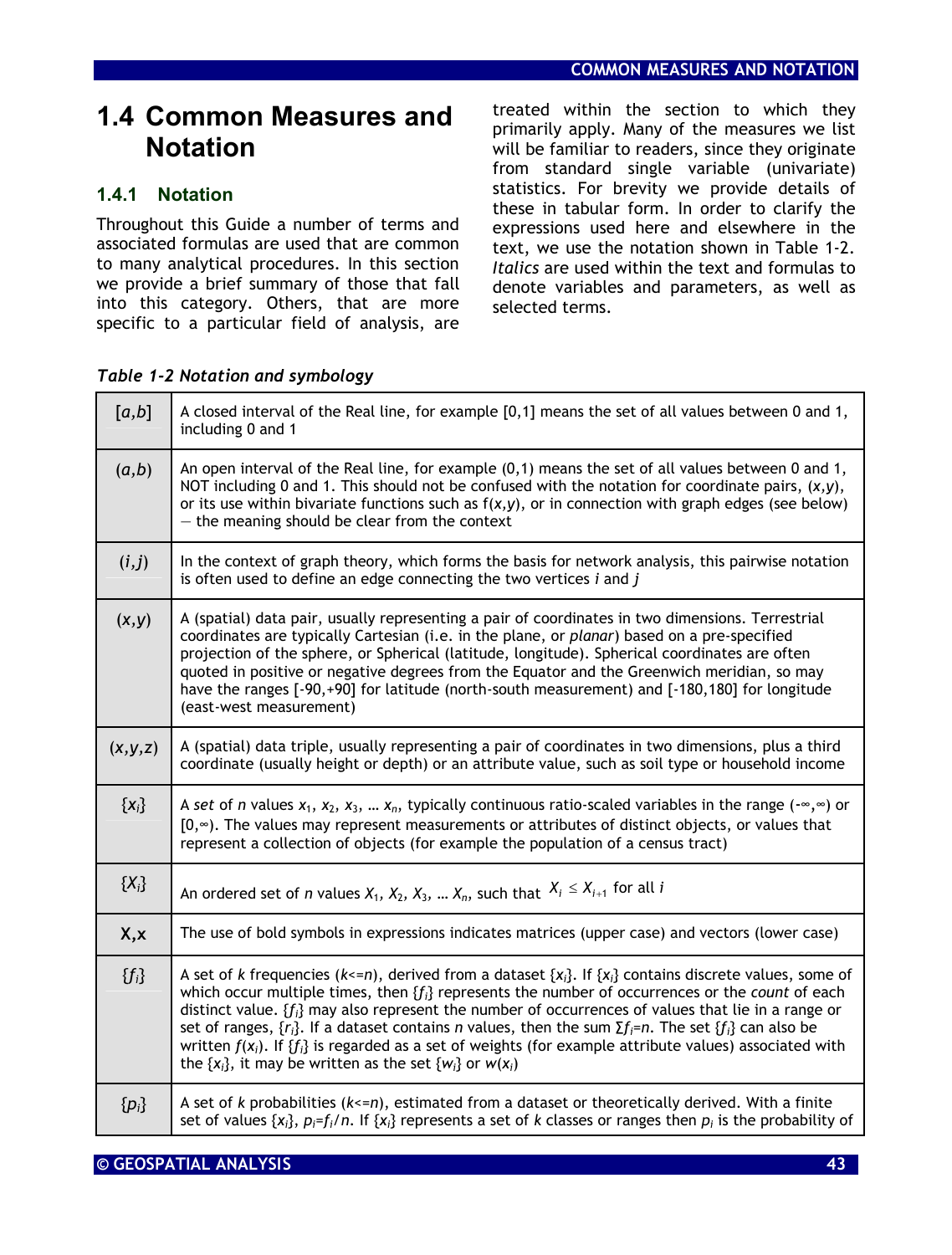#### **COMMON MEASURES AND NOTATION**

|                       | finding an occurrence in the $ith$ class or range, i.e. the proportion of events or values occurring in<br>that class or range. The sum $\Sigma p_i=1$ . If a set of frequencies, $\{f_i\}$ , have been standardized by<br>dividing each value $f_i$ by their sum, $\Sigma f_i$ , then $\{p_i\}$ is equivalent to $\{f_i\}$ |
|-----------------------|-----------------------------------------------------------------------------------------------------------------------------------------------------------------------------------------------------------------------------------------------------------------------------------------------------------------------------|
| $\sum$                | Summation symbol, e.g. $x_1+x_2+x_3++x_n$ . If no limits are shown the sum is assumed to apply to all<br>subsequent elements, otherwise upper and/or lower limits for summation are provided                                                                                                                                |
| $\prod$               | Product symbol, e.g. $x_1 \cdot x_2 \cdot x_3 \cdot  \cdot x_n$ . If no limits are shown the product is assumed to apply to all<br>subsequent elements, otherwise upper and/or lower limits for multiplication are provided                                                                                                 |
| $\boldsymbol{\wedge}$ | Used here in conjunction with Greek symbols (directly above) to indicate a value is an estimate<br>of the true population value. Sometimes referred to as "hat"                                                                                                                                                             |
|                       | Is distributed as, for example $y-N(0,1)$ means the variable y has a distribution that is Normal with<br>a mean of 0 and standard deviation of 1                                                                                                                                                                            |
| $\mathbf{I}$          | Factorial symbol. $z=x!$ means $z=x(x-1)(x-2)1$ . $x>=0$ . Usually applied to integer values of x. May<br>be defined for fractional values of x using the Gamma function (Table 1-3, Section 1.4.2.8)                                                                                                                       |
| $\equiv$              | 'Equivalent to' symbol                                                                                                                                                                                                                                                                                                      |
| $\approx$             | 'Approximately equal to' symbol                                                                                                                                                                                                                                                                                             |
| $\in$                 | 'Belongs to' symbol, e.g. $x \in [0,2]$ means that x belongs to/is drawn from the set of all values in<br>the closed interval [0,2]; $x \in \{0,1\}$ means that x can take the values 0 and 1                                                                                                                               |
| $\leq$                | Less than or equal to, represented in the text where necessary by $\leq$ (provided in this form to<br>support display by some web browsers)                                                                                                                                                                                 |
| $\geq$                | Greater than or equal to, represented in the text where necessary by $>=($ provided in this form to<br>support display by some web browsers)                                                                                                                                                                                |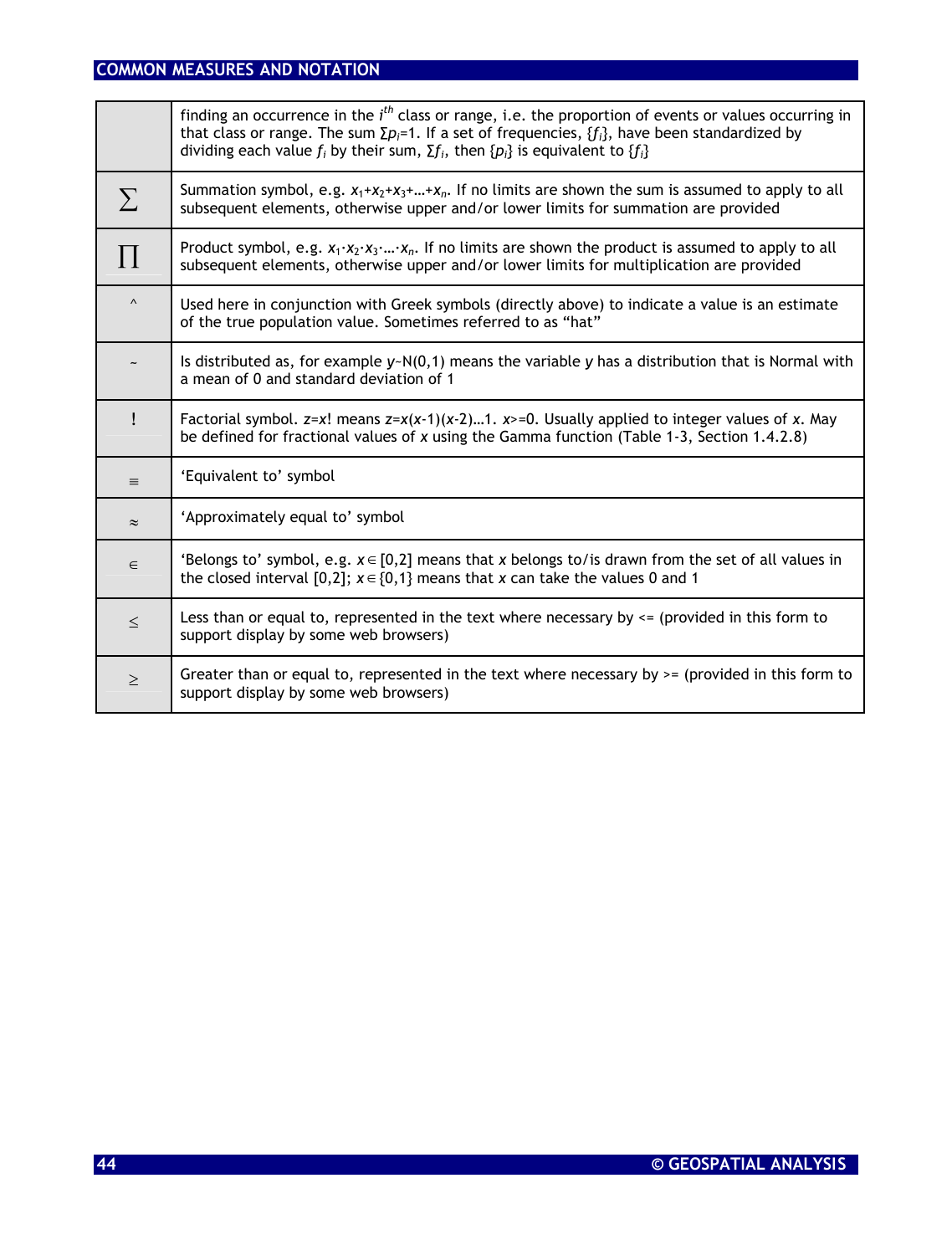#### **1.4.2 Statistical measures and related formulas**

Table 1-3 provides a list of common measures (univariate statistics) applied to datasets, and associated formulas for calculating the measure from a sample dataset in summation form (rather than integral form) where necessary. In some instances these formulas are adjusted to provide estimates of the population values rather than those obtained from the sample of data one is working on.

Many of the measures can be extended to two dimensional forms in a very straightforward manner, and thus they provide the basis for<br>numerous standard formulas in spatial numerous standard formulas in spatial statistics. For a number of univariate statistics  $\bullet$ (variance, skewness, kurtosis) we refer to the notion of  $(\text{estimated})$  moments about the  $\bullet$ notion of (estimated) *moments* about the mean. These are computations of the form

$$
\sum (x_i - \overline{x})^r, r = 1, 2, 3, \dots
$$

When  $r=1$  this summation will be 0, since this is just the difference of all values from the mean. For values of *r*>1 the expression provides measures that are useful for<br>describing the shape (spread, skewness, peakedness) of a distribution, and simple variations on the formula are used to define

the correlation between two or more datasets (the *product moment* correlation). The term *moment* in this context comes from physics, i.e. like 'momentum' and 'moment of inertia', and in a spatial (2D) context provides the basis for the definition of a centroid — the center of mass or center of gravity of an object, such as a polygon (see further, Section 4.2.5).

#### *Table 1-3 Common formulas and statistical measures*

This table of measures has been divided into 9 subsections for ease of use. Each is provided with its own subheading:

- Counts and specific values
- Measures of centrality
- Measures of spread
- Measures of distribution shape
- Measures of complexity and dimensionality
- Common distributions
- Data transforms and back transforms
- Selected functions
- Matrix expressions

| Measure         | <b>Definition</b>                                                                                                                                                                                                              | Expression(s)                                                                             |
|-----------------|--------------------------------------------------------------------------------------------------------------------------------------------------------------------------------------------------------------------------------|-------------------------------------------------------------------------------------------|
| Count           | The number of data values in a set                                                                                                                                                                                             | Count( ${x_i}$ )=n                                                                        |
| Top m, Bottom m | The set of the largest (smallest) m values<br>from a set. May be generated via an SQL<br>command                                                                                                                               | $Top_m\{x_i\} = \{X_{n-m+1},X_{n-1},X_n\};$<br>$Bot_m\{x_i\} = \{X_1, X_2, \ldots X_m\};$ |
| Variety         | The number of distinct i.e. different data<br>values in a set. Some packages refer to the<br>variety as diversity, which should not be<br>confused with information theoretic and<br>other diversity measures                  |                                                                                           |
| Majority        | The most common <i>i.e.</i> most frequent data<br>values in a set. Similar to mode (see<br>below), but often applied to raster datasets<br>at the neighborhood or zonal level. For<br>general datasets the term should only be |                                                                                           |

#### **1.4.2.1 Counts and specific values**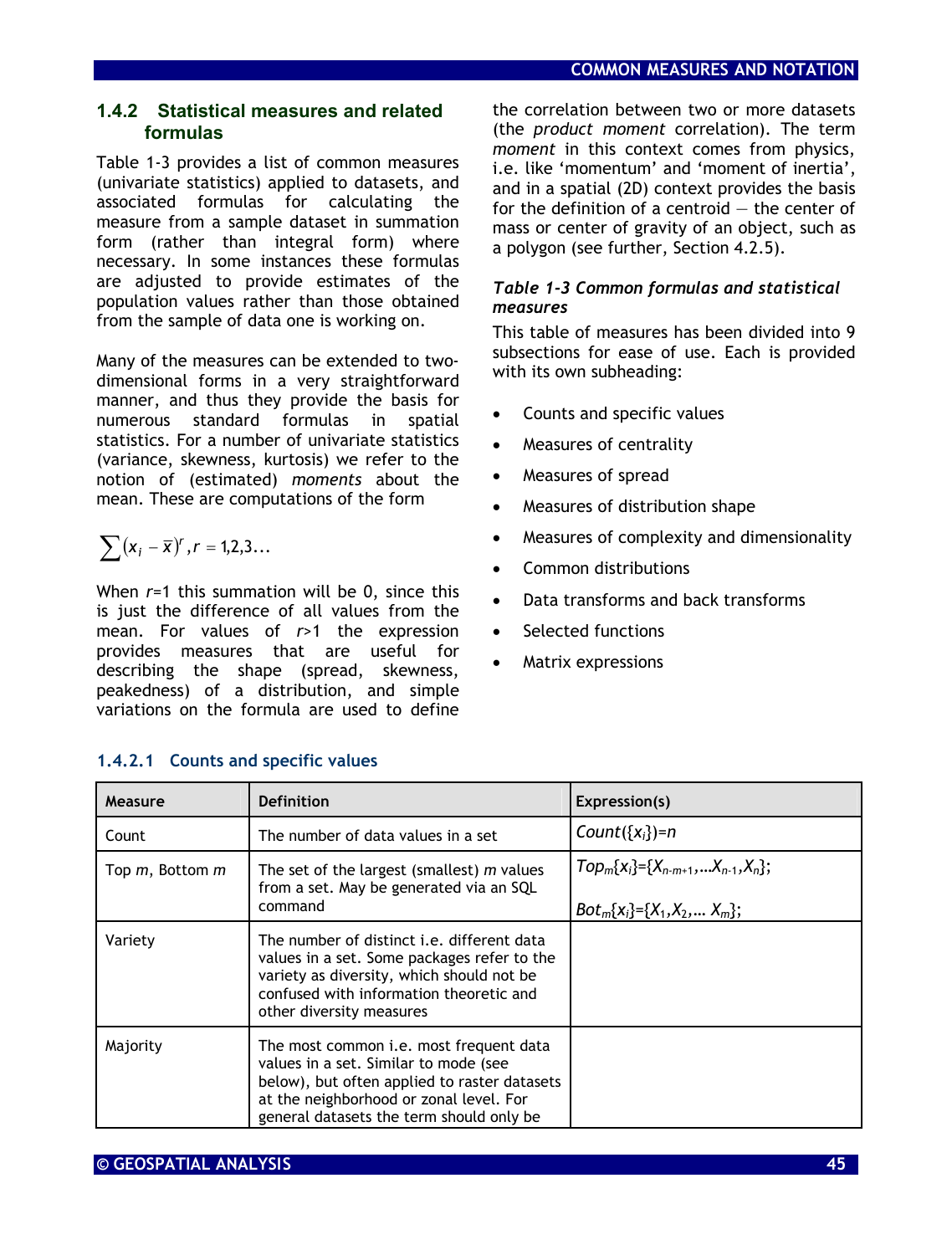#### **INTRODUCTION AND TERMINOLOGY**

| Measure      | <b>Definition</b>                                                                                                                                          | Expression(s)      |
|--------------|------------------------------------------------------------------------------------------------------------------------------------------------------------|--------------------|
|              | applied to cases where a given class is 50%+<br>of the total                                                                                               |                    |
| Minority     | The least common <i>i.e.</i> least frequently<br>occurring data values in a set. Often<br>applied to raster datasets at the<br>neighborhood or zonal level |                    |
| Maximum, Max | The maximum value of a set of values. May<br>not be unique                                                                                                 | $Max\{x_i\} = X_n$ |
| Minimum, Min | The minimum value of a set of values. May<br>not be unique                                                                                                 | $Min\{x_i\} = X_1$ |
| Sum          | The sum of a set of data values                                                                                                                            |                    |

#### **1.4.2.2 Measures of centrality**

|                                |                                                                                                                                                                                                                                                                                                                                                                                                                                                                                                                                                                                                                                       | $\sum x_i$                                                                                                                                           |  |
|--------------------------------|---------------------------------------------------------------------------------------------------------------------------------------------------------------------------------------------------------------------------------------------------------------------------------------------------------------------------------------------------------------------------------------------------------------------------------------------------------------------------------------------------------------------------------------------------------------------------------------------------------------------------------------|------------------------------------------------------------------------------------------------------------------------------------------------------|--|
| 1.4.2.2 Measures of centrality |                                                                                                                                                                                                                                                                                                                                                                                                                                                                                                                                                                                                                                       |                                                                                                                                                      |  |
| Measure                        | <b>Definition</b>                                                                                                                                                                                                                                                                                                                                                                                                                                                                                                                                                                                                                     | Expression(s)                                                                                                                                        |  |
| Mean (arithmetic)              | The arithmetic average of a set of data<br>values (also known as the sample mean<br>where the data are a sample from a larger<br>population). Note that if the set $\{f_i\}$ are<br>regarded as weights rather than<br>frequencies the result is known as the<br>weighted mean. Other mean values include<br>the geometric and harmonic mean. The<br>population mean is often denoted by the<br>symbol $\mu$ . In many instances the sample<br>mean is the best (unbiased) estimate of the<br>population mean and is sometimes denoted<br>by $\mu$ with a $\land$ symbol above it) or as a<br>variable such as x with a bar above it. | $\overline{x} = \frac{1}{n} \sum_{i=1}^{n} x_i$<br>$\overline{x} = \sum_{i=1}^n f_i x_i / \sum_{i=1}^n f_i$<br>$\overline{x} = \sum_{i=1}^n p_i x_i$ |  |
| Mean (harmonic)                | The harmonic mean, $H$ , is the mean of the<br>reciprocals of the data values, which is<br>then adjusted by taking the reciprocal of<br>the result. The harmonic mean is less than<br>or equal to the geometric mean, which is<br>less than or equal to the arithmetic mean                                                                                                                                                                                                                                                                                                                                                           | $H = \left(\frac{1}{n}\sum_{i=1}^{n}\frac{1}{x_i}\right)^{-1}$                                                                                       |  |
| Mean (geometric)               | The geometric mean, $G$ , is the mean<br>defined by taking the products of the data<br>values and then adjusting the value by<br>taking the $n^{\text{th}}$ root of the result. The<br>geometric mean is greater than or equal to<br>the harmonic mean and is less than or<br>equal to the arithmetic mean                                                                                                                                                                                                                                                                                                                            | $G = \left(\prod_{i=1}^n x_i\right)^{1/n}$<br>, hence<br>$\log(G) = \frac{1}{n} \sum_{i=1}^{n} \log(x_i)$                                            |  |
| Mean (power)                   | The general (limit) expression for mean<br>values. Values for $p$ give the following<br>means: $p=1$ arithmetic; $p=2$ root mean                                                                                                                                                                                                                                                                                                                                                                                                                                                                                                      | $\left(\frac{1}{n}\sum_{i=1}^{n}x_{i}^{p}\right)$<br>$M =$                                                                                           |  |
| 46                             |                                                                                                                                                                                                                                                                                                                                                                                                                                                                                                                                                                                                                                       | © GEOSPATIAL ANALYSIS                                                                                                                                |  |
|                                |                                                                                                                                                                                                                                                                                                                                                                                                                                                                                                                                                                                                                                       |                                                                                                                                                      |  |
|                                |                                                                                                                                                                                                                                                                                                                                                                                                                                                                                                                                                                                                                                       |                                                                                                                                                      |  |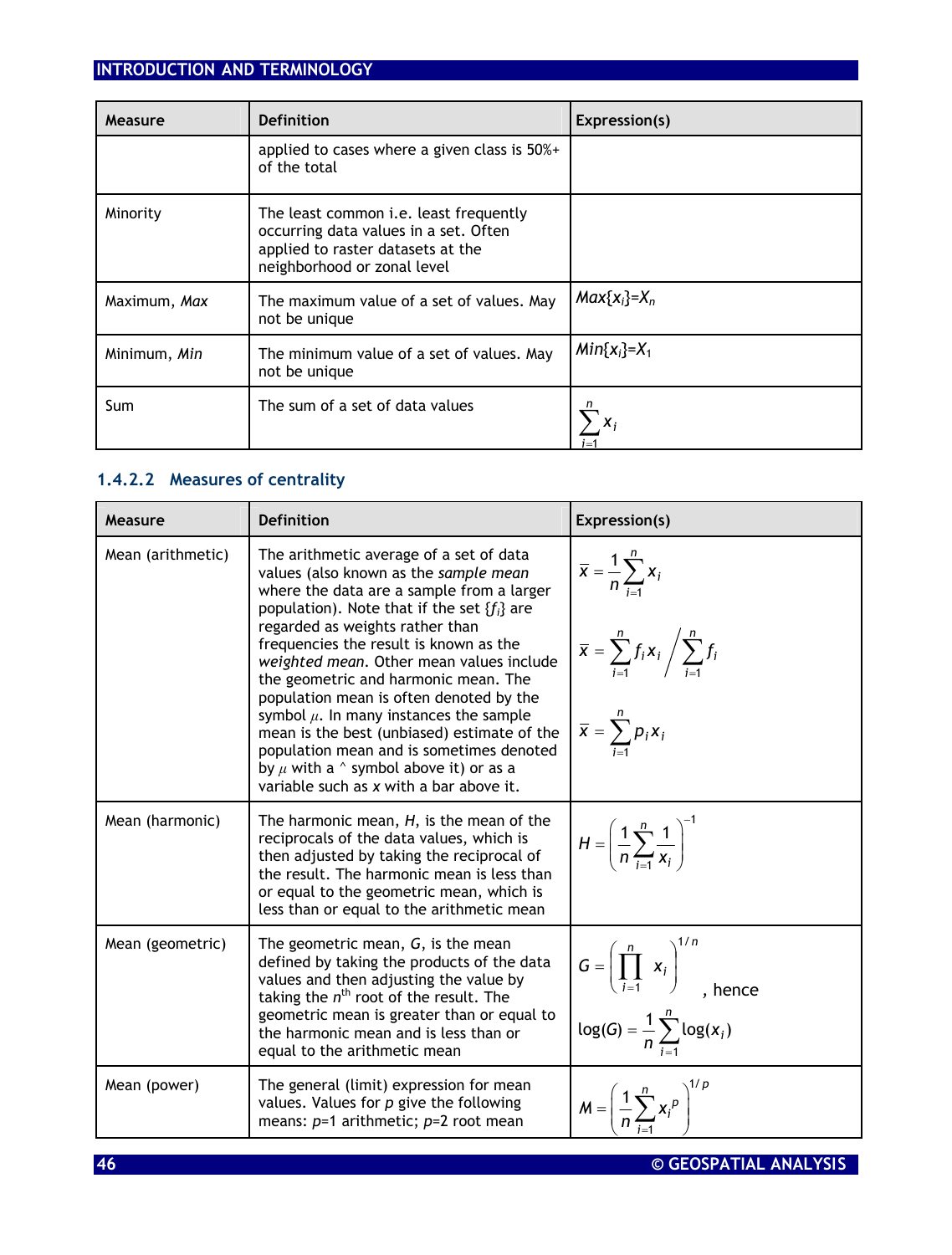|                                   |                                                                                                                                                                                                                                                                                                                                                                                                                                                                                                                                                                                                      | <b>COMMON MEASURES AND NOTATION</b>                                            |
|-----------------------------------|------------------------------------------------------------------------------------------------------------------------------------------------------------------------------------------------------------------------------------------------------------------------------------------------------------------------------------------------------------------------------------------------------------------------------------------------------------------------------------------------------------------------------------------------------------------------------------------------------|--------------------------------------------------------------------------------|
| Measure                           | <b>Definition</b>                                                                                                                                                                                                                                                                                                                                                                                                                                                                                                                                                                                    | Expression(s)                                                                  |
|                                   | square; $p=1$ harmonic. Limit values for $p$<br>(i.e. as $p$ tends to these values) give the<br>following means: $p=0$ geometric; $p=-\infty$<br>minimum; $p = \infty$ maximum                                                                                                                                                                                                                                                                                                                                                                                                                       |                                                                                |
| Trim-mean, TM, t,<br>Olympic mean | The mean value computed with a specified<br>percentage (proportion), t/2, of values<br>removed from each tail to eliminate the<br>highest and lowest outliers and extreme<br>values. For small samples a specific number<br>of observations (e.g. 1) rather than a<br>percentage, may be ignored. In general an<br>equal number, $k$ , of high and low values<br>should be removed and the number of<br>observations summed should equal $n(1-t)$<br>expressed as an integer. This variant is<br>sometimes described as the Olympic mean,<br>as is used in scoring Olympic gymnastics for<br>example | TM = $\frac{1}{n(1-t)} \sum_{i=nt/2}^{n(1-t/2)} X_i$ , $t \in [0,1]$           |
| Mode                              | The most common or frequently occurring<br>value in a set. Where a set has one<br>dominant value or range of values it is said<br>to be unimodal; if there are several<br>commonly occurring values or ranges it is<br>described as multi-modal. Note that<br>arithmetic mean-mode≈3 (arithmetic<br>mean-median) for many unimodal<br>distributions                                                                                                                                                                                                                                                  |                                                                                |
| Median, Med                       | The middle value in an ordered set of data<br>if the set contains an odd number of<br>values, or the average of the two middle<br>values if the set contains an even number<br>of values. For a continuous distribution the<br>median is the 50% point (0.5) obtained from<br>the cumulative distribution of the values or<br>function                                                                                                                                                                                                                                                               | $Med{x_i} = X_{(n+1)/2}$ ; n odd<br>$Med{x_i} = iX_{n/2}+X_{n/2+1}/2$ ; n even |
| Mid-range, MR                     | The middle value of the Range                                                                                                                                                                                                                                                                                                                                                                                                                                                                                                                                                                        | $MR{x_i}$ =Range/2                                                             |
| Root mean square<br>(RMS)         | The root of the mean of squared data<br>values. Squaring removes negative values                                                                                                                                                                                                                                                                                                                                                                                                                                                                                                                     | $\frac{1}{n}\sum_{i=1}^n x_i^2$                                                |

#### **1.4.2.3 Measures of spread**

| Measure                        | <b>Definition</b>                                                                                                                 | Expression(s)                    |
|--------------------------------|-----------------------------------------------------------------------------------------------------------------------------------|----------------------------------|
| Range                          | The difference between the maximum and<br>minimum values of a set                                                                 | $Range\{x_i\} = X_n - X_1$       |
| Lower quartile<br>$(25%)$ , LQ | In an ordered set, 25% of data items are<br>less than or equal to the upper bound of<br>this range. For a continuous distribution | $LQ = {X_{1,\dots} X_{(n+1)/4}}$ |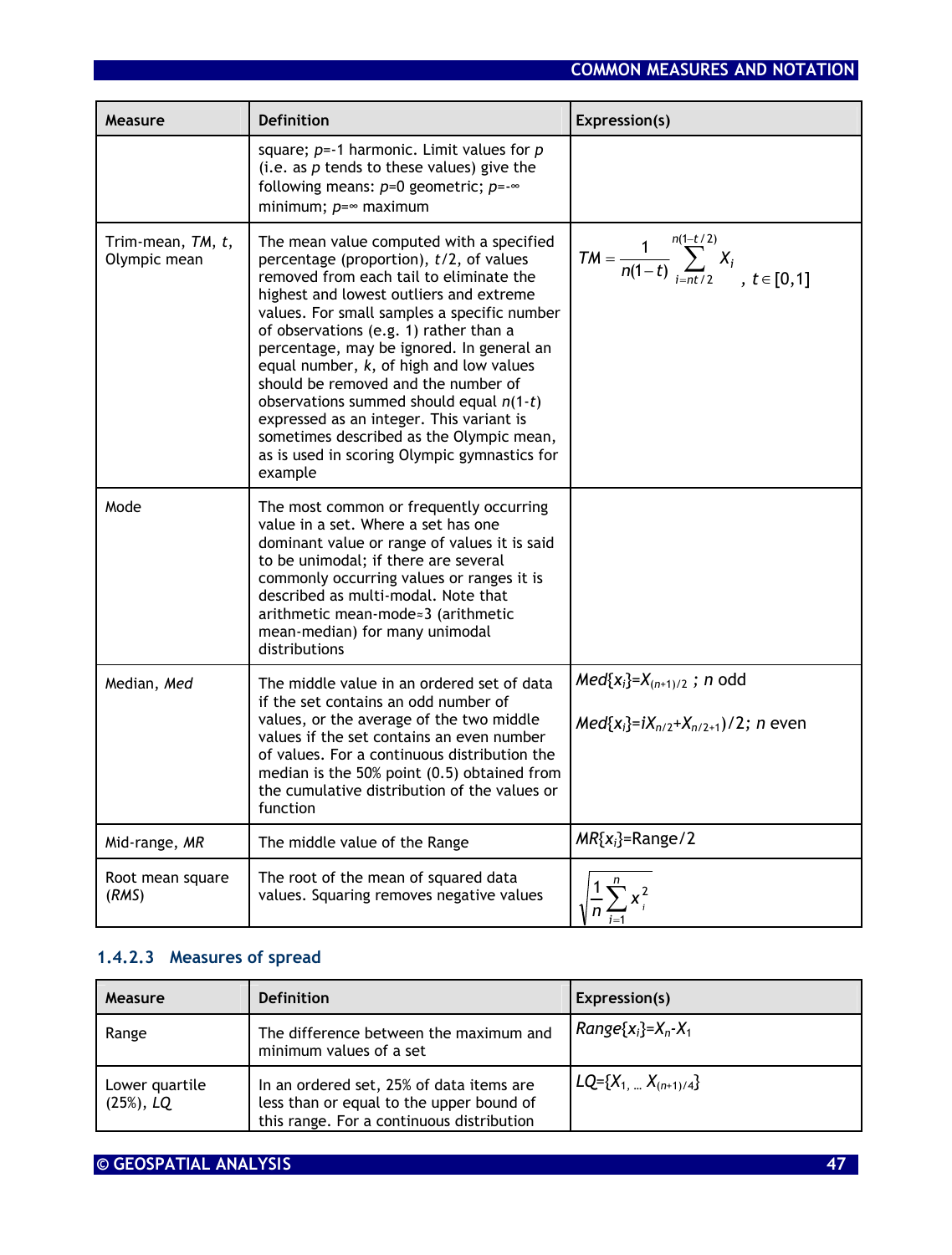#### **INTRODUCTION AND TERMINOLOGY**

| Measure                                          | <b>Definition</b>                                                                                                                                                                                                                                                                                                                                                                                                                                                                                                                                                                                                                                             | Expression(s)                                                                                                                                                                 |
|--------------------------------------------------|---------------------------------------------------------------------------------------------------------------------------------------------------------------------------------------------------------------------------------------------------------------------------------------------------------------------------------------------------------------------------------------------------------------------------------------------------------------------------------------------------------------------------------------------------------------------------------------------------------------------------------------------------------------|-------------------------------------------------------------------------------------------------------------------------------------------------------------------------------|
|                                                  | the LQ is the set of values from 0% to 25%<br>(0.25) obtained from the cumulative<br>distribution of the values or function.<br>Treatment of cases where $n$ is even and $n$ is<br>odd, and when <i>i</i> runs from 1 to n or 0 to n<br>vary                                                                                                                                                                                                                                                                                                                                                                                                                  |                                                                                                                                                                               |
| Upper quartile<br>$(75%)$ , UQ                   | In an ordered set 75% of data items are less<br>than or equal to the upper bound of this<br>range. For a continuous distribution the UQ<br>is the set of values from 75% (0.75) to 100%<br>obtained from the cumulative distribution<br>of the values or function. Treatment of<br>cases where $n$ is even and $n$ is odd, and<br>when $i$ runs from 1 to n or 0 to $n$ vary                                                                                                                                                                                                                                                                                  | $UQ = {X_{3(n+1)/4,  X_n}}$                                                                                                                                                   |
| Inter-quartile<br>range, IQR                     | The difference between the lower and<br>upper quartile values, hence covering the<br>middle 50% of the distribution. The inter-<br>quartile range can be obtained by taking<br>the median of the dataset, then finding the<br>median of the upper and lower halves of<br>the set. The IQR is then the difference<br>between these two secondary medians                                                                                                                                                                                                                                                                                                       | IQR=UQ-LQ                                                                                                                                                                     |
| Trim-range, TR, t                                | The range computed with a specified<br>percentage (proportion), t/2, of the<br>highest and lowest values removed to<br>eliminate outliers and extreme values. For<br>small samples a specific number of<br>observations (e.g. 1) rather than a<br>percentage, may be ignored. In general an<br>equal number, $k$ , of high and low values are<br>removed (if possible)                                                                                                                                                                                                                                                                                        | $TR_t = X_{n(1-t/2)} - X_{nt/2}, t \in [0,1]$<br>$TR_{50\%}$ =IQR                                                                                                             |
| Variance, Var, $\sigma^{2}$ ,<br>$s^2$ , $\mu_2$ | The average squared difference of values in<br>a dataset from their population mean, $\mu$ , or<br>from the sample mean (also known as the<br>sample variance where the data are a<br>sample from a larger population).<br>Differences are squared to remove the<br>effect of negative values (the summation<br>would otherwise be 0). The third formula is<br>the frequency form, where frequencies<br>have been standardized, i.e. $\Sigma f_i = 1$ . Var is a<br>function of the 2 <sup>nd</sup> moment about the<br>mean. The population variance is often<br>denoted by the symbol $\mu_2$ or $\sigma^2$ .<br>The estimated population variance is often | $Var = \sigma^2 = \frac{1}{n} \sum_{i=1}^{n} (x_i - \mu)^2$<br>$Var = \frac{1}{n} \sum_{i=1}^{n} (x_i - \overline{x})^2$<br>$Var = \sum_{i=1}^{n} f_i (x_i - \overline{x})^2$ |
|                                                  | denoted by $s^2$ or by $\sigma^2$ with a $\gamma$ symbol<br>above it                                                                                                                                                                                                                                                                                                                                                                                                                                                                                                                                                                                          | $Var = \frac{1}{n} \sum_{i=1}^{n} (x_i - \bar{x})(x_i - \bar{x})$<br>$s^2 = \hat{\sigma}^2 = \frac{1}{n-1} \sum_{i=1}^n (x_i - \overline{x})^2$                               |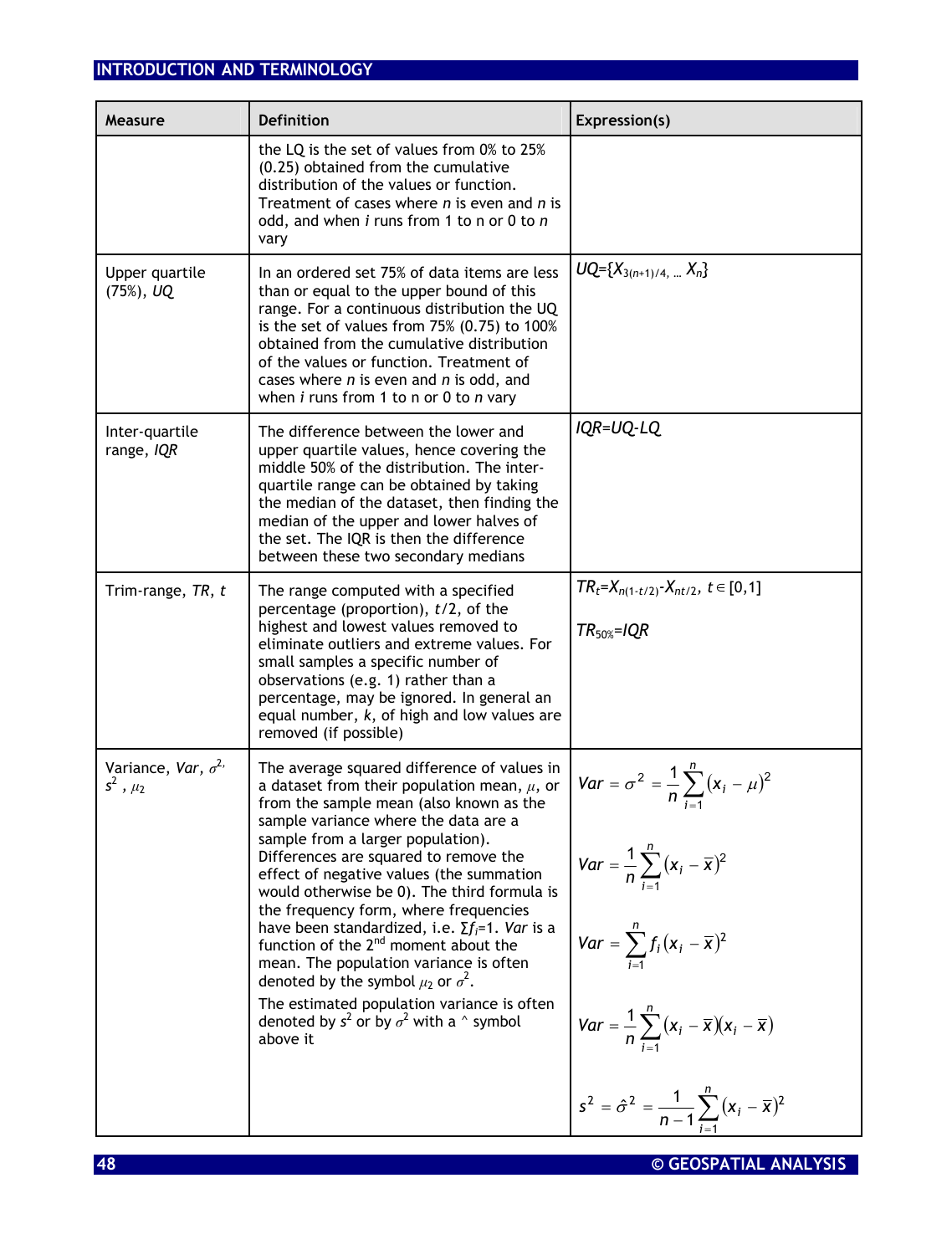| Measure                                                                         | <b>Definition</b>                                                                                                                                                                                                                                                                                                           | Expression(s)                                                                                                                                                                              |
|---------------------------------------------------------------------------------|-----------------------------------------------------------------------------------------------------------------------------------------------------------------------------------------------------------------------------------------------------------------------------------------------------------------------------|--------------------------------------------------------------------------------------------------------------------------------------------------------------------------------------------|
| Standard<br>deviation, SD, s or<br><b>RMSD</b>                                  | The square root of the variance, hence it is<br>the Root Mean Squared Deviation (RMSD).<br>The population standard deviation is often<br>denoted by the symbol $\sigma$ . SD <sup>*</sup> shows the<br>estimated population standard deviation<br>(sometimes denoted by $\sigma$ with a $\land$ symbol<br>above it or by s) | $SD = \sqrt{Var} = \sigma$<br>$SD = \sqrt{\frac{1}{n} \sum_{i=1}^{n} (x_i - \bar{x})^2}$                                                                                                   |
|                                                                                 |                                                                                                                                                                                                                                                                                                                             | $\int$ SD* = $\hat{\sigma} = \sqrt{\frac{1}{n-1} \sum_{i=1}^{n} (x_i - \bar{x})^2}$                                                                                                        |
| Standard error of<br>the mean, SE                                               | The estimated standard deviation of the<br>mean values of <i>n</i> samples from the same<br>population. It is simply the sample standard<br>deviation reduced by a factor equal to the<br>square root of the number of samples, $n>=1$                                                                                      | $SE = \frac{SD}{\sqrt{n}}$                                                                                                                                                                 |
| Root mean squared<br>error, RMSE                                                | The standard deviation of samples from a<br>known set of true values, $x_i^*$ . If $x_i^*$ are<br>estimated by the mean of sampled values<br>RMSE is equivalent to RMSD                                                                                                                                                     | RMSE = $\sqrt{\frac{1}{n} \sum_{i=1}^{n} (x_i - x_i^*)^2}$                                                                                                                                 |
| Mean<br>deviation/error,<br>MD or ME                                            | The mean deviation of samples from the<br>known set of true values, $x_i^*$                                                                                                                                                                                                                                                 | $MD = \frac{1}{n} \sum_{i=1}^{n} (x_i - x_i^*)$                                                                                                                                            |
| Mean absolute<br>deviation/error,<br>MAD or MAE                                 | The mean absolute deviation of samples<br>from the known set of true values, $x_i^*$                                                                                                                                                                                                                                        | $MAE = \frac{1}{n} \sum_{i=1}^{n}  x_i - x_i^* $                                                                                                                                           |
| Covariance, Cov                                                                 | Literally the pattern of common (or co-)<br>variation observed in a collection of two (or<br>more) datasets, or partitions of a single<br>dataset. Note that if the two sets are the<br>same the covariance is the same as the<br>variance                                                                                  | $Cov(x, y) = \frac{1}{n} \sum_{i=1}^{n} (x_i - \overline{x})(y_i - \overline{y})$<br>$Cov(x,x)=Var(x)$                                                                                     |
| Correlation/<br>product moment or<br>Pearson's<br>correlation<br>coefficient, r | A measure of the similarity between two<br>(or more) paired datasets. The correlation<br>coefficient is the ratio of the covariance to<br>the product of the standard deviations. If<br>the two datasets are the same or perfectly<br>matched this will give a result=1                                                     | $r = Cov(x,y)/SD_xSD_v$<br>$r = \frac{\sum_{i=1}^{n} (x_i - \overline{x})(y_i - \overline{y})}{\sqrt{\sum_{i=1}^{n} (x_i - \overline{x})^2} \sqrt{\sum_{i=1}^{n} (y_i - \overline{y})^2}}$ |
| Coefficient of<br>variation, CV                                                 | The ratio of the standard deviation to the<br>mean, sometime computed as a<br>percentage. If this ratio is close to 1, and<br>the distribution is strongly left skewed, it<br>may suggest the underlying distribution is<br>Exponential. Note, mean values close to 0<br>may produce unstable results                       | $CV = SD / \bar{x}$                                                                                                                                                                        |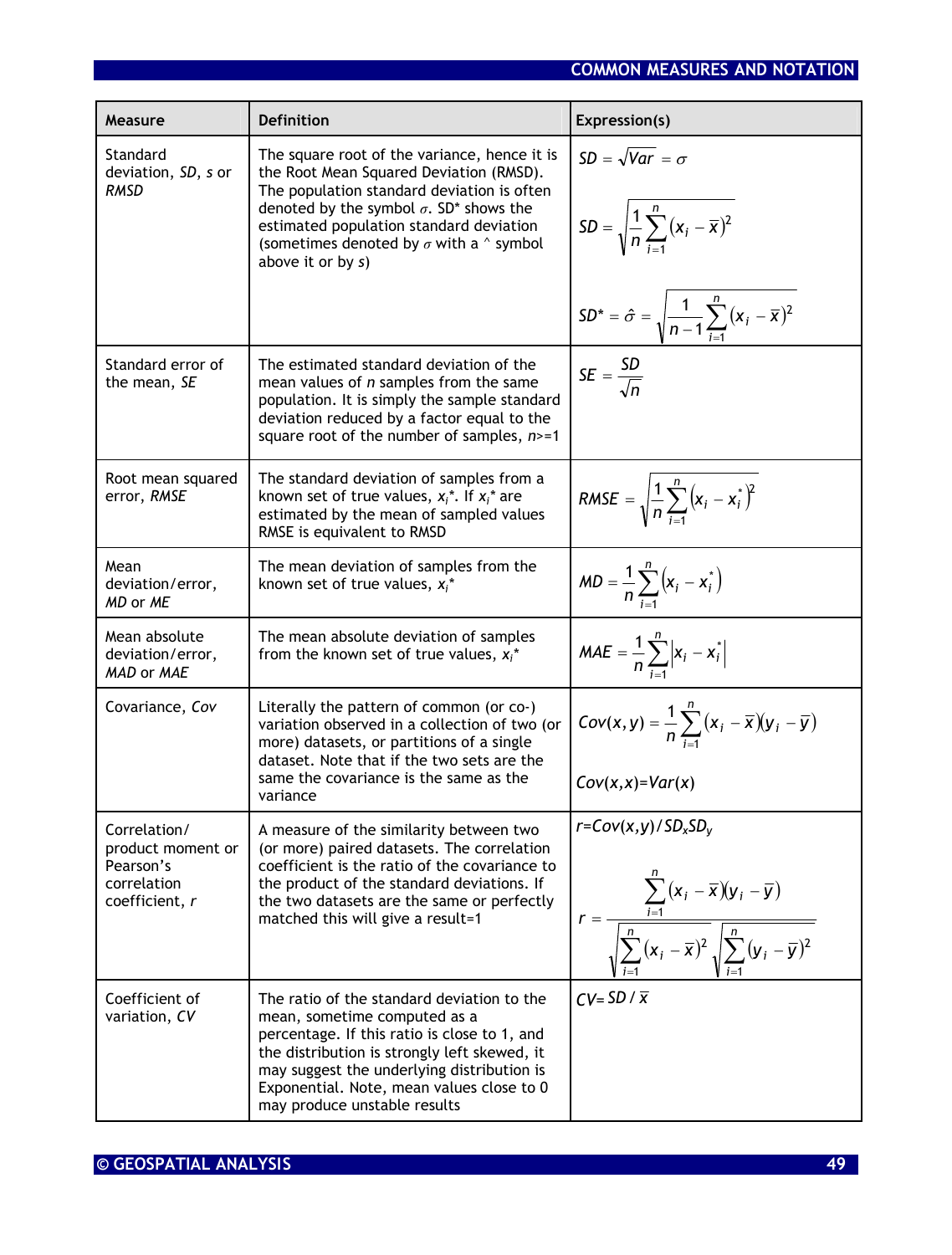#### **INTRODUCTION AND TERMINOLOGY**

| Measure                     | <b>Definition</b>                                                                                                                                                                                                                                                                                     | Expression(s)            |
|-----------------------------|-------------------------------------------------------------------------------------------------------------------------------------------------------------------------------------------------------------------------------------------------------------------------------------------------------|--------------------------|
| Variance mean<br>ratio, VMR | The ratio of the variance to the mean,<br>sometime computed as a percentage. If this<br>ratio is close to 1, and the distribution is<br>unimodal and relates to count data, it may<br>suggest the underlying distribution is<br>Poisson. Note, mean values close to 0 may<br>produce unstable results | VMR=Var / $\overline{x}$ |

#### **1.4.2.4 Measures of distribution shape**

| Measure              | <b>Definition</b>                                                                                                                                                                                                                                                                                                                                                                                                                              | Expression(s)                                                                                                                                                                                                                                                                                                                          |
|----------------------|------------------------------------------------------------------------------------------------------------------------------------------------------------------------------------------------------------------------------------------------------------------------------------------------------------------------------------------------------------------------------------------------------------------------------------------------|----------------------------------------------------------------------------------------------------------------------------------------------------------------------------------------------------------------------------------------------------------------------------------------------------------------------------------------|
| Skewness, $\alpha_3$ | If a frequency distribution is unimodal<br>and symmetric about the mean it has a<br>skewness of 0. Values greater than 0<br>suggest skewness of a unimodal<br>distribution to the right, whilst values<br>less than 0 indicate skewness to the left.<br>A function of the $3rd$ moment about the<br>mean (denoted by $\alpha_3$ with a $\gamma$ symbol<br>above it for the sample skewness)                                                    | $\alpha_3 = \frac{1}{n\sigma^3} \sum_{i=1}^{n} (x_i - \mu)^3$<br>$\alpha_3 = \frac{1}{n\hat{\sigma}^3} \sum_{i=1}^n (\mathbf{x}_i - \overline{\mathbf{x}})^3$<br>$\hat{\alpha}_3 = \frac{n}{(n-1)(n-2)\hat{\sigma}^3} \sum_{i=1}^{n} (x_i - \overline{x})^3$                                                                           |
| Kurtosis, $\alpha_4$ | A measure of the peakedness of a<br>frequency distribution. More pointy<br>distributions tend to have high kurtosis<br>values. A function of the 4 <sup>th</sup> moment<br>about the mean. It is customary to<br>subtract 3 from the raw kurtosis value<br>(which is the kurtosis of the Normal<br>distribution) to give a figure relative to<br>the Normal (denoted by $\alpha_4$ with a $\gamma$<br>symbol above it for the sample kurtosis) | $\alpha_4 = \frac{1}{n\sigma^4} \sum_{i=1}^{n} (x_i - \mu)^4$<br>$\alpha_4 = \frac{1}{n\hat{\sigma}^4} \sum_{i=1}^n (\mathbf{x}_i - \overline{\mathbf{x}})^4$<br>$\hat{\alpha}_4 = \frac{a}{\hat{\sigma}^4} \sum_{i=1}^{n} (x_i - \bar{x})^4 - b$<br>where<br>$a = \frac{n(n+1)}{(n-1)(n-2)(n-3)}$ , $b = \frac{3(n-1)^2}{(n-2)(n-3)}$ |
| 1.4.2.5<br>Measure   | Measures of complexity and dimensionality<br><b>Definition</b>                                                                                                                                                                                                                                                                                                                                                                                 | Expression(s)                                                                                                                                                                                                                                                                                                                          |
| Information          | A measure of the amount of pattern,                                                                                                                                                                                                                                                                                                                                                                                                            | $\sum$<br>$\sim$ 1. $\sim$ 1. $\sim$ 3.                                                                                                                                                                                                                                                                                                |

#### **1.4.2.5 Measures of complexity and dimensionality**

| <b>Measure</b>                                       | <b>Definition</b>                                                                                                                                                                                                                                                                                                                                                                                              | <b>Expression(s)</b>      |
|------------------------------------------------------|----------------------------------------------------------------------------------------------------------------------------------------------------------------------------------------------------------------------------------------------------------------------------------------------------------------------------------------------------------------------------------------------------------------|---------------------------|
| Information<br>statistic (Entropy),<br>I (Shannon's) | A measure of the amount of pattern,<br>disorder or <i>information</i> , in a set $\{x_i\}$ where<br>$p_i$ is the proportion of events or values<br>occurring in the $ith$ class or range. Note that<br>if $p_i=0$ then $p_i \log_2(p_i)$ is 0. I takes values in<br>the range $[0, \log_2(k)]$ . The lower value<br>means all data falls into 1 category, whilst<br>the upper means all data are evenly spread | $p_i log_2(p_i)$<br>$i=1$ |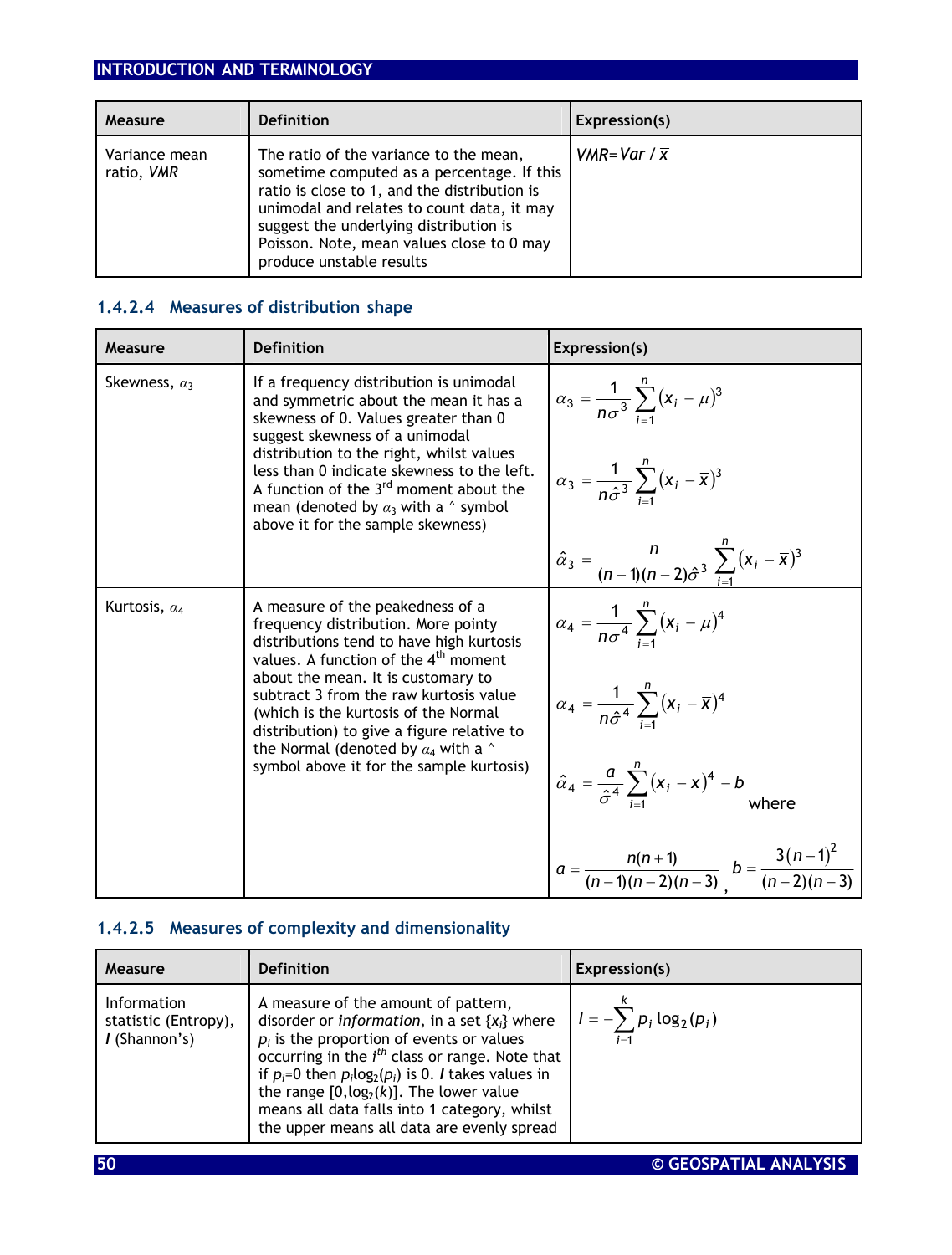| Measure                                             | <b>Definition</b>                                                                                                                                                                                                                                                                                                                                                                                                                                                                                                                                                          | Expression(s)                                                 |
|-----------------------------------------------------|----------------------------------------------------------------------------------------------------------------------------------------------------------------------------------------------------------------------------------------------------------------------------------------------------------------------------------------------------------------------------------------------------------------------------------------------------------------------------------------------------------------------------------------------------------------------------|---------------------------------------------------------------|
| Information<br>statistic<br>(Diversity), Div        | Shannon's entropy statistic (see above)<br>standardized by the number of classes, $k$ ,<br>to give a range of values from 0 to 1                                                                                                                                                                                                                                                                                                                                                                                                                                           | $Div = \frac{-\sum_{i=1}^{n} p_i \log_2(p_i)}{\log_2(k)}$     |
| Dimension<br>(topological), $D_T$                   | Broadly, the number of (intrinsic)<br>coordinates needed to refer to a single<br>point anywhere on the object. The<br>dimension of a point=0, a rectifiable<br>line=1, a surface=2 and a solid=3. See text<br>for fuller explanation. The value 2.5 (often<br>denoted 2.5D) is used in GIS to denote a<br>planar region over which a single-valued<br>attribute has been defined at each point<br>(e.g. height). In mathematics topological<br>dimension is now equated to a definition<br>similar to cover dimension (see below)                                          | $D_T=0, 1, 2, 3, $                                            |
| Dimension<br>(capacity, cover or<br>fractal), $D_c$ | Let $N(h)$ represent the number of small<br>elements of edge length h required to<br>cover an object. For a line, length 1, each<br>element has length $1/h$ . For a plane<br>surface each element (small square of side<br>length $1/h$ ) has area $1/h^2$ , and for a<br>volume, each element is a cube with<br>volume $1/h^3$ .<br>More generally $N(h)=1/h^D$ , where D is the<br>topological dimension, so $N(h)$ = $h^{-D}$ and<br>thus $log(N(h)) = Dlog(h)$ and so<br>$D_c$ =-log(N(h))/log(h). $D_c$ may be fractional,<br>in which case the term fractal is used | $D_c = -\lim \frac{\ln N(h)}{\ln(h)}, h \to 0^+$<br>$D_c$ >=0 |

#### **1.4.2.6 Common distributions**

| Measure                 | <b>Definition</b>                                                                                                                                                                                                                                                                                                                                         | Expression(s)                                          |
|-------------------------|-----------------------------------------------------------------------------------------------------------------------------------------------------------------------------------------------------------------------------------------------------------------------------------------------------------------------------------------------------------|--------------------------------------------------------|
| Uniform<br>(continuous) | All values in the range are equally likely.<br>Mean= $a/2$ , variance= $a^2/12$ . Here we use<br>$f(x)$ to denote the probability distribution<br>associated with continuous valued variables<br>x, also described as a probability density<br>function                                                                                                   | $f(x) = \frac{1}{a}$ ; $x \in [0, a]$                  |
| Binomial (discrete)     | The terms of the Binomial give the<br>probability of x successes out of n trials,<br>for example 3 heads in 10 tosses of a coin,<br>where $p$ =probability of success and<br>$q=1-p$ =probability of failure. Mean, $m=np$ ,<br>variance=npq. Here we use $p(x)$ to denote<br>the probability distribution associated with<br>discrete valued variables x | $p(x) = {n! \over (n-x)! x!} p^x q^{1-x}$<br>$x=1,2,n$ |
| Poisson (discrete)      | An approximation to the Binomial when p is<br>very small and $n$ is large (>100), but the<br>mean m=np is fixed and finite (usually not                                                                                                                                                                                                                   | $p(x) = \frac{m^x}{x!} e^{-m}$<br>: $x=1,2,,n$         |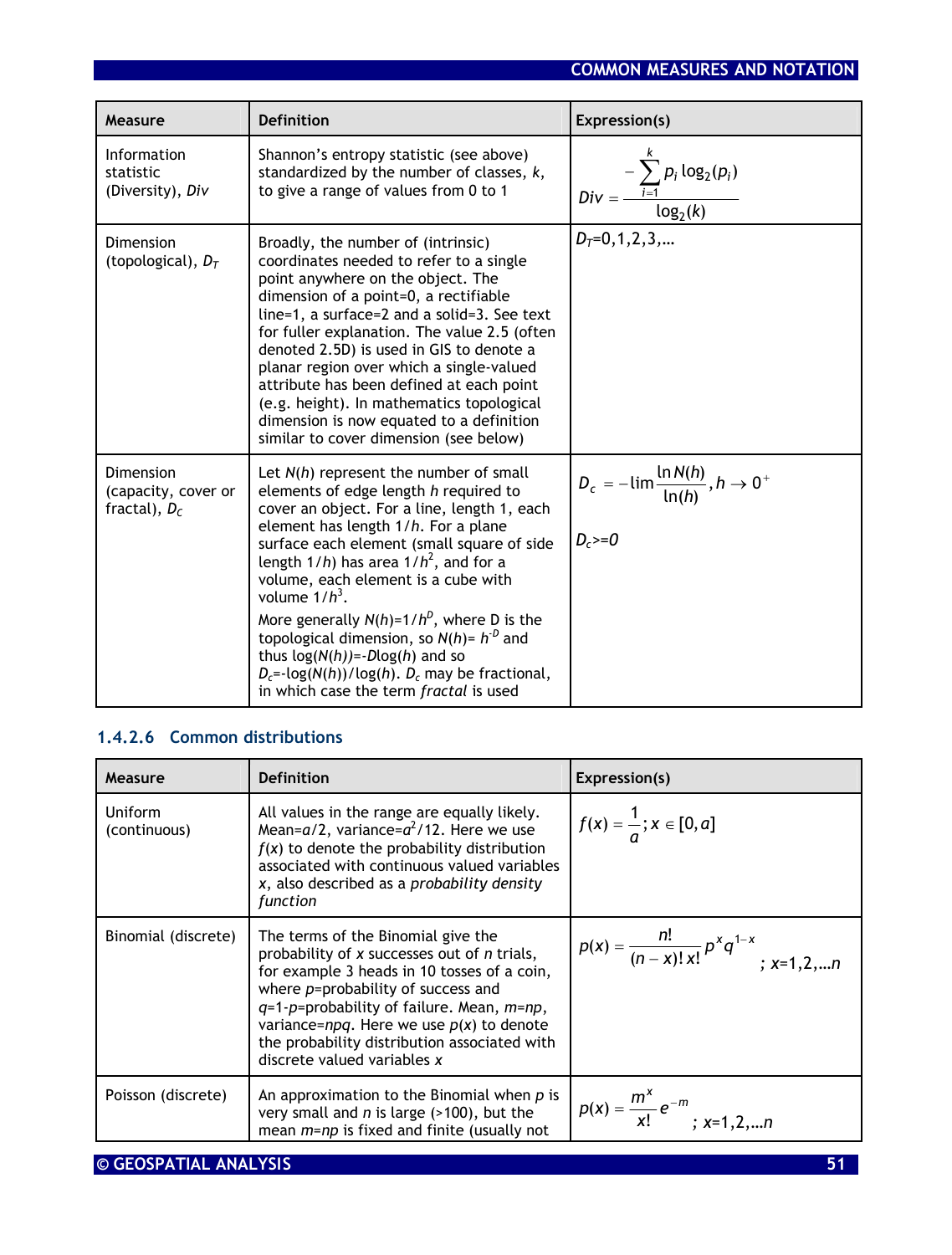#### **INTRODUCTION AND TERMINOLOGY**

| Measure                | <b>Definition</b>                                                                                                                                                                                                                                                                                                                                                                                                                                                                                                                                                                                                                                                                                                                           | <b>Expression(s)</b>                                            |
|------------------------|---------------------------------------------------------------------------------------------------------------------------------------------------------------------------------------------------------------------------------------------------------------------------------------------------------------------------------------------------------------------------------------------------------------------------------------------------------------------------------------------------------------------------------------------------------------------------------------------------------------------------------------------------------------------------------------------------------------------------------------------|-----------------------------------------------------------------|
|                        | large). Mean=variance=m                                                                                                                                                                                                                                                                                                                                                                                                                                                                                                                                                                                                                                                                                                                     |                                                                 |
| Normal<br>(continuous) | The distribution of a measurement, x, that<br>is subject to a large number of<br>independent, random, additive errors. The<br>Normal distribution may also be derived as<br>an approximation to the Binomial when $p$ is<br>not small (e.g. $p \approx 1/2$ ) and <i>n</i> is large. If<br>$\mu$ =mean and $\sigma$ =standard deviation, we write<br>$N(\mu,\sigma)$ as the Normal distribution with these<br>parameters. The Normal- or z-transform<br>$z=(x-\mu)/\sigma$ changes (normalizes) the<br>distribution so that it has a zero mean and<br>unit variance, $N(0,1)$ . The distribution of n<br>mean values of independent random<br>variables drawn from any underlying<br>distribution is also Normal (Central Limit<br>Theorem) | $f(z) = \frac{1}{\sqrt{2\pi}}e^{-z/2}; z \in [-\infty, \infty]$ |

#### **1.4.2.7 Data transforms and back transforms**

|                                | distribution so that it has a zero mean and<br>unit variance, $N(0,1)$ . The distribution of n<br>mean values of independent random<br>variables drawn from any underlying<br>distribution is also Normal (Central Limit<br>Theorem)                                                                                                                                                                                                                                                                                                                        |                                                                                                                    |
|--------------------------------|-------------------------------------------------------------------------------------------------------------------------------------------------------------------------------------------------------------------------------------------------------------------------------------------------------------------------------------------------------------------------------------------------------------------------------------------------------------------------------------------------------------------------------------------------------------|--------------------------------------------------------------------------------------------------------------------|
| 1, 4, 2, 7                     | Data transforms and back transforms                                                                                                                                                                                                                                                                                                                                                                                                                                                                                                                         |                                                                                                                    |
| Measure                        | <b>Definition</b>                                                                                                                                                                                                                                                                                                                                                                                                                                                                                                                                           | Expression(s)                                                                                                      |
| Log                            | If the frequency distribution for a dataset is<br>broadly unimodal and left-skewed, the<br>natural log transform (logarithms base e)                                                                                                                                                                                                                                                                                                                                                                                                                        | $z=ln(x)$ or<br>$z=ln(x+1)$                                                                                        |
|                                | will adjust the pattern to make it more<br>symmetric/similar to a Normal distribution.<br>For variates whose values may range from 0<br>upwards a value of 1 is often added to the<br>transform. Back transform with the exp()<br>function                                                                                                                                                                                                                                                                                                                  | <i>n.b.</i> $ln(x) = log_e(x) = log_{10}(x) * log_{10}(e)$<br>$x=exp(z)$ or                                        |
|                                |                                                                                                                                                                                                                                                                                                                                                                                                                                                                                                                                                             | $x=exp(z)-1$                                                                                                       |
| Square root<br>(Freeman-Tukey) | A transform that may adjust the dataset to<br>make it more similar to a Normal<br>distribution. For variates whose values may<br>range from 0 upwards a value of 1 is often<br>added to the transform. For $0 < x < -1$ (e.g.<br>rate data) the combined form of the<br>transform is often used, and is known as<br>the Freeman-Tukey (FT) transform                                                                                                                                                                                                        | $z = \sqrt{x}$ , or<br>$z = \sqrt{x+1}$ , or<br>$z = \sqrt{x} + \sqrt{x + 1}$ (FT)<br>$x = z^2$ , or $x = z^2 - 1$ |
| Logit                          | Often used to transform binary response<br>data, such as survival/non-survival or<br>present/absent, to provide a continuous<br>value in the range $(-\infty, \infty)$ , where p is the<br>proportion of the sample that is 1 (or 0).<br>The inverse or back-transform is shown as $p$<br>in terms of z. This transform avoids<br>concentration of values at the ends of the<br>range. For samples where proportions $p$<br>may take the values 0 or 1 a modified form<br>of the transform may be used. This is<br>typically achieved by adding 1/2n to the | $z = \ln\left(\frac{p}{1-p}\right), p \in [0,1]$<br>$p = \frac{e^z}{1 + e^z}$                                      |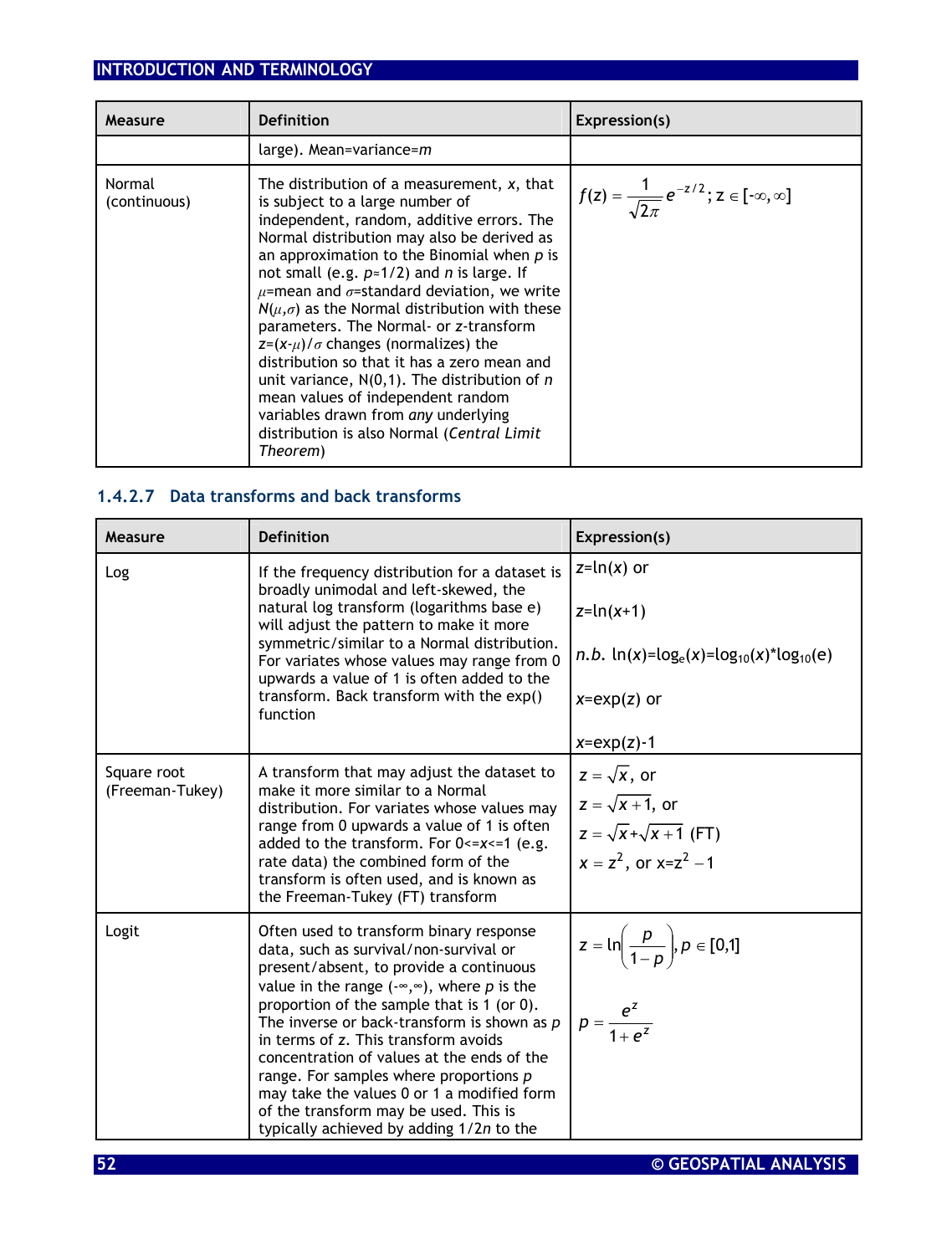| <b>Measure</b>                        | <b>Definition</b>                                                                                                                                                                                                                                                                                                                                                                                                                                                                    | Expression(s)                                                                                                                                             |
|---------------------------------------|--------------------------------------------------------------------------------------------------------------------------------------------------------------------------------------------------------------------------------------------------------------------------------------------------------------------------------------------------------------------------------------------------------------------------------------------------------------------------------------|-----------------------------------------------------------------------------------------------------------------------------------------------------------|
|                                       | numerator and denominator, where $n$ is the<br>sample size. Often used to correct S-shaped<br>( <i>logistic</i> ) relationships between response<br>and explanatory variables                                                                                                                                                                                                                                                                                                        |                                                                                                                                                           |
| Normal, z-<br>transform               | This transform normalizes or standardizes<br>the distribution so that it has a zero mean<br>and unit variance. If $\{x_i\}$ is a set of n<br>sample mean values from any probability<br>distribution with mean $\mu$ and variance $\sigma^2$<br>then the z-transform shown here as $z_2$ will<br>be distributed $N(0,1)$ for large n (Central<br>Limit Theorem). The divisor in this instance<br>is the standard error. In both instances the<br>standard deviation must be non-zero | $z_1 = \frac{(x - \mu)}{\sigma}$<br>$z_2 = \frac{(x - \mu)}{\sigma/\sqrt{n}}$                                                                             |
| Box-Cox, power<br>transforms          | A family of transforms defined for positive<br>data values only, that often can make<br>datasets more Normal; k is a parameter.<br>The inverse or back-transform is also shown<br>as x in terms of z                                                                                                                                                                                                                                                                                 | $Z = \frac{(x^k - 1)}{k}, k > 0, x > 0$<br>$x = (kz + 1)^{1/k}, k > 0$                                                                                    |
| Angular transforms<br>(Freeman-Tukey) | A transform for proportions, $p$ , designed to<br>spread the set of values near the end of the<br>range. $k$ is typically 0.5. Often used to<br>correct S-shaped relationships between<br>response and explanatory variables. If<br>p=x/n then the Freeman-Tukey (FT) version<br>of this transform is the averaged version<br>shown. This is a variance-stabilizing<br>transform                                                                                                     | $z = \sin^{-1}(p^k),$<br>$p = \sin(z)^{1/k}$<br>$z = \sin^{-1}\left(\sqrt{\frac{x}{n+1}}\right) +$<br>$\sin^{-1}\left(\sqrt{\frac{x+1}{x+1}}\right)$ (FT) |
| 1.4.2.8 Selected functions            |                                                                                                                                                                                                                                                                                                                                                                                                                                                                                      |                                                                                                                                                           |
| Measure                               | <b>Definition</b>                                                                                                                                                                                                                                                                                                                                                                                                                                                                    | Expression(s)                                                                                                                                             |
| Bessel function of<br>the first kind  | Bessel functions occur as the solution to<br>specific differential equations. They are<br>described with reference to a parameter<br>known as the order, shown as a subscript.                                                                                                                                                                                                                                                                                                       | $I_0(\kappa) = \sum_{i=0}^{\infty} \frac{(-1)^i (\kappa/2)^{2i}}{(i!)^2}$ , and                                                                           |
|                                       | For integer orders Bessel functions can be<br>represented as an infinite series. Order 0<br>and Order 1 expansions are shown here.<br>The graph of a Bessel function is similar to<br>a dampening sine wave. Usage in spatial                                                                                                                                                                                                                                                        | $l_1(\kappa) = \frac{\kappa}{2} \sum_{i=0}^{\infty} \frac{(-1)^i (\kappa/2)^{2i+1}}{i!(i+1)!}$                                                            |

#### **1.4.2.8 Selected functions**

|                                               | as $x$ in terms of $z$                                                                                                                                                                                                                                                                                                                                                                                                                                                                                                                                           | $x = (kz + 1)^{1/k}, k > 0$                                                                                                                                                 |
|-----------------------------------------------|------------------------------------------------------------------------------------------------------------------------------------------------------------------------------------------------------------------------------------------------------------------------------------------------------------------------------------------------------------------------------------------------------------------------------------------------------------------------------------------------------------------------------------------------------------------|-----------------------------------------------------------------------------------------------------------------------------------------------------------------------------|
| Angular transforms<br>(Freeman-Tukey)         | A transform for proportions, $p$ , designed to<br>spread the set of values near the end of the<br>range. k is typically 0.5. Often used to<br>correct S-shaped relationships between<br>response and explanatory variables. If<br>$p=x/n$ then the Freeman-Tukey (FT) version<br>of this transform is the averaged version<br>shown. This is a variance-stabilizing<br>transform                                                                                                                                                                                 | $z = \sin^{-1}(p^k),$<br>$p = \sin(z)^{1/k}$<br>$z = \sin^{-1}\left(\sqrt{\frac{x}{n+1}}\right) +$<br>$\sin^{-1}\left(\sqrt{\frac{x+1}{n+1}}\right)$ (FT)                   |
| 1.4.2.8 Selected functions                    |                                                                                                                                                                                                                                                                                                                                                                                                                                                                                                                                                                  |                                                                                                                                                                             |
| Measure                                       | <b>Definition</b>                                                                                                                                                                                                                                                                                                                                                                                                                                                                                                                                                | Expression(s)                                                                                                                                                               |
| Bessel function of<br>the first kind          | Bessel functions occur as the solution to<br>specific differential equations. They are<br>described with reference to a parameter<br>known as the order, shown as a subscript.<br>For integer orders Bessel functions can be<br>represented as an infinite series. Order 0<br>and Order 1 expansions are shown here.<br>The graph of a Bessel function is similar to<br>a dampening sine wave. Usage in spatial<br>analysis arises in connection with<br>directional statistics and spline curve<br>fitting. See the Mathworld website entry<br>for more details | $l_0(\kappa) = \sum_{i=0}^{\infty} \frac{(-1)^i (\kappa/2)^{2i}}{(i!)^2}$<br>$I_1(\kappa) = \frac{\kappa}{2} \sum_{i=0}^{\infty} \frac{(-1)^i (\kappa/2)^{2i+1}}{i!(i+1)!}$ |
| Exponential<br>integral function,<br>$E_1(x)$ | A definite integral function. Used in<br>association with spline curve fitting. See<br>the Mathworld website entry for more                                                                                                                                                                                                                                                                                                                                                                                                                                      | $E_1(x) = \int_{0}^{\infty} \frac{e^{-tx}}{t} dt$                                                                                                                           |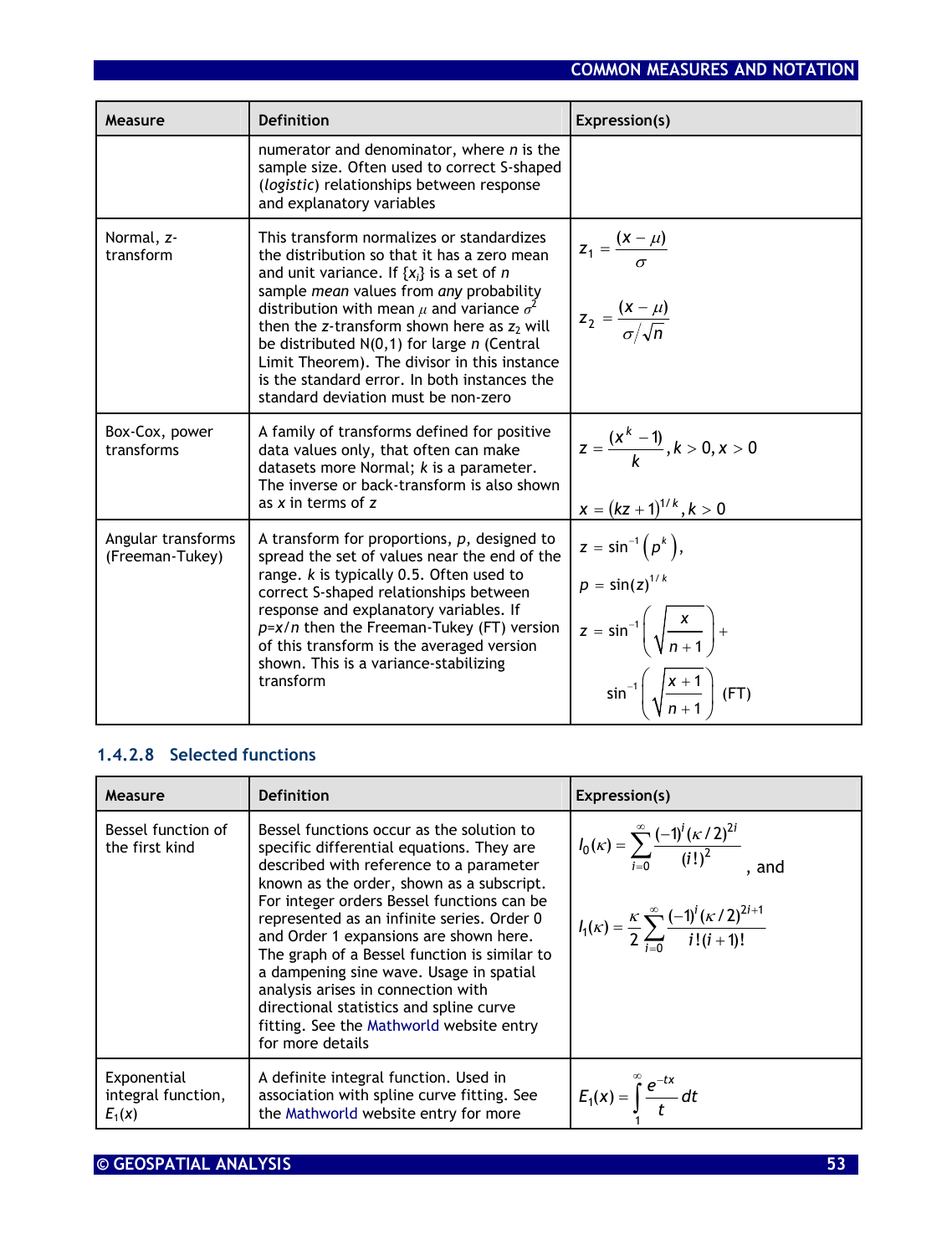#### **INTRODUCTION AND TERMINOLOGY**

| <b>INTRODUCTION AND TERMINOLOGY</b> |                                                                                                                                                                                                                              |                                                                                                                                       |
|-------------------------------------|------------------------------------------------------------------------------------------------------------------------------------------------------------------------------------------------------------------------------|---------------------------------------------------------------------------------------------------------------------------------------|
| Measure                             | Definition                                                                                                                                                                                                                   | Expression(s)                                                                                                                         |
|                                     | details                                                                                                                                                                                                                      |                                                                                                                                       |
| Gamma function, $\Gamma$            | A widely used definite integral function.<br>For integer values of $x$ :<br>$\Gamma(x)=(x-1)!$ and $\Gamma(x/2)=(x/2-1)!$ so<br>$\Gamma(3/2)=(1/2)!/2=(\sqrt{\pi})/2$<br>See the Mathworld website entry for more<br>details | $\infty$<br>$\Gamma(x) = \int x^{1/2} e^{-x} dx$<br>$\mathbf{0}$<br>$\Gamma(1/2) = \sqrt{\pi}$                                        |
| 1.4.2.9 Matrix expressions          |                                                                                                                                                                                                                              |                                                                                                                                       |
| Measure                             | <b>Definition</b>                                                                                                                                                                                                            | <b>Expression(s)</b>                                                                                                                  |
| Identity                            | A matrix with diagonal elements 1 and off-<br>diagonal elements 0                                                                                                                                                            | 0<br>$0-$<br>0<br>1<br>$\mathbf 0$<br>0<br>$\mathbf{0}$<br>$\mathbf 1$<br>$I =$<br>$\bullet\,\bullet$<br>0 <sub>1</sub><br>$0\quad 0$ |
| Determinant                         | Determinants are only defined for square<br>matrices. Let $A$ be an $n$ by $n$ matrix with<br>elements $\{a_{ij}\}\$ . The matrix $M_{ij}$ here is a                                                                         | $ A $ , Det(A)                                                                                                                        |

#### **1.4.2.9 Matrix expressions**

| Measure                    | Definition                                                                                                                                                                                                                                                                                                                                                                                                                                                                                             | Expression(s)                                                                                                                   |
|----------------------------|--------------------------------------------------------------------------------------------------------------------------------------------------------------------------------------------------------------------------------------------------------------------------------------------------------------------------------------------------------------------------------------------------------------------------------------------------------------------------------------------------------|---------------------------------------------------------------------------------------------------------------------------------|
|                            | details                                                                                                                                                                                                                                                                                                                                                                                                                                                                                                |                                                                                                                                 |
| Gamma function, $\Gamma$   | A widely used definite integral function.<br>For integer values of $x$ :<br>$\Gamma(x) = (x-1)!$ and $\Gamma(x/2) = (x/2-1)!$ so<br>$\Gamma(3/2)=(1/2)!/2=(\sqrt{\pi})/2$<br>See the Mathworld website entry for more<br>details                                                                                                                                                                                                                                                                       | $\Gamma(x) = \int_{0}^{\infty} x^{1/2} e^{-x} dx$<br>$\Gamma(1/2) = \sqrt{\pi}$                                                 |
| 1.4.2.9 Matrix expressions |                                                                                                                                                                                                                                                                                                                                                                                                                                                                                                        |                                                                                                                                 |
| Measure                    | <b>Definition</b>                                                                                                                                                                                                                                                                                                                                                                                                                                                                                      | Expression(s)                                                                                                                   |
| Identity                   | A matrix with diagonal elements 1 and off-<br>diagonal elements 0                                                                                                                                                                                                                                                                                                                                                                                                                                      | $0\quad 0^-$<br>$\overline{0}$<br>$\mathbf{1}$<br>$0\quad 0$<br>$\mathbf 0$<br>$\overline{1}$<br>$\bar{I} =$<br>$0 \t0 \t0 \t1$ |
| Determinant                | Determinants are only defined for square<br>matrices. Let $A$ be an $n$ by $n$ matrix with<br>elements $\{a_{ij}\}\$ . The matrix $M_{ij}$ here is a<br>subset of A known as the minor, formed by<br>eliminating row $i$ and column $j$ from $A$ . An $n$<br>by $n$ matrix, $A$ , with Det=0 is described as<br>singular, and such a matrix has no inverse.<br>If $Det(A)$ is very close to 0 it is described as<br>ill-conditioned                                                                    | $ A $ , Det $(A)$<br>$ A  = \sum_{j}^{n} a_{ij} a^{ij}$ , where<br>$a^{ij} = (-1)^{i+j} M_{ij}$                                 |
| Inverse                    | The matrix equivalent of division in<br>conventional algebra. For a matrix, A, to<br>be invertible its determinant must be non-<br>zero, and ideally not very close to zero. A<br>matrix that has an inverse is by definition<br>non-singular. A symmetric real-valued<br>matrix is positive definite if all its<br>eigenvalues are positive, whereas a<br>positive semi-definite matrix allows for<br>some eigenvalues to be 0. A matrix, A, that<br>is invertible satisfies the relation $AA^{-1}$ = | $A^{-1}$                                                                                                                        |
| Transpose                  | A matrix operation in which the rows and<br>columns are transposed, i.e. in which<br>elements $a_{ij}$ are swapped with $a_{ji}$ for all <i>i</i> , <i>j</i> .<br>The inverse of a transposed matrix is the<br>same as the transpose of the matrix inverse                                                                                                                                                                                                                                             | $A^T$ or $A'$<br>$(A^{T})^{-1} = (A^{-1})^{T}$                                                                                  |
| Symmetric                  | A matrix in which element $a_{ij} = a_{ji}$ for all <i>i</i> , <i>j</i>                                                                                                                                                                                                                                                                                                                                                                                                                                | $A = A^T$                                                                                                                       |
| Trace                      | The sum of the diagonal elements of a<br>matrix, $a_{ii}$ – the sum of the eigenvalues of<br>a matrix equals its trace                                                                                                                                                                                                                                                                                                                                                                                 | Tr(A)                                                                                                                           |